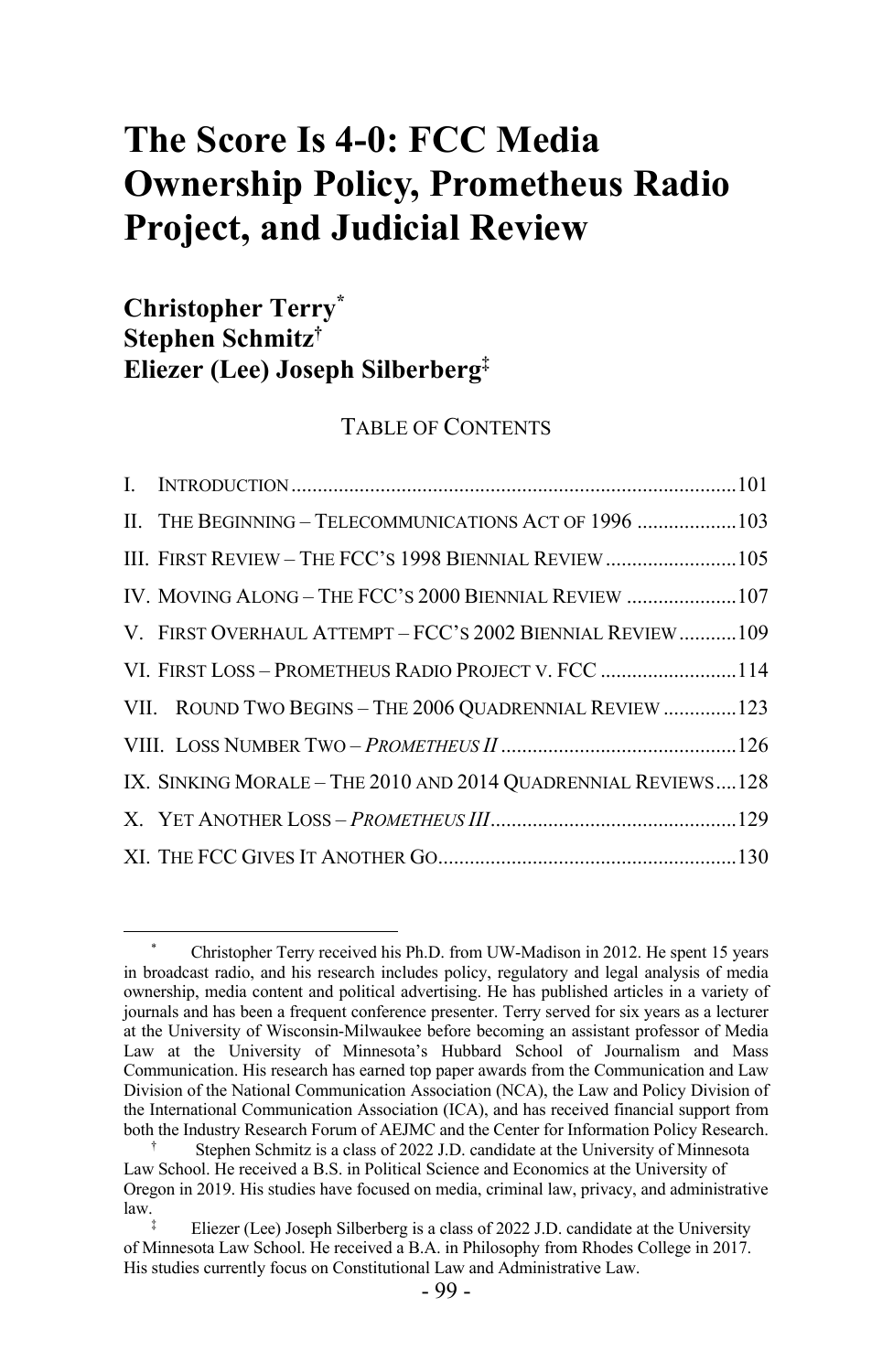| XII. HERE WE GO AGAIN: THE FOURTH, MOST RECENT, BUT PERHAPS |  |
|-------------------------------------------------------------|--|
|                                                             |  |
|                                                             |  |
|                                                             |  |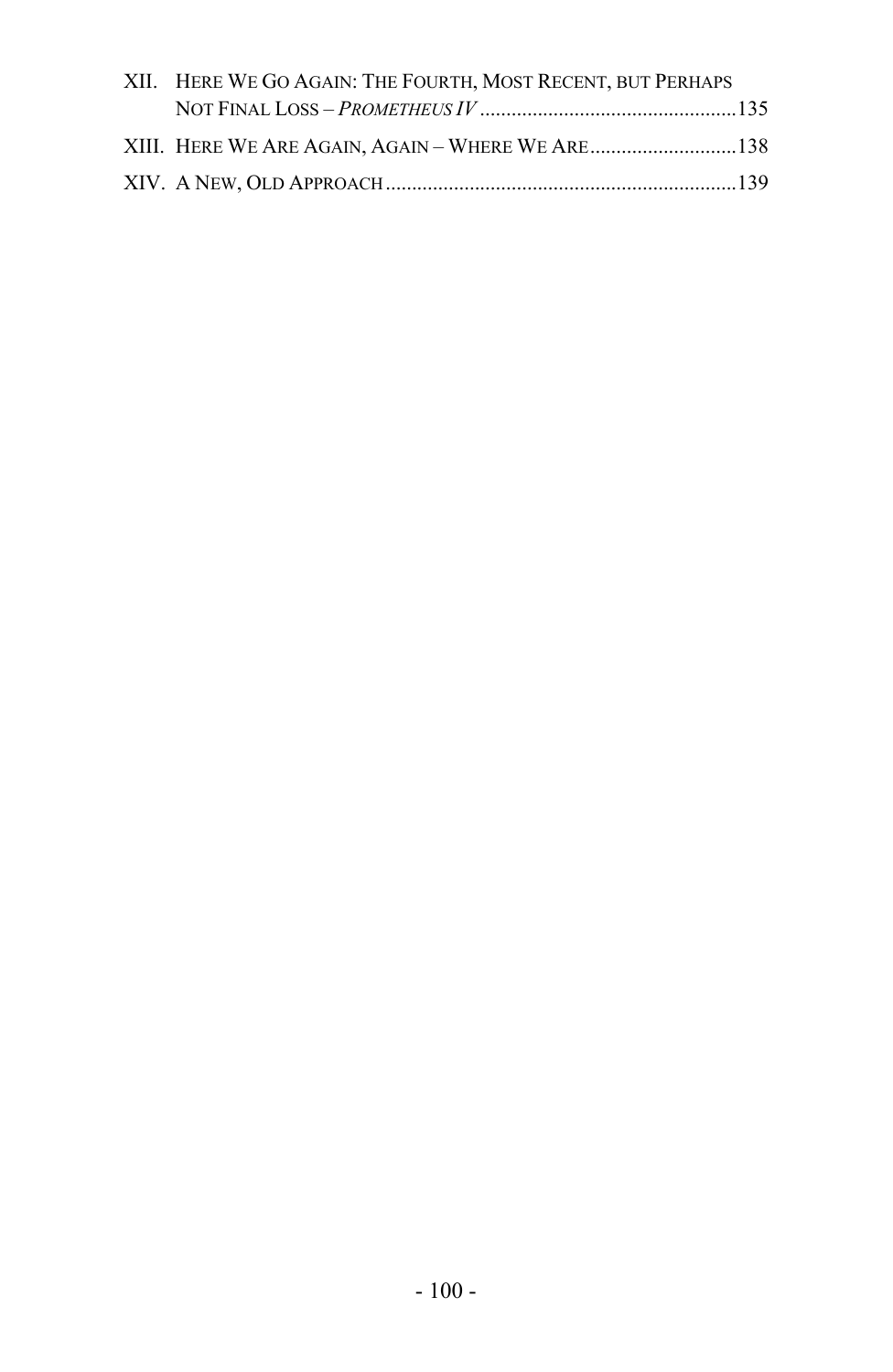#### I. INTRODUCTION

Media ownership continues to be an important democratic issue mired in a complicated policy limbo.<sup>1</sup> The relationship between the control of media outlets, the sources of information, and the range of viewpoint diversity available to citizens has been at the center of a continuing legal impasse between the FCC and the courts. Even in the Internet age, access to local news and information is an important element in maximizing political participation, and so broadcasting retains a central role in the media use of everyday Americans. 2

The FCC implemented a media ownership policy to balance the economic goal of competition, the democratic societal values associated with viewpoint diversity, and the operational objectives of broadcast stations licensed to serve a local community.<sup>3</sup> The regulatory matrix of competition, localism, and diversity has been the pillar of media ownership policy since the agency's initial adoption of the conceptual relationship between ownership and diversity in the rulemaking proceeding that implemented the newspaper-broadcast cross ownership ban in 1975.<sup>4</sup>

While contemporary media ownership policy was not created by the adoption of a single economic theory, the central conceptual premise of media ownership policy is simple: ownership and diversity are directly related. Yet this simple premise has been elusive for the agency to support empirically.<sup>5</sup> Most significantly, the FCC's inability to demonstrate a clear relationship between the variables, and to functionally apply the relationship to the larger policy in a way that promotes ownership by women, minorities, and other underrepresented groups. This led to a series of paralyzing remands when the Third Circuit Court of Appeals reviewed FCC decisions on media ownership.<sup>6</sup> These remands involve the agency's rush to implement new ownership limits after passage of the Telecommunications Act of 1996 coupled with the functional abandonment of its localism and diversity objectives. These remands are the product of a running series of defeats for the FCC in cases

<sup>1.</sup> Christopher Terry, *Localism as a Solution to Market Failure: Helping the FCC Comply with the Telecommunications Act*, 71 FED. COMM. L.J. 328, 328–29 (2019) (discussing the possibility of localism as a remedy for market failure).

<sup>2.</sup> *Id*. at 330.

<sup>3.</sup> *Id.*

<sup>4.</sup> *Id.* at 334. *See generally* Amendment of Sections 73.34, 73.240, And 73.636 of the Commission's Rules Relating to Multiple Ownership of Standard, Fm, And Television Broadcast Stations, *Second Report and Order*, 50 F.C.C. 2d 1046 (1975).

<sup>5.</sup> Christopher Terry & Caitlin Ring Carlson, *Hatching Some Empirical Evidence: Minority Ownership Policy and the FCC's Incubator Program*, 24 COMM. L.&POL'Y 403, 407 (2019) (stating that empirical evidence supporting or refuting FCC regulatory premises has been inconsistent).

<sup>6.</sup> *See* Prometheus Radio Project v. FCC (*Prometheus IV*), 939 F.3d 567, 572 (3d Cir. 2019) *reh'g en banc denied,* (3d Cir. Nov. 20, 2019) (expressing the Third Circuit's clear exasperation with the two-decade saga that has been Prometheus, Judge Ambro begins the case with, "[h]ere we are again"); *see also* Prometheus Radio Project v. FCC (*Prometheus I*), 373 F.3d 372, 383 (3d Cir. 2004).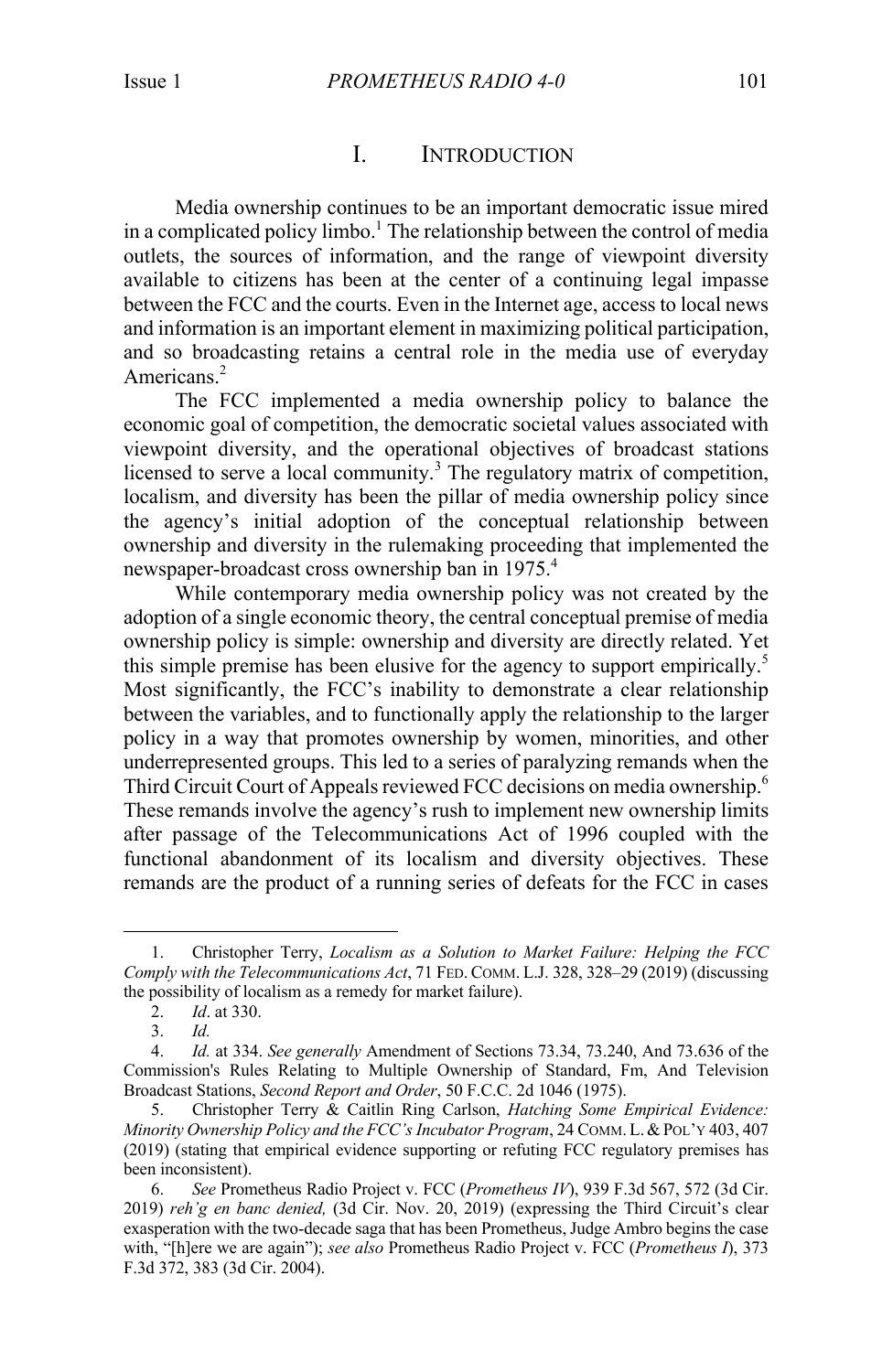brought by lead plaintiff and citizen petitioner Prometheus Radio Project.<sup>7</sup> After judicial setbacks in 2004, 2011, 2016, and 2019, the FCC continues to find itself in a legal quagmire with limited policy options moving forward.<sup>8</sup>

This Article traces the implementation of FCC media ownership policy since the passage of the Telecommunications Act of  $1996^9$  through the FCC's continuing legal battle with the Prometheus Radio Project. The paper discusses the FCC's various policy proposals, the agency's  $1998$ ,<sup>10</sup>  $2000$ ,<sup>11</sup> and 2002<sup>12</sup> Biennial Reviews, its Quadrennial Reviews undertaken in 2006,<sup>13</sup>  $2010$ ,<sup>14</sup>  $2014$ <sup>15</sup> and the ongoing review launched at the end of  $2018$ .<sup>16</sup> Then, in context of this background, this Article concludes by proposing a new approach to media ownership and minority ownership policy based on the FCC's ongoing statutory mandate to regulate broadcast ownership.

This Article suggests that the FCC just do what it is told: develop and implement a minority ownership policy that puts broadcast stations in the hands of locally based owners who themselves are women and minorities. Furthermore, when faced with the precedent from *Adarand*, the FCC should recognize that because of spectrum scarcity, it is not subject to the same level of scrutiny that would dictate a content neutral approach in application. In short, the FCC should focus on just two aspects of the media ownership equation—localism and diversity. Empirical evidence strongly suggests this

<sup>7.</sup> *Id.* at 388–89.

<sup>8.</sup> *Id.* at 381; Prometheus Radio Project v. FCC (*Prometheus II*), 652 F.3d 431, 437 (3d Cir. 2011); Prometheus Radio Project v. FCC (*Prometheus III*), 824 F.3d 33, 37 (3d Cir. 2016)

<sup>9.</sup> 47 U.S.C. § 533 (2018); Telecommunications Act of 1996, Pub. L. No. 104-104, § 202, 110 Stat 56 (1996) [hereinafter Telecommunications Act].

<sup>10.</sup> 1998 Biennial Regulatory Review – Review of the Commission Broadcast Ownership Rules and Other Rules Adopted Pursuant to Section 202 of the Telecommunications Act of 1996, *Biennial Review Report*, 15 FCC Rcd. 11058, 162 (2000) [hereinafter *1998 Biennial Review*].

<sup>11.</sup> The 2000 Biennial Regulatory Review, *Report*, 16 FCC Rcd. 1207 (2001) [hereinafter 2000 Biennial Review].

<sup>12.</sup> 2002 Biennial Regulatory Review – Review of the Commission Broadcast Ownership Rules and Other Rules and Other Rules Adopted Pursuant to Section 202 of the Telecommunications Act of 1996, *Report and Order and Notice of Proposed Rulemaking*, 18 FCC Rcd. 13620 (2003) [hereinafter 2002 Biennial Review].

<sup>13.</sup> 2006 Quadrennial Regulatory Review – Review of the Commission's Broadcast Ownership Rules and Other Rules Adopted Pursuant to Section 202 of the Telecommunications Act of 1996, *Further Notice of Proposed Rule Making*, 21 FCC Rcd. 8834 (2006) [hereinafter 2006 Quadrennial Regulatory Review].

<sup>14.</sup> 2010 Quadrennial Regulatory Review – Review of the Commission's Broadcast Ownership Rules and Other Rules Adopted Pursuant to Section 202 of the Telecommunications Act of 1996, *Notice of Inquiry*, 25 FCC Rcd. 6086 (2010) [hereinafter 2010 Quadrennial Regulatory Review].

<sup>15.</sup> 2014 Quadrennial Regulatory Review – Review of the Commission's Broadcast Ownership Rules and Other Rules Adopted Pursuant to Section 202 of the Telecommunications Act of 1996, *Second Report and Order*, 31 FCC Rcd. 9864 (2016) [hereinafter 2014 Quadrennial Review].

<sup>16.</sup> 2018 Quadrennial Regulatory Review – Review of the Commission's Broadcast Ownership Rules and Other Rules Adopted Pursuant to Section 202 of the Telecommunications Act of 1996, *Report and Order, Declaratory Ruling, and Further Notice of Proposed Rulemaking*, 32 FCC Rcd. 12111 (2018).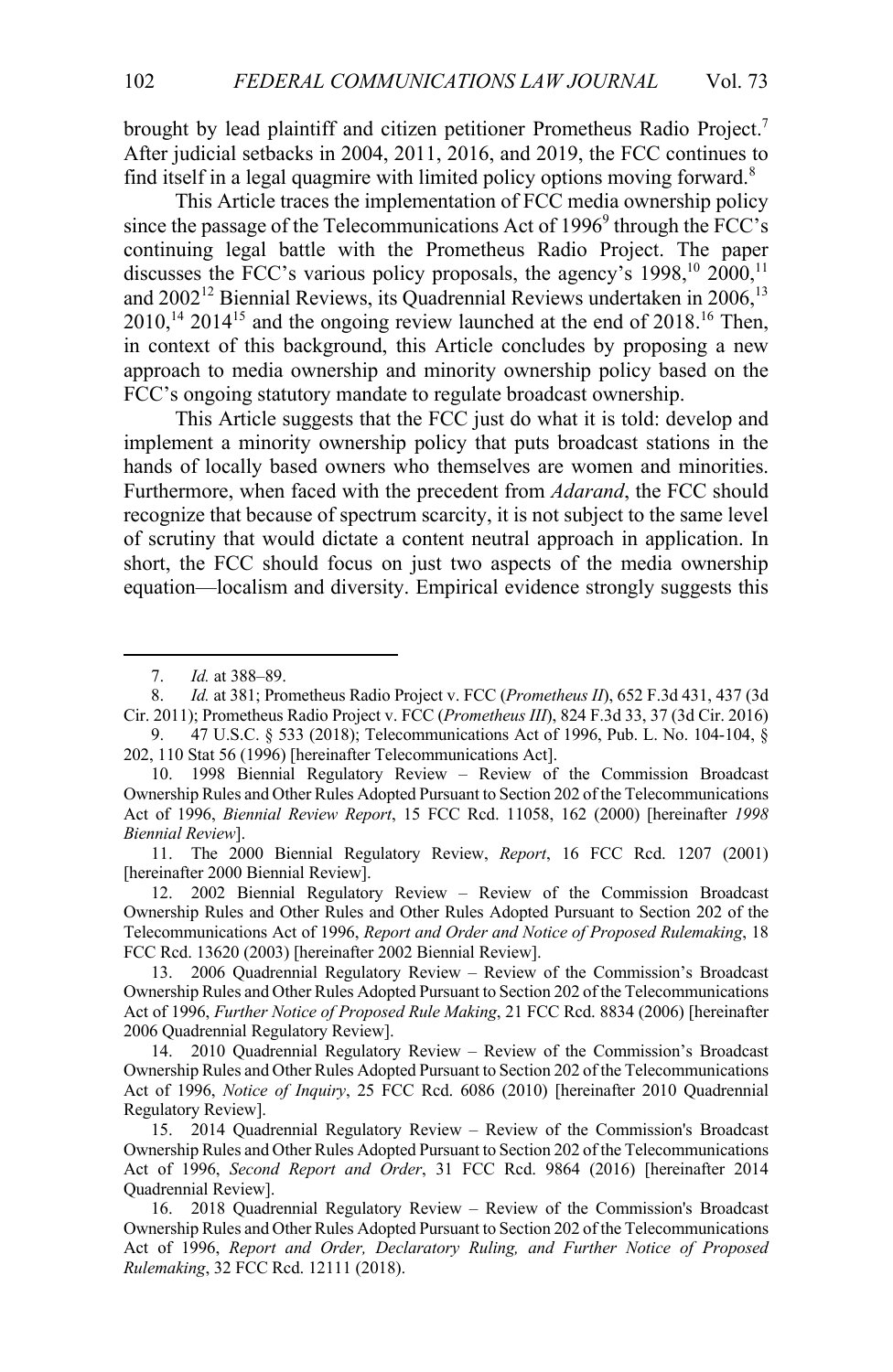will lead to the competition that the FCC seeks. That is, unless the FCC intends to lose in court *again*.

### II. THE BEGINNING – TELECOMMUNICATIONS ACT OF 1996

On February 8th, 1996, President Bill Clinton signed the Telecommunications Act into law.17 Congress designed the omnibus bill to update, but not replace, major elements of the Communications Act of 1934.<sup>18</sup> Among the changes within the Telecommunications Act were provisions that resulted in significant structural changes to the legal, policy, and social dynamics of media ownership.

Largely overlooked in historical discussion is the reality that in the Telecommunications Act, Congress had, for the first time, directly substituted its own judgment on media ownership for the regulatory expertise of the FCC.<sup>19</sup> The statutory delegation of the Telecommunications Act mandated specific ownership limits for radio and television.<sup>20</sup> No longer would the FCC interpret a delegation and assess policy alternatives through the rulemaking process in its role as the expert agency in charge of assigning stations to qualified owners. This change in media licensing policy largely reduced the FCC to the status of a regulatory errand boy whose primary duty is to approve mergers and transfer station operation licenses.<sup>21</sup>

Just as this do-as-we-are-told type approach to media regulation significantly changed the FCC's traditional public-trustee decision making previously employed for assessing ownership and license allocation, Congress also moved away from the FCC's traditional administrative process. This was brought about by a new statutory requirement to conduct a review of the agency's media ownership rules every two years.<sup>22</sup> This review required existing rules to survive an agency review process with an evidence standard roughly equivalent to FCC rulemaking. On top of that, Congress also set some media ownership policies itself. Section 202(b)(1) of the Telecommunications Act set new ownership limitations.

<sup>17.</sup> Telecommunications Act § 202.

<sup>18.</sup> Communications Act of 1934, Pub. L. 73-416, 48 Stat. 1064 (to be codified at 47 U.S.C. § 151).

<sup>19.</sup> Telecommunications Act § 202.

<sup>20.</sup> *Id*.

<sup>21.</sup> *Id.*

<sup>22.</sup> *See id.* § (h).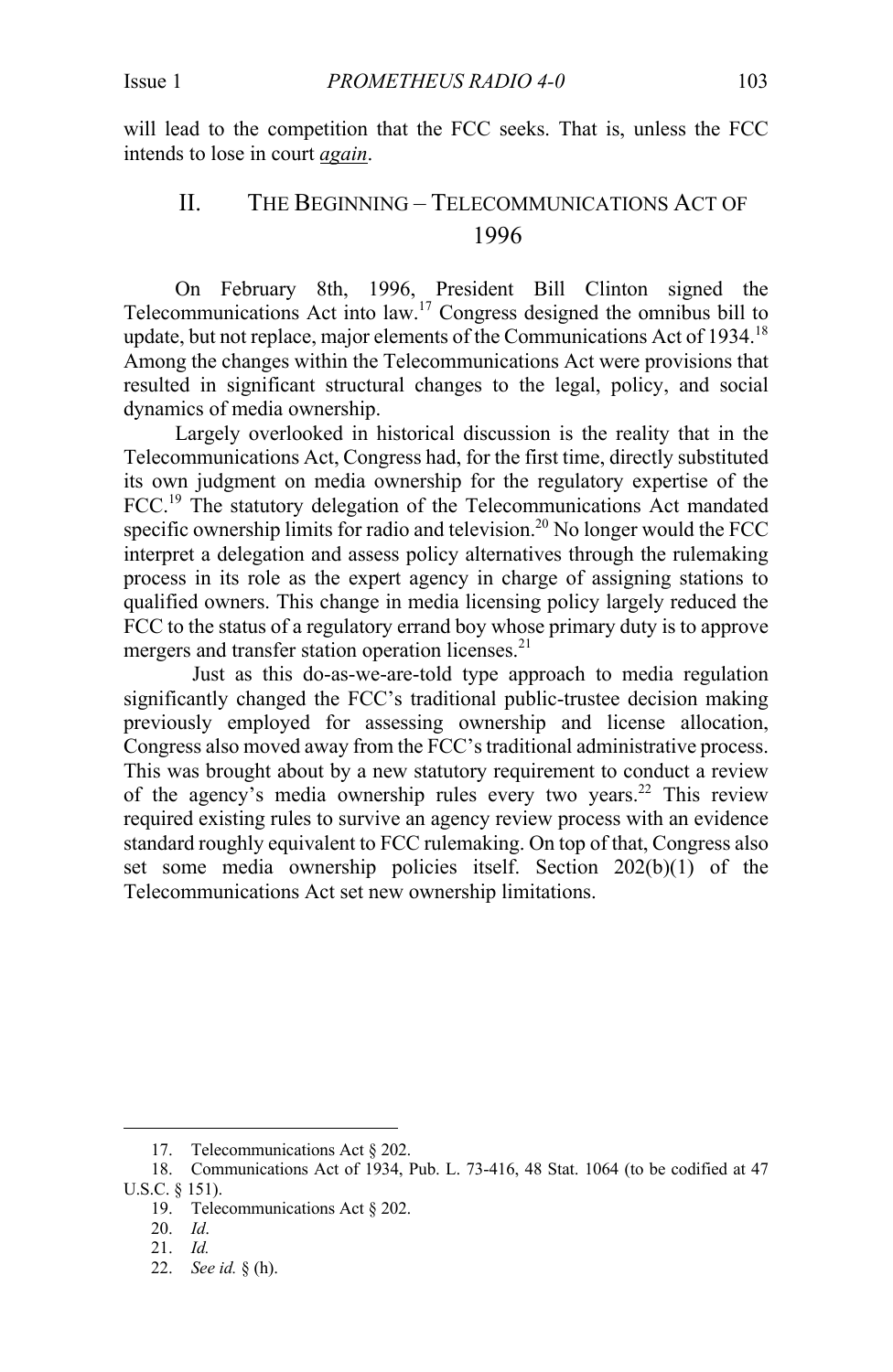In a radio market with 45 or more commercial radio stations, a single party may own, operate, or control up to 8 commercial radio stations, not more than 5 of which are in the same service (AM or FM); in a radio market with between 30 and 44 (inclusive) commercial radio stations, a party may own, operate, or control up to 7 commercial radio stations, not more than 4 of which are in the same service (AM or FM); in a radio market with between 15 and 29 (inclusive) commercial radio stations, a party may own, operate, or control up to 6 commercial radio stations, not more than 4 of which are in the same service (AM or FM); and in a radio market with 14 or fewer commercial radio stations, a party may own, operate, or control up to 5 commercial radio stations, not more than 3 of which are in the same service (AM or FM), except that a party may not own, operate, or control more than 50 percent of the stations in such market. $^{23}$ 

When Congress mandated these rules to the FCC, the process of rulemaking for media ownership also changed. In order to quickly comply, the FCC solicited no comments, and collected no evidence on the state of the media industry.

We are revising these rules without providing prior public notice and an opportunity for comment because the rules being modified are mandated by the applicable provisions of the Telecom Act. We find that notice and comment procedures are unnecessary, and that this action therefore falls within the "good cause" exception of the Administrative Procedure Act ("APA"). The rule changes adopted in this Order do not involve discretionary action on the part of the [FCC]. Rather, they simply implement provisions of the Telecom Act that direct the [FCC] to revise its rules according to specific terms set forth in the legislation. $^{24}$ 

In the wake of this decision, the FCC approved a massive, rapid wave of station transfers and mergers that consolidated ownership, and between 1996 and 2010, the looser ownership limits resulted in significant changes to the media landscape and rapid consolidation of ownership within the industry.<sup>25</sup>

Congress's alteration of the traditional rulemaking process resulted in rapid changes to the production and distribution models for media content. Furthermore, embedded within the Telecommunications Act was Section 202(h), an obscure but important mandate that requires the agency to remove

<sup>23.</sup> Telecommunications Act § 202(b)(1); *see also* 47 C.F.R. § 73.3555 (1996).

<sup>24.</sup> Implementation of Section 202(a) and 202(b) of the Telecommunications Act of 1996, *Order*, 11 FCC Rcd. 12371, para. 5 (1996).

<sup>25.</sup> 2010 Quadrennial Regulatory Review, *supra* note 14, at para. 4.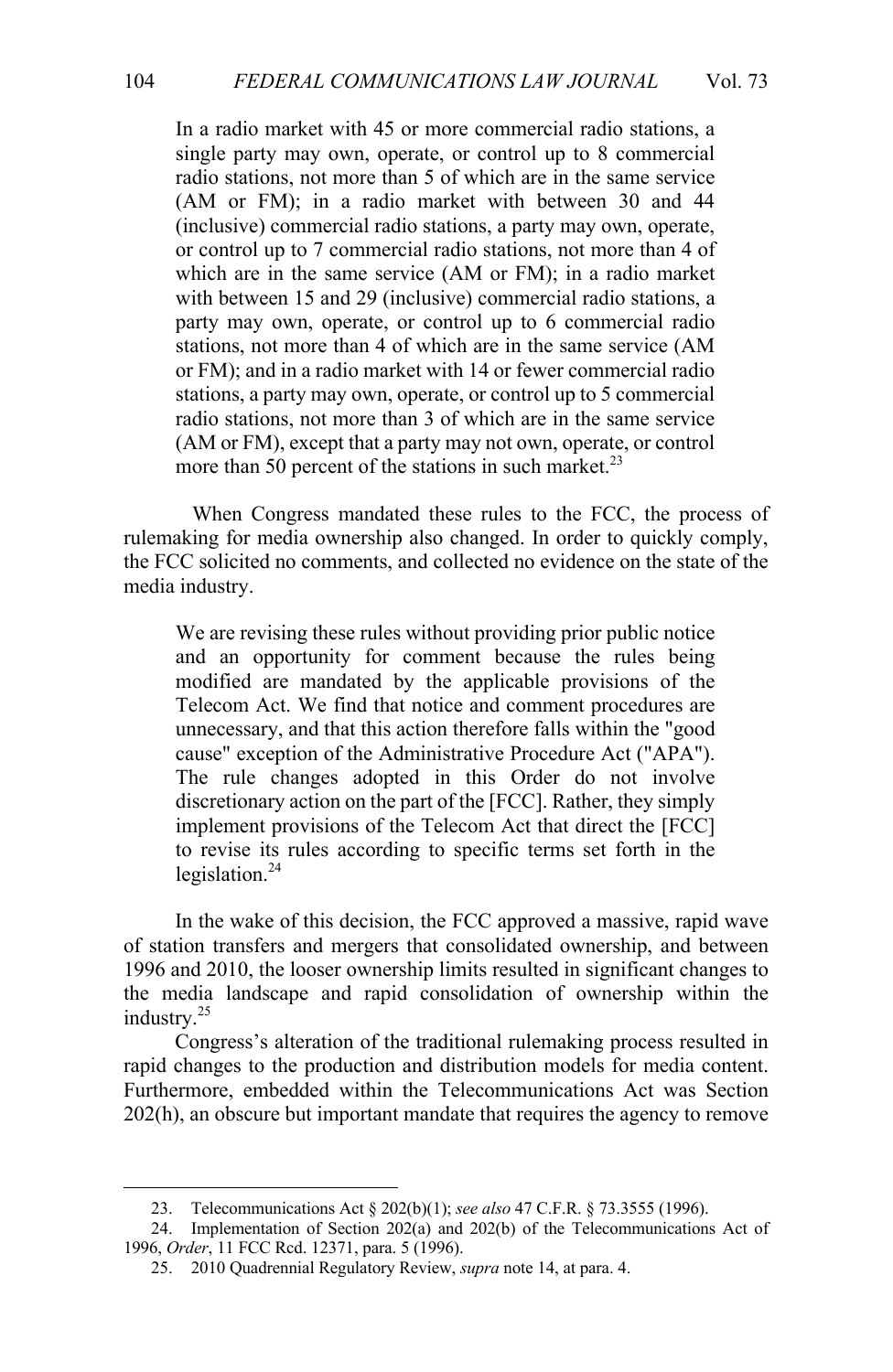or modify rules that are no longer necessary to promote competition or no longer in the public interest.<sup>26</sup> This mandate, which alters the traditional administrative process $^{27}$  specified that:

The [FCC] shall review its rules adopted pursuant to this section and all of its ownership rules biennially as part of its regulatory reform review under section 11 of the Communications Act of 1934 and shall determine whether any of such rules are necessary in the public interest as the result of competition. The [FCC] shall repeal or modify any regulation it determines to be no longer in the public interest. $28$ 

In a rush to implement the ownership changes mandated by the Telecommunications Act, the FCC failed to fully assess the state of media ownership before starting a process of rapid consolidation.<sup>29</sup> Lacking the baseline comparator data on the status of media ownership policy, and saddled with the ongoing review requirements of Section 202(h), it is unsurprising that a shortage of evidence demonstrating positive outcomes for media ownership policy bedevils the FCC. The relevant history shows this problem tormenting the agency time and time again.

#### III. FIRST REVIEW – THE FCC'S 1998 BIENNIAL REVIEW

The FCC launched the first of the mandated biennial reviews for media ownership rules under Section 202(h) on March 12, 1998.<sup>30</sup> The review examined seven ownership policies using the guidelines set by Section  $202(h).$ <sup>31</sup> Of the seven, the FCC examined four rules unmodified by the Telecommunications Act, including the UHF television discount,  $32$ 

31. *See id.* at paras. 8–54.

<sup>26.</sup> Telecommunications Act § 202(h).

<sup>27.</sup> *See* Andrew Jay Schwartzman et al., *Section 202(h) of the Telecommunications Act of 1996: Beware of the Intended Consequences*, 58 FED. COMM. L. J. 581, 583-84 (2006) (providing an explanation of how 202(h) perverts the usual administrative process).

<sup>28.</sup> *Id*.

<sup>29.</sup> *See generally* Implementation of Sections 202(a) and 202(b)(1) of the Telecommunications Act of 1996 (Broadcast Radio Ownership) 47 C.F.R. Section 73.3555, *Orde*r, 11 FCC Rcd. 12368, para. 5–6 (1996) (discussing the implementation of sections 202(a) and 202(b)(l) of the Telecommunications Act of 1996).

<sup>30.</sup> The FCC already began the process of reviewing two ownership rules. The first, the television duopoly rule prevented a party from owning, operating, or controlling two or more broadcast television stations with overlapping "Grade B" signal contours, essentially preventing the ownership of more than one television station in a market. Additionally, the FCC launched a review of the "one-to-a-market" rule, which prohibited the common ownership of a television and a radio station in the same market. 1998 Biennial Regulatory Review – Review of the Commission's Broadcast Ownership Rules and Other Rules Adopted Pursuant to Section 202 of the Telecommunications Act of 1996, *Notice of Inquiry*, 13 FCC Rcd. 11276, paras. 1, 9 (1998) [hereinafter *1998 Notice of Inquiry*].

<sup>32.</sup> *Id.* at paras. 25–27. The UHF television discount rule attributes 50% of television households in a local television market to the audience reach of a UHF television station for purposes of calculating whether a television station owner complies with the 35% national audience reach cap. 47 C.F.R. 73.3555(e)(2)(i) (1998).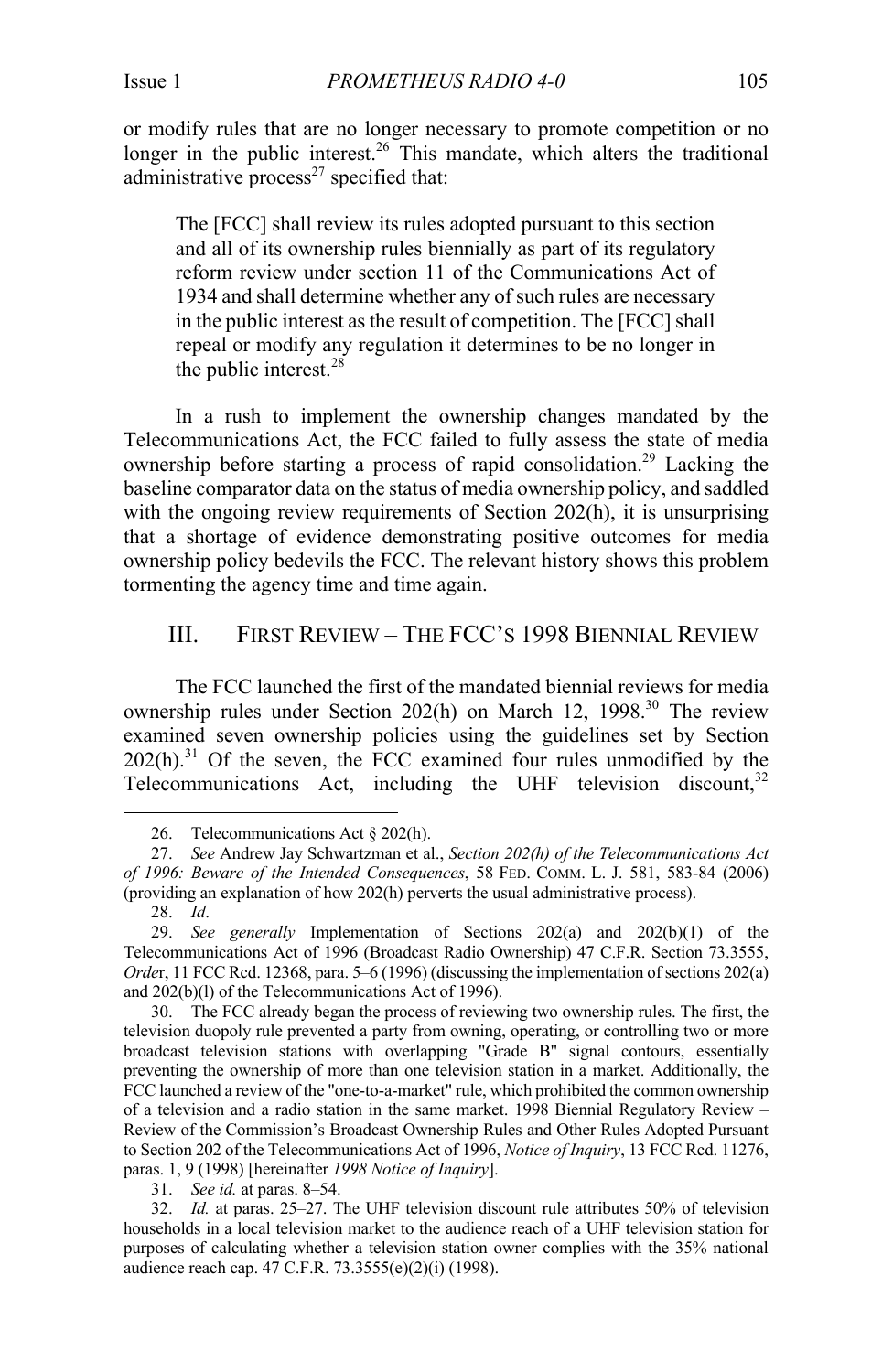newspaper-broadcast cross-ownership rule,<sup>33</sup> cable television crossownership rule, <sup>34</sup> and experimental broadcast station multiple ownership rules.<sup>35</sup> Additionally, the review also examined three rules that the FCC modified per directives of the Telecommunications Act, namely the national television ownership rule,<sup>36</sup> local radio ownership rules,<sup>37</sup> and dual network rule.<sup>38</sup>

The FCC launched the 1998 Biennial Review while adjudicating many proposed mergers and license transfers. During review of its media ownership rules, but before approving changes to those rules, the FCC granted a series of conditional waivers to various owners. <sup>39</sup> By continuing to grant waivers,

37. The Telecommunications Act revised the local radio ownership rules to allow an organization ownership of up to 8 commercial radio stations in a market depending on the number of commercial radio stations in the market. These rules allow for combinations of up to 8 commercial radio stations, not more than 5 of which are in the same service (AM or FM), in markets with 45 or more commercial radio stations; combinations of up to 7 commercial radio stations, not more than 4 of which are in the same service, in markets with between 30 and 44 commercial radio stations; combinations of up to 6 commercial radio stations, not more than 4 of which are in the same service, in markets with between 15 and 29 commercial radio stations; combinations of up to 5 commercial radio stations, not more than 3 of which are in the same service, if no party controls more than 50% of the stations in the radio market, in radio markets with 14 or fewer commercial radio stations. Telecommunications Act  $\S 202(b)$ .

38. The dual network rule permitted an entity to maintain two or more broadcast networks unless such dual or multiple networks are composed of (1) two or more of the four major networks (ABC, CBS, Fox, NBC), or (2) any of the four major networks and one of the two emerging networks (WBTN, UPN). 47 C.F.R. 73.658(g) (1996); *see also 1998 Notice of Inquiry*, *supra* note 30 at para. 24, n.28.

39. For example, QueenB's request for waiver in DA 97-1067 at 14: "Because the present case also proposes a commonly owned television station, we must next determine whether to waive our one-to-a-market rule. In considering the current request for a permanent waiver we will follow the policy established in recent one-to-a-market waiver cases where the radio component to a proposed combination exceeds those permitted prior to the adoption of the Telecommunications Act of 1996. . . . In such cases, the [FCC] declined to grant permanent waivers of the one-to-a-market rule, and instead granted temporary waivers conditioned on the outcome of related issues raised in the television ownership rulemaking proceeding. . . . Similarly, we conclude that a permanent, unconditional waiver would not be appropriate here. QueenB has, however, demonstrated sufficient grounds for us to grant a temporary waiver conditioned on the outcome of the rulemaking proceeding." Concrete River Associates. L.P., *Memorandum and Order*, 12 FCC Rcd. 6614, para. 14 (1997) (assigning a license to QueenB Radio).

<sup>33.</sup> *1998 Notice of Inquiry, supra* note 30, at paras. 28–42. The newspaper-broadcast cross-ownership rule prohibits common ownership of a broadcast station and daily newspaper in the same market; 47 C.F.R. 73.3555(d) (1996). The rule was passed by the FCC in 1975. Amendment of Sections 73.34, 73.240 and 73.636 of the Commission's Rules Relating to Multiple Ownership of Standard, FM and Television Broadcast Stations, *Second Report and Order*, 50 FCC Rcd. 1046 (1975).

<sup>34.</sup> *Id.* at paras. 43–52. The cable-television cross-ownership rule effectively prohibited the common ownership of a broadcast television station and cable system in the same market. 47 C.F.R. 76.501(a) (1998).

<sup>35.</sup> The experimental broadcast station multiple ownership rule limited the number of experimental broadcast stations that can be licensed to or controlled by a person. *1998 Notice of Inquiry, supra* note 30*,* at paras. 53–54.

<sup>36.</sup> The Telecommunications Act revised the national television ownership rule to eliminate a numerical limit on the number of television stations a party could own nationally and increase the national audience reach cap of television station ownership from 25% to 35% of television households nationally. *See* Telecommunications Act § 202(c)(1)(B).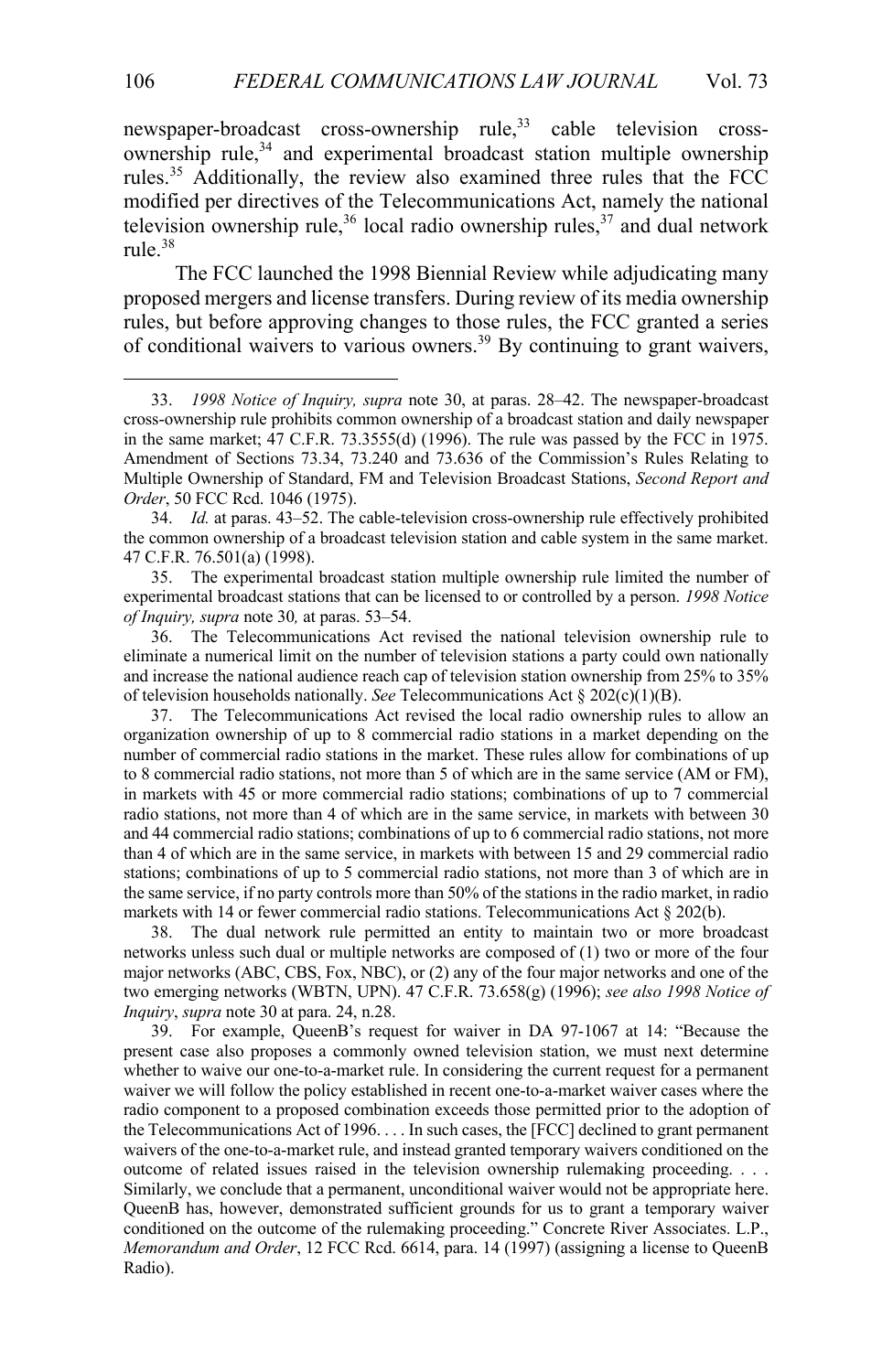even conditionally, the FCC openly encouraged further ownership consolidation to occur at a rate faster than the agency could empirically assess the results of its freshly approved mergers.

The 1998 Biennial Review concluded 17 months later, in which the FCC declared it could not meaningfully assess the effects of ownership consolidation since 1996, primarily because it had not yet completed the initial wave of mergers.<sup>40</sup> The FCC amended the television duopoly rule to permit common ownership of television stations in two specific scenarios related to media market measurements. Second, the FCC relaxed the radio/television cross-ownership ("one-to-a-market") rule in order to approve more of such combinations. This was a substantial change that could permit a party to own as many as one TV station and seven radio stations under certain circumstances.<sup>41</sup>

# IV. MOVING ALONG – THE FCC'S 2000 BIENNIAL REVIEW

After concluding the first biennial review in August of 1999, the FCC chose to use the required 2000 Biennial Review to build a framework to "form the basis for further action."<sup>42</sup> The FCC hoped to build a working framework for future reviews under Section 202(h), most notably for the review scheduled to begin in 2002.

We will continue to take a proactive approach to reviewing, modifying, and repealing our rules, and believe that the 2002 regulatory review will benefit from and build upon prior biennial reviews. As competition increases, technology evolves, and laws change, it will be critical for us to modify and eliminate our rules, and improve our processes, to reflect these changes. Accordingly, we direct staff to continue its ongoing efforts to review [FCC] rules and suggest appropriate modifications and improvements.<sup>43</sup>

The FCC's 2000 Staff Report represented the majority of the work completed during the 2000 Biennial Review process. Engaged in a top to bottom review of existing FCC regulations, staff applied a five-part test to

<sup>40.</sup> *See 1998 Biennial Review*, *supra* note 10, at para. 4 ("It is currently too soon to tell what effect his will have consolidation, competition, and diversity.").

<sup>41.</sup> *Id.* at para. 65; *see generally* Review of the Commission's Regulations Governing Television Broadcasting; Television Satellite Stations Review of Policy and Rules, *Report and Order*, 14 FCC Rcd. 12903, paras. 8–11 (1999) for the FCC's explanation of how the use of "failed station" waivers allow augmented ownership past the outlined six station limit [hereinafter *1999 Report and Order*].

<sup>42</sup>*.* 2000 Biennial Review, *supra* note 11, at para. 13. While the review was of existing regulations agency wide, media ownership rules were reviewed by the Media Bureau staff during the 2000 proceeding. *See* Biennial Regulatory Review 2000 Staff Report, 15 FCC Rcd. 21142, para. 43 (2000) [hereinafter *2000 Staff Report*].

<sup>43</sup>*.* 2000 Biennial Review, *supra* note 11, at para. 84.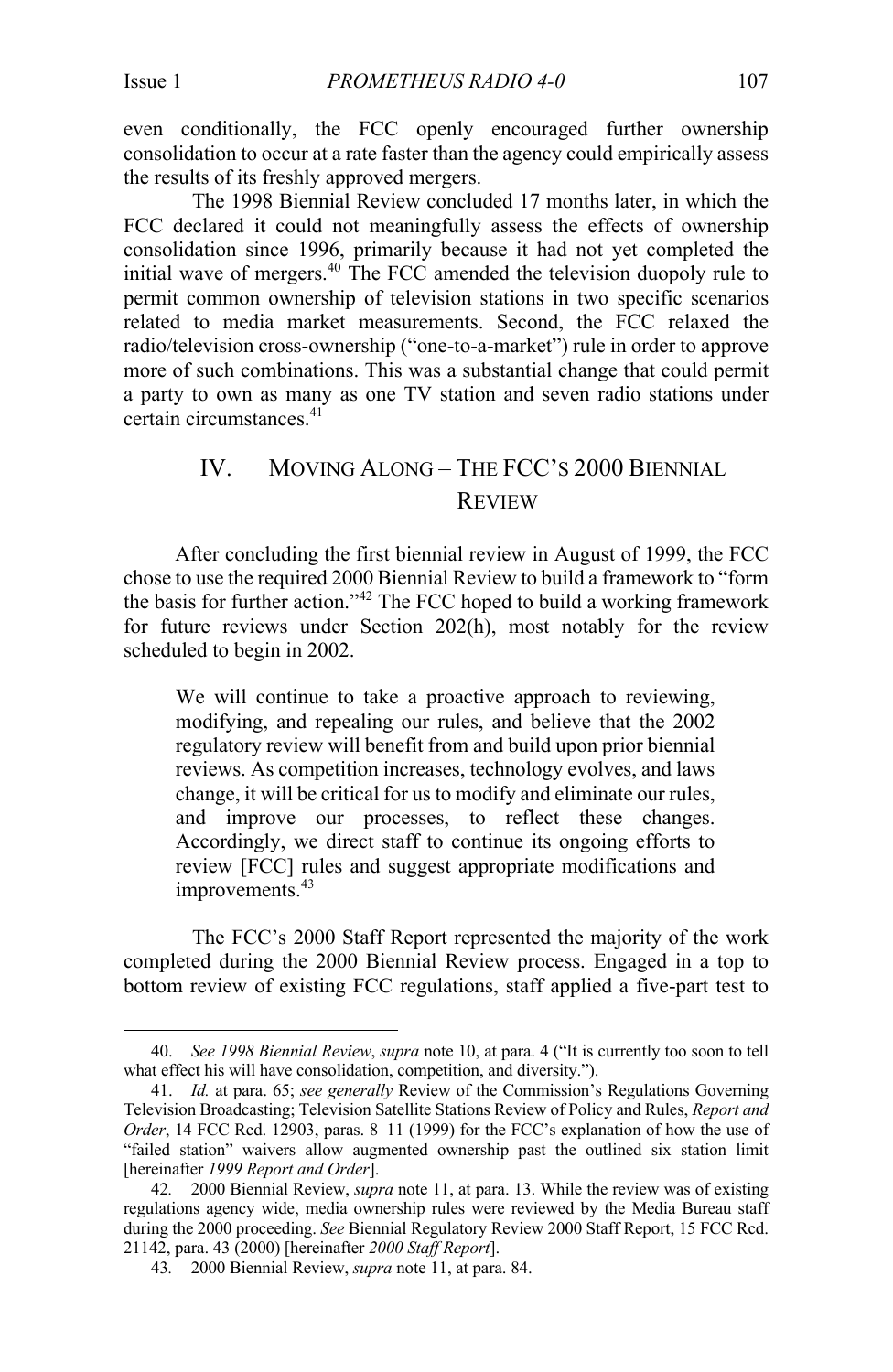each rule in their analysis to decide between a recommendation of either modification or elimination of a rule.

Staff's review considered (1) the purpose of the rule; (2) the advantages of the rule; (3) the disadvantages of the rule; (4) what impact competitive developments have had on the rule; and (5) whether to recommend modification or revocation of the rule. This analysis allowed the staff to make reasoned determinations about whether a rule should be changed or eliminated either because of competitive developments, or for other reasons.<sup>44</sup>

The FCC designed its 2000 Staff Report to provide recommendations, but importantly, it did not have the power of a rulemaking proceeding. In terms of media ownership, the 2000 Staff Report applied this five part test to eight separate rules, including the local radio ownership rule, local television ownership rule, radio television cross-ownership rule, daily newspaperbroadcast cross-ownership rule, national television multiple ownership rule, dual network rule, experimental broadcast station multiple ownership rule, and cable television broadcast station cross-ownership rule.<sup>45</sup> The 2000 Staff Report also opined on the FCC's plans to launch a rulemaking proceeding on the local radio ownership rule designed to more clearly define radio markets, and to stabilize the counting methodology used to determine ownership of radio stations.<sup>46</sup> The Mass Media Bureau stated it would take no action on the local television ownership rule and the radio television cross-ownership rule, preferring to wait and examine the effects generated by the recent changes to the rules. $47$ 

In terms of the newspaper-broadcast cross-ownership prohibition, the 2000 Staff Report identified that the rule remained in the public interest and furthered the important goal of viewpoint diversity, but at the same time the report also noted that the FCC had an on-going rulemaking inquiry launched  $\ln$  1996 about the continued need for the rule.<sup>48</sup> Similar rulemaking inquiries were announced for the dual network $49$  and cable television cross-ownership rules. $50$ 

As a result of the agency-wide review commenced in 2000, the FCC proposed retaining, but modifying, three of its media ownership rules while eliminating a fourth. The FCC then launched rulemaking inquiries to amend

<sup>44.</sup> Part two of the analysis includes consideration of how adroitly, precisely, and costeffectively the rule addresses the problem at issue. Part three includes consideration of whether the rule is over- or under-inclusive in its scope, and whether compliance imposes unnecessary costs. *2000 Staff Report*, *supra* note 42, at 21111–12, nn.10–11, para. 12; *see also* 16 FCC Rcd. at 1235, para. 82, for a further inclusion of part two of the aforementioned analysis.

<sup>45.</sup> *2000 Staff Report*, *supra* note 42, at para. 116.

<sup>46.</sup> *Id*. at para. 120.

<sup>47.</sup> *Id*.

<sup>48.</sup> *Id.* at para. 122.

<sup>49.</sup> *Id.* at para. 127.

<sup>50.</sup> *Id*. at para. 129.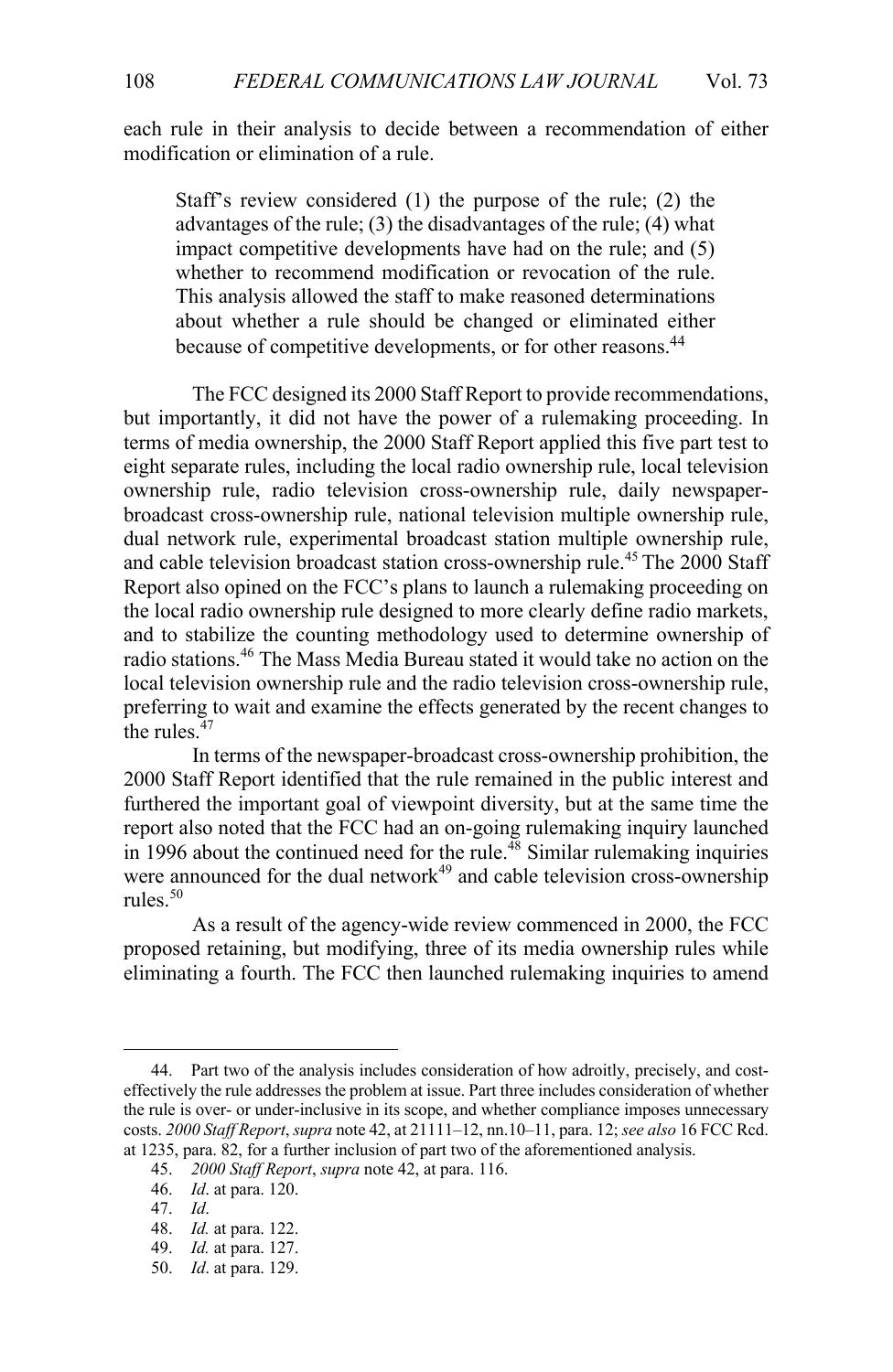the dual network rule,<sup>51</sup> the definition of local radio markets,<sup>52</sup> and the newspaper-broadcast cross-ownership rule.<sup>53</sup> The agency also proposed to eliminate its restriction on multiple ownership of experimental broadcast stations.<sup>54</sup> Ultimately, each of these individual proceedings would become elements of the next required review under Section 202(h), the 2002 Biennial Review.

# V. FIRST OVERHAUL ATTEMPT – FCC'S 2002 BIENNIAL REVIEW

The story of the Prometheus Radio Project's 4-0 record in the Third Circuit begins with the FCC's review of the existing media ownership rules in the 2002 Biennial Review.<sup>55</sup> From the outset of the 2002 Biennial Review, the FCC mulled reconsidering its longstanding thinking about the premise of media ownership policy:

The regulatory structure best suited to promote the public interest is not static. Thus, the [FCC]'s media ownership rules must be reassessed on an ongoing basis to ensure that they are grounded in the current realities of the media marketplace. It is only through this reevaluation that the [FCC] can be assured that its media ownership rules actually advance, rather than undermine, our policy goals. In this regard, we recognize that the marketplace has changed dramatically over the last few decades, with both greater competition and diversity, and increasing consolidation.56

Focusing the initial process on the biennial reviews of existing media ownership rules conducted in 1998 and 2000 (specifically the national television multiple ownership rule, the local television multiple ownership rule, and the radio-television cross-ownership rule), the FCC had two objectives that dominated the early phase of the 2002 Biennial Review proceeding. First was the Section 202(h) mandate to engage in the review, part of which incorporated the ongoing rulemaking proceedings launched after the 2000 Biennial Review.<sup>57</sup> A second mandate involved answering a

<sup>51.</sup> *Id.* at para. 127.

<sup>52.</sup> *Id.* at paras. 118–19.

<sup>53.</sup> *Id.* at paras. 122–24.

<sup>54.</sup> *Id.* at para. 128.

<sup>55.</sup> 2002 Biennial Regulatory Review – Review of the Commission's Broadcast Ownership Rules and Other Rules Adopted Pursuant to Section 202 of the Telecommunications Act of 1996, *Notice of Proposed Rule Making*, 17 FCC Rcd. 18505, para. 6 (2002) [hereinafter *2002 Notice of Proposed Rulemaking*].

<sup>56.</sup> *Id.* at para. 4.

<sup>57.</sup> *Id.* at para. 3.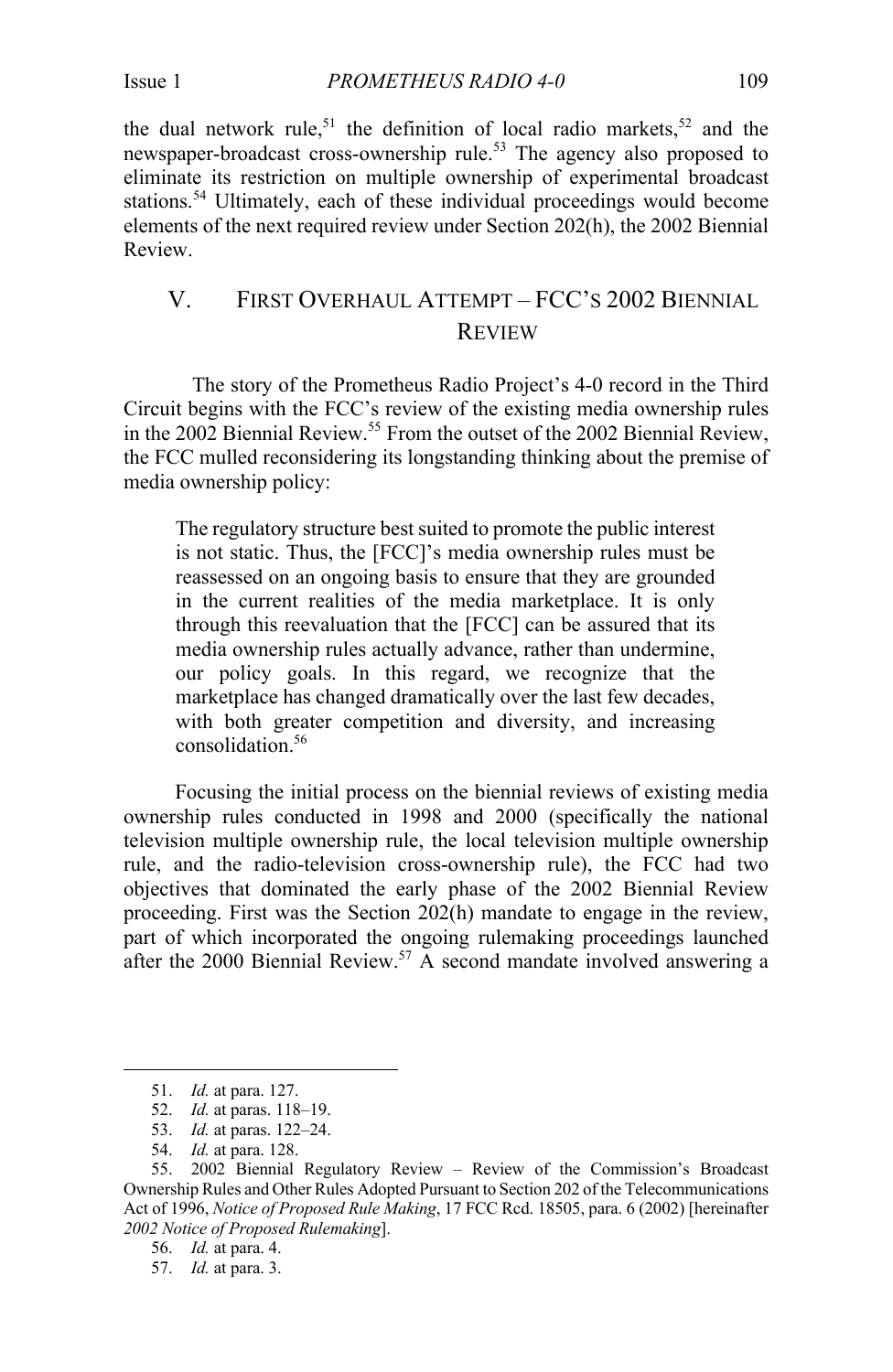remand from the D.C. Circuit Court of Appeals in *Fox Television v. FCC*<sup>58</sup> over the national television ownership rule.<sup>59</sup>

The *Fox Television* remand was significant in two ways. First, the D.C. Circuit stated that the FCC failed to provide evidence and rational reasoning for the its decision to retain the ownership cap set at 35% of national audience, a decision contained in both the 1998 and 2000 proceedings.<sup>60</sup> In a section of the decision, the court chastised the FCC for failing to provide factual evidence, and ruled that, "Section 202(h) carries with it a presumption in favor of repealing or modifying the ownership rules."<sup>61</sup> However, the panel did not rule on the meaning of Section 202(h) of the Telecommunications Act "when it instructs the [FCC] first to determine whether a rule is 'necessary in the public interest' but then to 'repeal or modify' the rule if it is simply 'no longer in the public interest."<sup>62</sup>

The requirement for factual evidence led the FCC to publicly request that commenters buttress their comments with empirical evidence.<sup>63</sup> Also, The FCC decided to fund a series of studies on media ownership as part of its Media Ownership Working Group (MOWG).<sup>64</sup> In reviewing the four rules, the FCC tested each with an eye on promoting its policy goals of competition, localism, and diversity.<sup>65</sup> Notably, the Notice of Proposed Rulemaking (NPRM) for the 2002 Biennial Review states that the FCC's interest was furthering of "one or more of the three public interest goals."66 This marked a change to the FCC's discussion of its three goal (Competition-Localism-Diversity) strategy, where in the past, its policy promoted all three objectives simultaneously.<sup>67</sup>

Also of note in the NPRM was the FCC's flexible adoption and application of the standards from a decision earlier in the year in *Sinclair v. FCC*. <sup>68</sup> In *Sinclair*, the D.C. Circuit noted that ownership limits encourage diversity in the ownership of broadcast stations, which can in turn encourage a diversity of viewpoints in material presented over the airwaves.<sup>69</sup> The court

63. *Notice of Proposed Rulemaking* 2002, *supra* note 55, at para. 27.

68. *See* Sinclair v. FCC, 284 F.3d 148, 162 (D.C. Cir. 2002); *Notice of Proposed Rulemaking 2002*, *supra* note 55, at 18510.

<sup>58.</sup> Fox Television v. FCC, 280 F.3d. 1027, 1039 (D.C. Cir. 2002), *modified on reh'g*, 293 F.3d 537 (D.C. Cir. 2002) [hereinafter *Fox Television*].

<sup>59</sup>*.* 2002 Biennial Review*, supra* note 12, para. 6, n.8 (2002).

<sup>60.</sup> *Fox Television*, 280 F.3d. at 1042.

<sup>61.</sup> *Id*. at 1048.

<sup>62.</sup> *Notice of Proposed Rulemaking* 2002, *supra* note 55, at para. 18; *see also Fox Television*, 280 F.3d. at 1034 (quoting 47 U.S.C. § 161).

<sup>64.</sup> *Id.*

<sup>65.</sup> *Id.* at paras. 29–30.

<sup>66.</sup> *Id.* at para. 29.

<sup>67.</sup> *See* Matter of Broadcast Television National Ownership Rules; Review of the Commission's Regulations Governing Television Broadcasting*, Report and Order*, 15 FCC Rcd. 20764–65 (1999) in which Commissioner Ness, quoting a letter by Senators Hollings and Dorgan to Chairman Kennard, stated that it was imperative that the, '[FCC] remain mindful of the careful balancing. . . . the robust diversity of voices, localism, and competition in the broadcast industry that was evident at the time of enactment.' I believe we have done that."'

<sup>69.</sup> The *Sinclair* court elaborates on American courts' general presumption against judicial review of FCC regulatory line-drawing. That court applied this presumption to the "voice-count test" that the FCC proposed to promote diversity. *Sinclair*, 284 F.3d 148.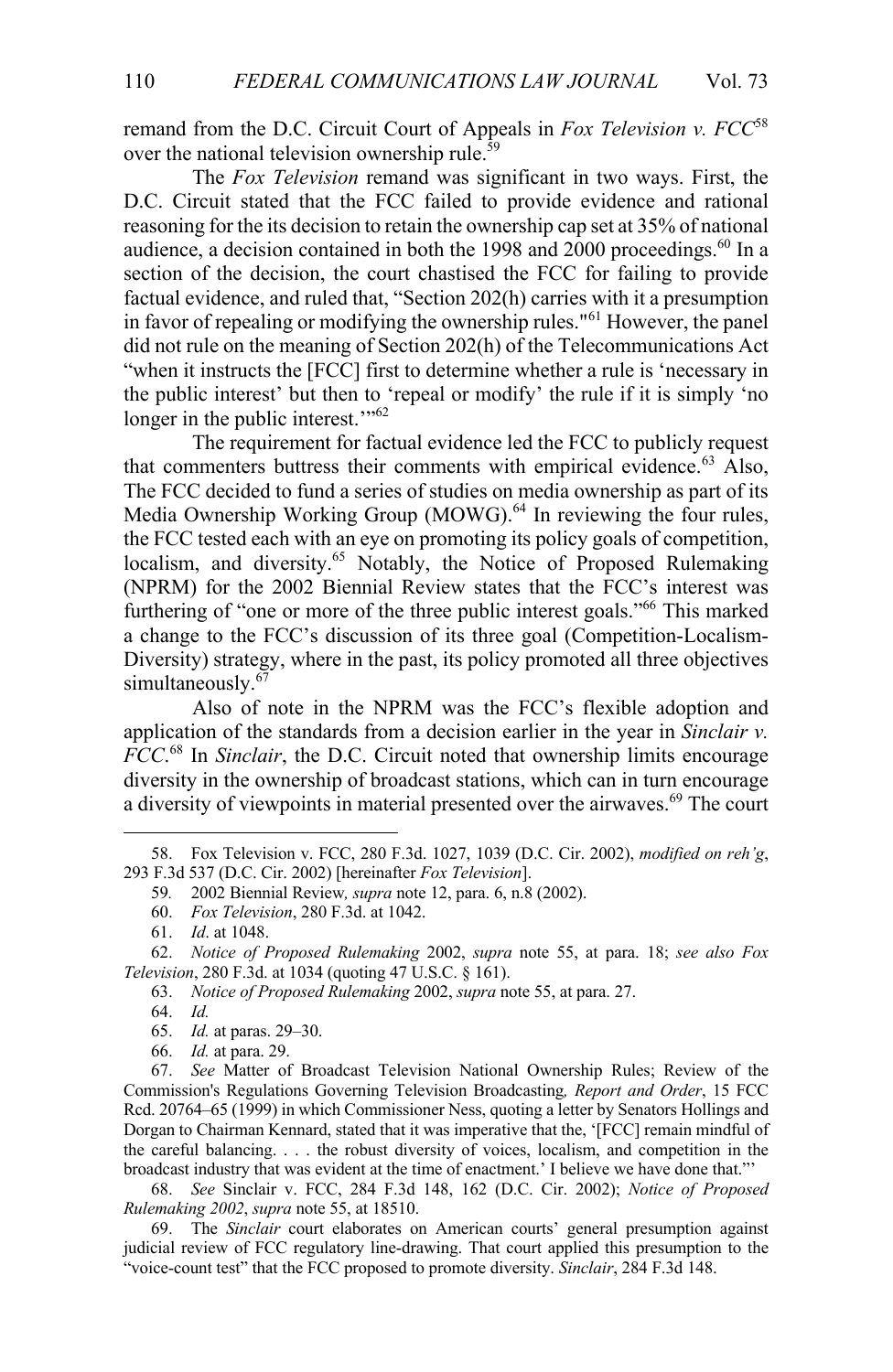added that promoting ownership diversity as a means to achieving viewpoint diversity serves a legitimate government interest, and has, in the past, survived rational basis review.<sup>70</sup> When launching the 2002 Biennial Review, the FCC stretched the finding in *Sinclair* by stating, "The interests that government may promote through content neutral rules also include competition – both the promotion of competition and the prevention of anticompetitive practices and results."<sup>71</sup>

The FCC, in a section of the 2002 Biennial Review NPRM, discussed four possible proxy methodologies for assessing diversity: viewpoint diversity, source diversity, program diversity, and outlet diversity.<sup>72</sup> Viewpoint diversity is a content-based measurement and policy.<sup>73</sup> While both source diversity and program diversity examine content indirectly, viewpoint diversity requires a direct analysis of the content itself.<sup>74</sup> More importantly, viewpoint diversity, "has been the touchstone of the [FCC]'s ownership rules and policies. We remain fully committed to preserving citizens' access to a diversity of viewpoints through the media."<sup>75</sup>

Yet, when dealing with viewpoint diversity as a measurement, the FCC expressed concerns that regulations involving judgments about content would be inherently subjective, and thus problematic under the First Amendment.<sup>76</sup> The FCC admitted that it questioned whether viewpoint diversity, a longstanding policy objective, should retain the central, "touchstone" position in policy implementation for media ownership rules. The FCC sought comment on whether viewpoint diversity should be a primary goal, and whether source diversity or program diversity, as simple counting methodologies, could be employed as proxies in place of viewpoint diversity.

Viewpoint diversity has been a central policy objective of the [FCC]'s ownership rules. We seek comment on whether viewpoint diversity should continue to be a primary goal of the [FCC]'s decision-making. The [FCC] has not viewed source and outlet diversity as policy goals in and of themselves, but as proxies for viewpoint diversity. Should the [FCC] continue to use source and outlet diversity as proxies to protect and advance viewpoint diversity?<sup>77</sup>

Put another way, the FCC's stated objective in the 2002 Biennial Review was to redefine the diversity goals of media ownership policy by

- 73. *See id.* at para. 35.
- 74. *See id.* at paras. 37, 38.
- 75. *Id.* at para. 35.
- 76. *Id.* at para. 20.
- 77. *Id.* at para. 41.

<sup>70.</sup> *Notice of Proposed Rulemaking* 2002, *supra* note 55, at para. 30; *see Sinclair*, 284 F.3d at 159–60 ("The [FCC] had acted rationally, despite the inconclusiveness of the rulemaking record, in finding that diversification of ownership would enhance the possibility of achieving greater diversity of viewpoint.") (quoting Metro Broad., Inc. v. FCC, 497 U.S. 547, 570 (1990)).

<sup>71.</sup> *Notice of Proposed Rulemaking* 2002, *supra* note 55, at para. 30.

<sup>72.</sup> *Id.* at paras. 35–41.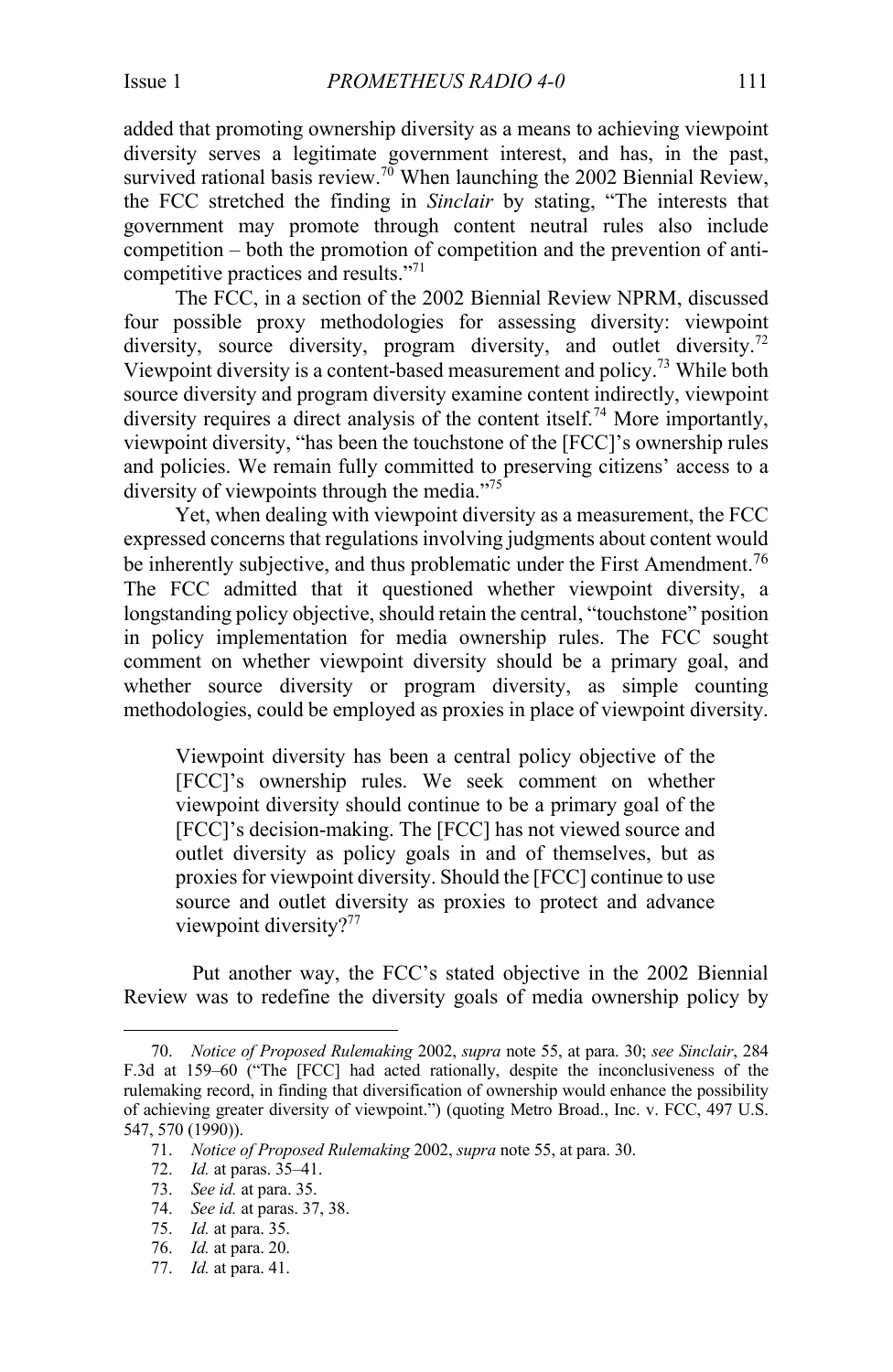using the competition objective as a proxy for localism and diversity. Relying on a raw count of media outlets, including newspapers, broadcasters, cable, and the Internet, $^{78}$  the agency shifted media ownership policy away from the viewpoint diversity objective by creating an ownership environment that would "advance diversity without regulatory requirements."<sup>79</sup> To this end, the FCC sought empirical evidence from interested parties on the topics of media usage and possible media substitution.

In considering these questions, we are particularly interested in the actual experience of the media industry. Has consolidation in local markets led to less or greater diversity? Commenters are encouraged to submit empirical data and analysis demonstrating both the change (either decrease or increase) in diversity levels and the causal link, as opposed to mere correlation, between those changes and greater consolidation in local markets. Evidence comparing the levels of diversity in local communities with different levels of media concentration would be especially useful.80

As further indication of relegating viewpoint diversity to a secondary concern, the FCC also addressed the effects of ownership consolidation on the advertising market. After noting its status "as the steward of the Communications Act," the [FCC] went on to clarify their belief that its role is "charged with evaluating the potential benefits and harms to the viewing and listening public, not to advertisers." However, after asserting this belief, the FCC then requested comments on whether its authority under the Communications Act justified basing media ownership limits on the advertising market.<sup>81</sup> Additionally, the FCC requested commenters to submit empirical evidence dealing with effects on consolidation on the advertising market.<sup>82</sup>

On July 2, 2003, the FCC released an Order in the 2002 Biennial Review proceeding.<sup>83</sup> Concluding the 2002 Biennial Review,<sup>84</sup> this Order would set the stage for judicial review by the Third Circuit Court of Appeals in a challenge brought by Prometheus Radio Project. The Order modified the local television multiple ownership rule and now permitted a single party to own up to two television stations in markets with 17 or fewer television stations and up to three television stations in markets with 18 or more stations.<sup>85</sup> This order also added a "top four" provision to the local television ownership rule that prevents a party from acquiring a television station if a

82. *Id.*

85. *Id.* at para. 186.

<sup>78.</sup> *Id.* at para. 42.

<sup>79.</sup> *Id.*

<sup>80.</sup> *Id.* at para. 43.

<sup>81.</sup> *Id.* at para. 59.

<sup>83</sup>*.* 2002 Biennial Review, *supra* note 12, at 13620.

<sup>84.</sup> *Id.* at para. 1.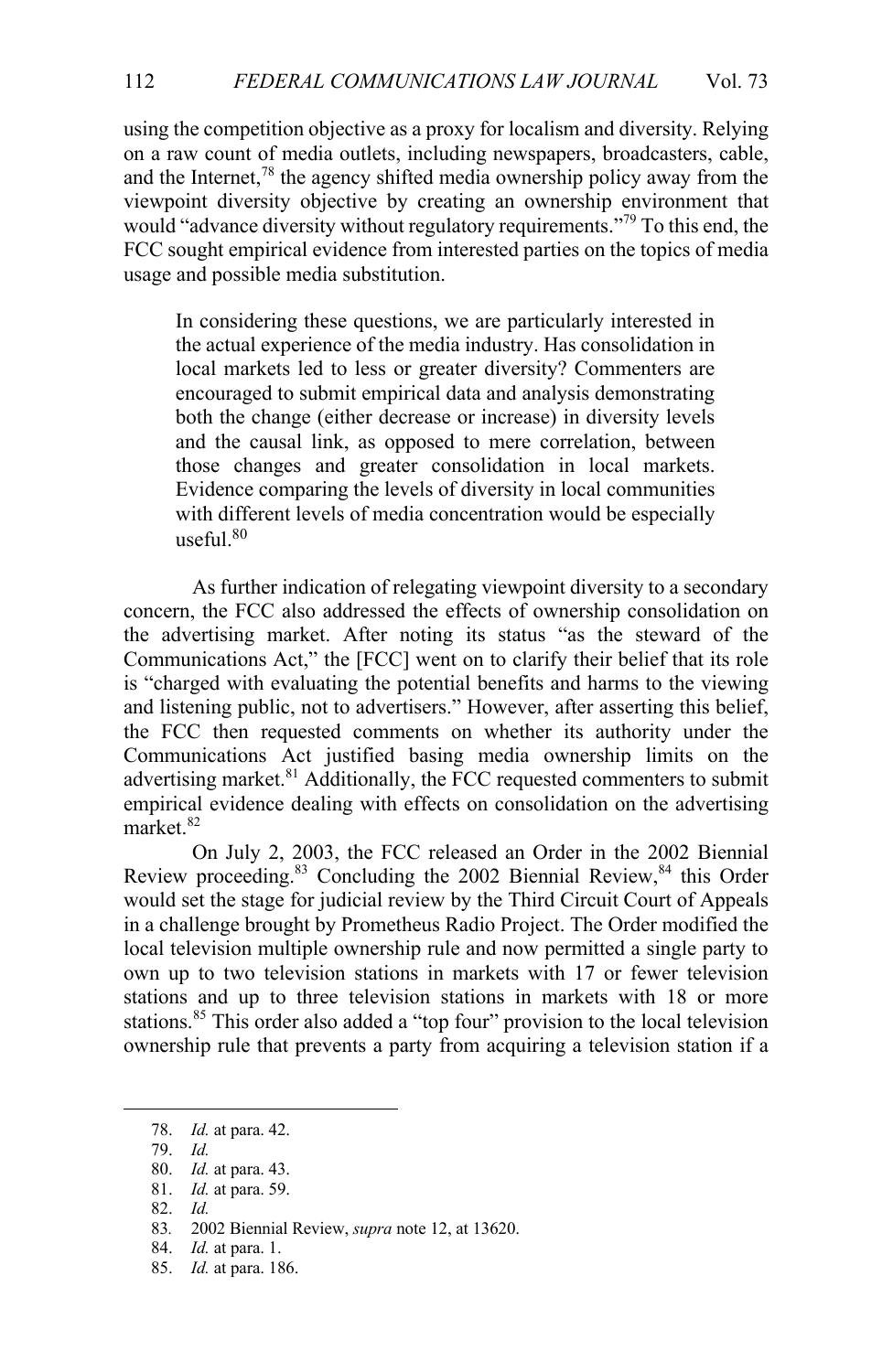proposed merger would cause the party to own two of the top four rated television stations in a market.<sup>86</sup>

The FCC's 2002 Biennial Review Order retained existing limits on local radio ownership as defined by the Telecommunication Act, but it made two significant changes to its method for calculating the size of a radio market.<sup>87</sup> First, the Order adopted market definitions for radio as defined by Arbitron, <sup>88</sup> which at the time was the entity that provided radio stations with ratings data.<sup>89</sup> Additionally, the Order now included local non-commercial stations when calculating the total number of stations in each market, a decision that functionally allowed for additional ownership consolidation at the local level.<sup>90</sup> The Order also retained the dual network rule,<sup>91</sup> which prohibited a merger between any two of the top four broadcast television networks, but the agency revised the national television ownership rule to permit a single party to own television stations reaching 45% (rather than  $35\%$ ) of the national audience.<sup>92</sup> With respect to bigger overhauls, the Order replaced two other existing media ownership rules: the newspaper-broadcast cross-ownership and the radio-television cross-ownership rule. The FCC replaced both with the Diversity Index,  $93$  a modified version of the Herfindahl-Hirschman Index (HHI) – an antitrust tool traditionally applied by the Department of Justice and the FTC for analyzing impact of mergers on market consolidation. 94

A market's HHI score is the sum of market shares squared; thus a highly competitive market will have a lower HHI score than a concentrated one. The DOJ and FTC at the time rated markets with HHI scores above 1800 as

- 92. *Id.* at paras. 499–500.
- 93. *Id.* at para. 390.
- 94. *Id.* at para. 394.

<sup>86.</sup> *Id.* at para. 1, n.6.

<sup>87.</sup> *Id.* at paras. 273–86.

<sup>88.</sup> *Id.* at para. 275; *see id.* at paras. 276–81 for a deeper explanation of how the FCC came to their decision.

<sup>89.</sup> Previously, the FCC used a signal contour overlap methodology to define ownership parameters, a process which continued until the FCC adopted Arbitron Market definitions in 2003. In FCC 96-90, the FCC affirmed the signal contour policy, "define the relevant radio market as the area encompassed by the principal community contours (i.e., predicted or measured 5 mV/m for AM stations and predicted 3.16 mV/m for FM stations) 3 of the mutually overlapping stations proposing to have common ownership. (2) The number of stations in the market will continue to be determined based on the principal community contours of all commercial stations whose principal community contours overlap or intersect the principal community contours of the commonly-owned and mutually overlapping stations. (3) The stations that will be included within the market will continue to be: operating commercial fullpower stations, including daytimers and foreign stations." Implementation of Sections 202(a) and 202(b)(1) of the Telecommunications Act of 1996 (Broadcast Radio Ownership) 47 C.F.R. Section 73.3555, *Order,* 11 FCC Rcd. 12368, para. 4 (1996).

<sup>90.</sup> *Id.* at para. 280.

<sup>91.</sup> *Id.* at para. 600.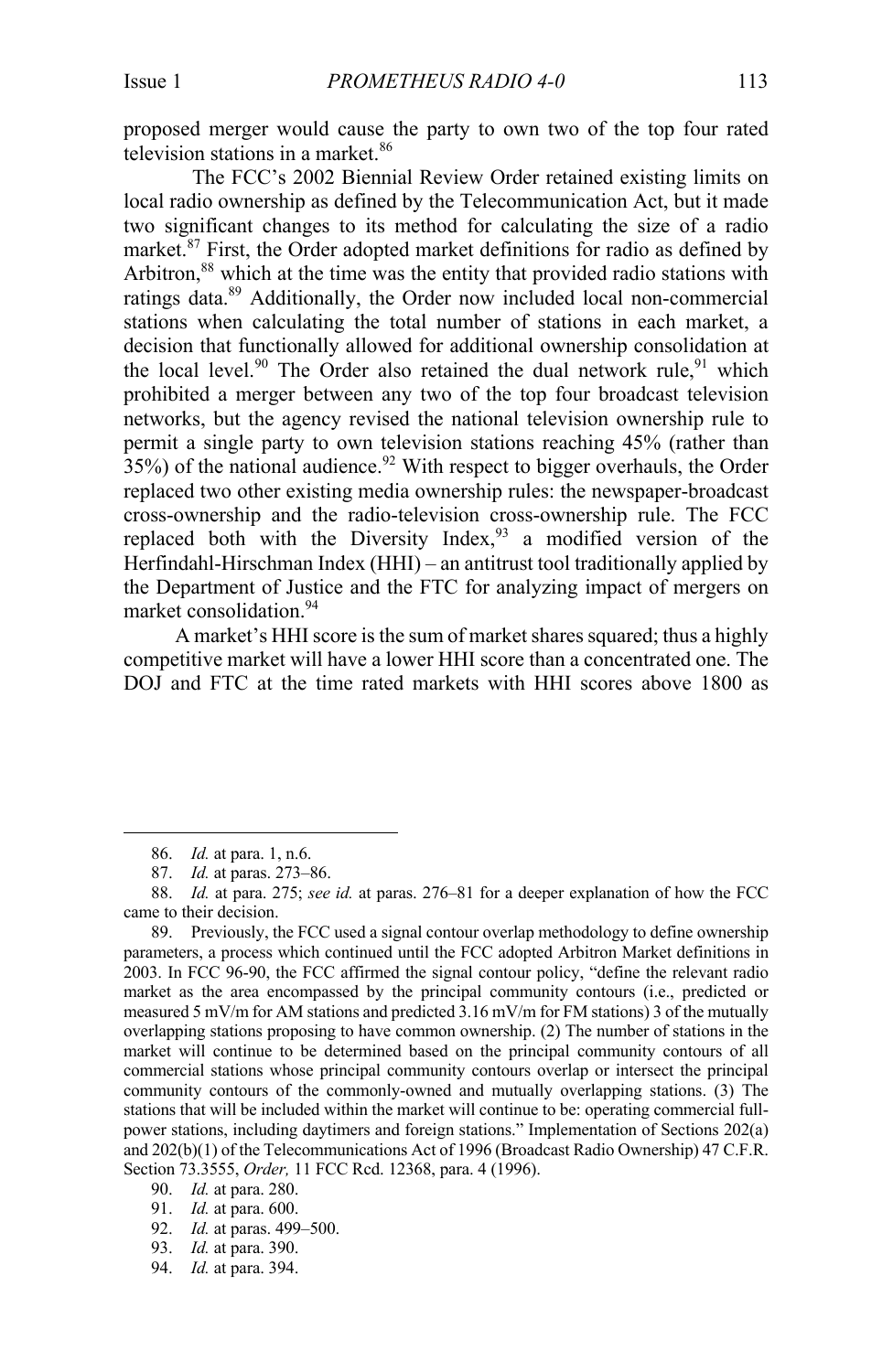"highly concentrated," and if a proposed merger would exceed this limit, the agencies deem the merger as harmful to the competition in that market.<sup>95</sup>

The central theory of the FCC's Diversity Index was the use of the market share-squared formula found in the HHI to identify mergers that resulted highly concentrated markets. The Diversity Index marked a substantial change in both procedure and policy and, mathematically, generated some questionable but legal merger arrangements.<sup>96</sup> Compounding the FCC's struggles in deploying this new methodology, however, were gaps in traditional rulemaking procedures by the agency. None of the new limits, rule modifications, existence of the Diversity Index, or any rationale for any of the changes were made public ahead of the release of the Order implementing these changes on June 3,  $2003.^{97}$ 

#### VI. FIRST LOSS – PROMETHEUS RADIO PROJECT V. FCC

Groups of both "citizen petitioners"<sup>98</sup> and "deregulatory petitioners"<sup>99</sup> challenged the FCC's 2003 Order on media ownership in multiple federal circuit courts, and the Judicial Panel on Multidistrict Litigation consolidated

<sup>95.</sup> *Id.* at para. 79; *see 1998 Biennial Review*, *supra* note 10, at para. 47 (stating that commenters also remarked that a market with an HHI rating of 1800 was considered to be, "substantially concentrated"); *see also Prometheus I*, 373 F.3d at 418 for a brief discussion by the Third Circuit about diversity indexing change within the FCC.

<sup>96.</sup> Most notably is the example involving a college television station and the New York Times. *Prometheus I*, 373 F.3d at 408 n.39.

<sup>97.</sup> *Prometheus II*, 652 F.3d at 451 (holding that the FCC 2006 Quadrennial Review provided too little information to the public about what the FCC intended to do, that it did not sufficiently explain what the FCC considered as options, and that it did not provide sufficient time for public comment); Christopher Terry & Caitlin Ring Carlson, *Hatching Some Empirical Evidence: Minority Ownership Policy and the FCC's Incubator Program*, 24 COMM. L. & POL'Y 403, 416 (2019).

<sup>98.</sup> In the *Prometheus* ruling, the court assigned the various petitioners to two groups. The first was referred to as the "Citizen Petitioners." "Prometheus Radio Project, Media Alliance, National Council of the Churches of Christ in the United States, Fairness and Accuracy in Reporting, Center for Digital Democracy, Consumer Union and Consumer Federation of America, Minority Media and Telecommunications Council (representing numerous trade, consumer, professional, and civic organizations concerned with telecommunications policy as it relates to racial minorities and women), and Office of Communication of the United Church of Christ ("UCC") (intervenor). The Network Affiliated Stations Alliance, representing the CBS Television Network Affiliates Association, the NBC Television Affiliates, and the ABC Television Affiliates, and Capitol Broadcasting Company, Inc. (intervenor) also raised anti-deregulatory challenges to the national television ownership rule." *Prometheus I*, 373 F.3d at 381 n.1.

<sup>99.</sup> See *id*. at 381 n.2, stating that the "Deregulatory Petitioners," included: "Clear Channel Communications, Inc.; Emmis Communications Corporation; Fox Entertainment Group, Inc.; Fox Television Stations, Inc.; Media General Inc.; National Association of Broadcasters; National Broadcasting Company, Inc.; Paxson Communications Corporation; Sinclair Broadcast Group; Telemundo Communications Group, Inc.; Tribune Company; Viacom Inc.; Belo Corporation (intervenor); Gannett Corporation (intervenor); Morris Communications Company (intervenor); Millcreek Broadcasting LLC (intervenor); Nassau Broadcasting Holdings (intervenor); Nassau Broadcasting II, LLC (intervenor); Newspaper Association of America (intervenor); and Univision Communications, Inc. (intervenor).".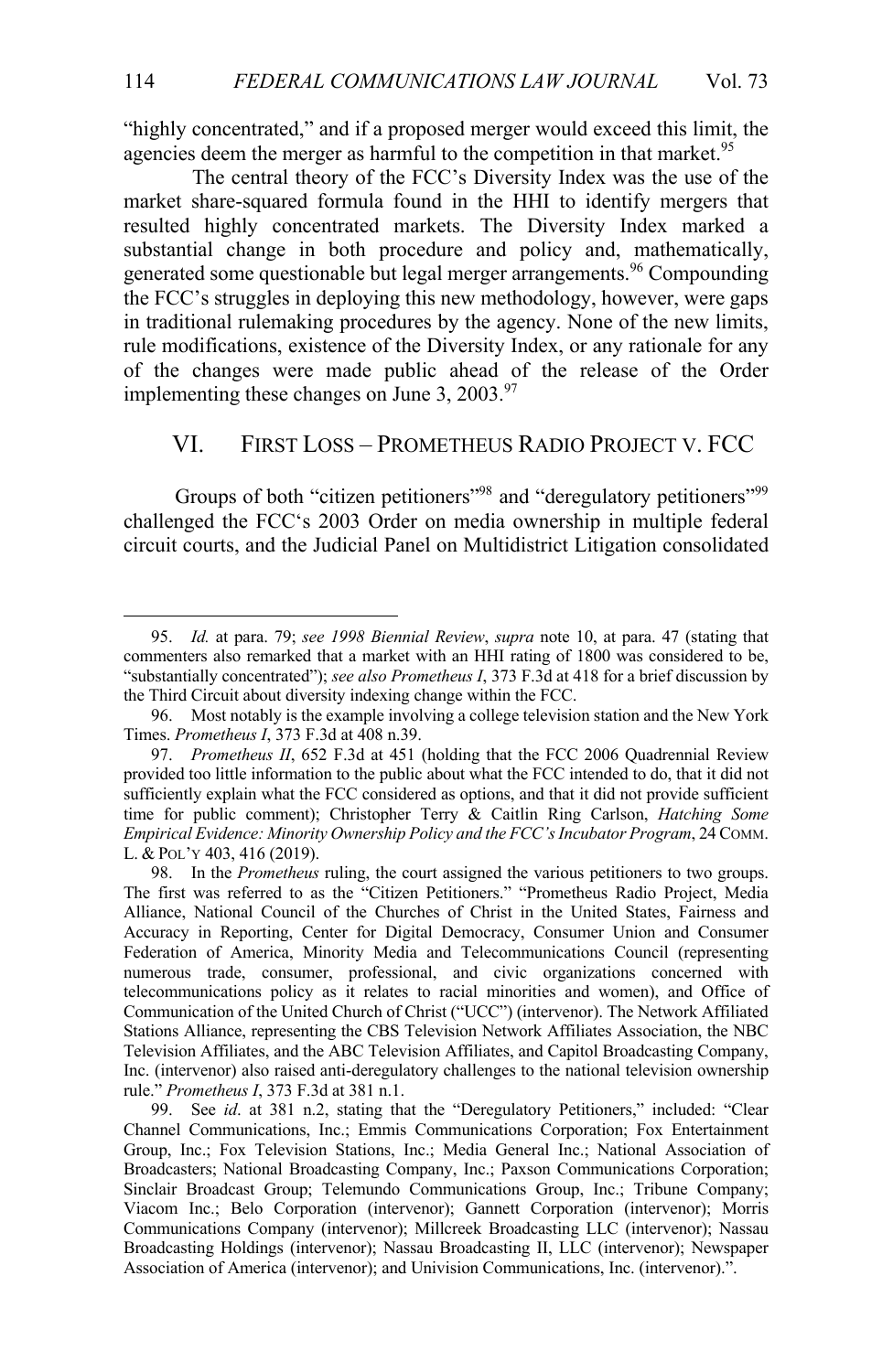the petitions.100 Unlike the *Sinclair* and *Fox* cases which the D.C. Circuit Court of Appeals, the traditional venue for administrative agencies, the panel sent the case to the Third Circuit Court of Appeals, consolidating the challenges under lead plaintiff, Prometheus Radio Project. After a preliminary hearing, the Third Circuit stayed implementation of the FCC's rules pending review, and denied a petition filed jointly by members of the deregulatory petitioners and the FCC to return the case to the D.C. Circuit.<sup>101</sup>

The Third Circuit heard eight hours of oral argument, and on June 24, 2004, it released a 2-1 decision, written by Judge Thomas L. Ambro, which stayed and remanded most of the FCC's 2003 Order.<sup>102</sup> Among the primary reasons for remand was the FCC's arbitrary and capricious decision-making process and the lack of supporting evidence for its decisions in the record.

[W]e have identified several provisions in which the [FCC] falls short of its obligation to justify its decisions to retain, repeal, or modify its media ownership regulations with reasoned analysis. The [FCC]'s derivation of new Cross-Media Limits, and its modification of the numerical limits on both television and radio station ownership in local markets, all have the same essential flaw: an unjustified assumption that media outlets of the same type make an equal contribution to diversity and competition in local markets. We thus remand for the [FCC] to justify or modify its approach to setting numerical limits.<sup>103</sup>

In terms of radio, the majority upheld the FCC's decision to change market definitions to the geographical market definitions provided by Arbitron<sup> $104$ </sup> and the FCC's decision to include non-commercial stations when assessing the total number of stations in each market.<sup>105</sup> The majority also ruled that the agency's decision to retain the existing limits, essentially the limits within the Telecommunications Act, was unsupported and arbitrary and

105. *Prometheus I*, 373 F.3d at 426.

<sup>100.</sup> *Id*. at 382.

<sup>101.</sup> *Id*. at 389.

<sup>102.</sup> *Prometheus I*, 373 F.3d at 435*;* For example, the 2002 Biennial Review, *supra* note 12, para. 327 describes the cross-ownership rulemaking by the FCC — with foregoing explanation — with which the Third Circuit found fault.

<sup>103.</sup> *Id.*

<sup>104.</sup> The majority rejected the contention of the citizen petitioners that using Arbitron's market designations was a delegation of governmental power to a non-government agency. The ruling indicated that Arbitron will only provide a methodology for measuring market concentration, and cited the, "established specific safeguards to deter potential manipulation, including a two-year buffer period before any party can receive the benefit of either a change in Arbitron Metro market boundaries or the addition of more radio stations to the market." *Prometheus I*, 373 F.3d at 425 (citing 2002 Biennial Review*, supra* note 12, para. 278, n.584).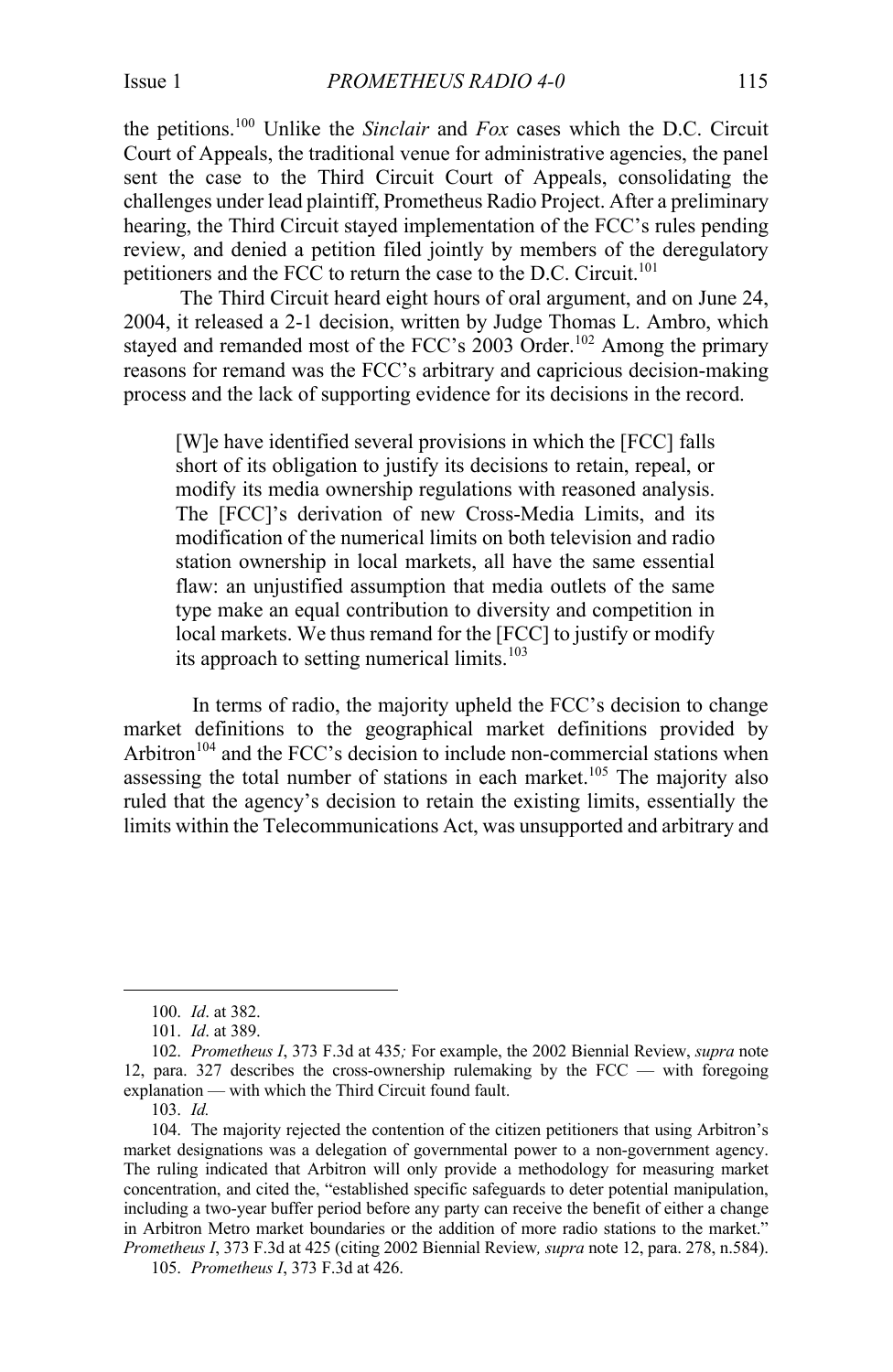capricious.<sup>106</sup> While generally supportive of the agency decision to use numeric limits in place of a case by case analysis, the majority declared the decision to retain the existing limits lacked reasoned analysis of the information within the docket, citing both the 34% in reduction in owners identified by the FCC study and the docket comments, both of which provided examples of consolidated radio groups eliminating local news production.<sup>107</sup>

The court also felt unpersuaded by the FCC's use of the economic literature, specifically game theory, which led the FCC to conclude that five equal sized competitors represented a sufficiently competitive market: The [FCC]'s numerical limits cannot rationally be derived from a "five equalsized competitor" premise. We thus remand for the [FCC] to develop numerical limits that are supported by a rational analysis.<sup>108</sup>

The majority took a hard look at Congress's delegation in the Telecommunications Act and the requirements of Section 202(h), ruling that the delegation required the FCC to monitor the effects of competition and make adjustment to its regulations. Judge Ambro noted that the text of Section  $202(h)$  omits the word "necessary" in its repeal or modify instruction.<sup>109</sup> This was significant as it set the stage for the review of the rules using a traditional view of the phrase, "necessary in the public interest."

So, in interpreting the [FCC]'s obligation under § 202(h) to review its broadcast media ownership rules to determine whether they are "necessary in the public interest," we adopt what the [FCC] termed "the plain public interest" standard under which "necessary" means "convenient," "useful," or "helpful," not "essential" or "indispensable."<sup>110</sup>

The majority was not ignorant to the intent and context in which Congress enacted the mandate of Section 202(h), and while Judge Ambro's decision described Section 202(h) as deregulatory in nature, the ruling rejected the suggestion of the earlier *Fox* and *Sinclai*r decisions that the deregulatory nature of the provision acted as a "one-way ratchet."

<sup>106.</sup> The remand on this point is notable among the others because the majority does not suggest that ownership consolidation has gone, or is capable of going, too far, as was the underlying case against the cross-media limits and the Diversity Index. In fact, after the complicated discussion of the cross-media limits, the ruling is very simple. In the 1998 and 2000 reviews, the FCC decided that the existing limits were in the public interest. In 2002 the agency did not provide evidence to support this conclusion, and thus the ruling remands the local radio ownership rule to the agency for additional evidence and rationale. *Id.* at 430–35.

<sup>107.</sup> *Id*.

<sup>108.</sup> *Id*. at 434.

<sup>109.</sup> *Id*. at 393.

<sup>110.</sup> *Id.* at 394.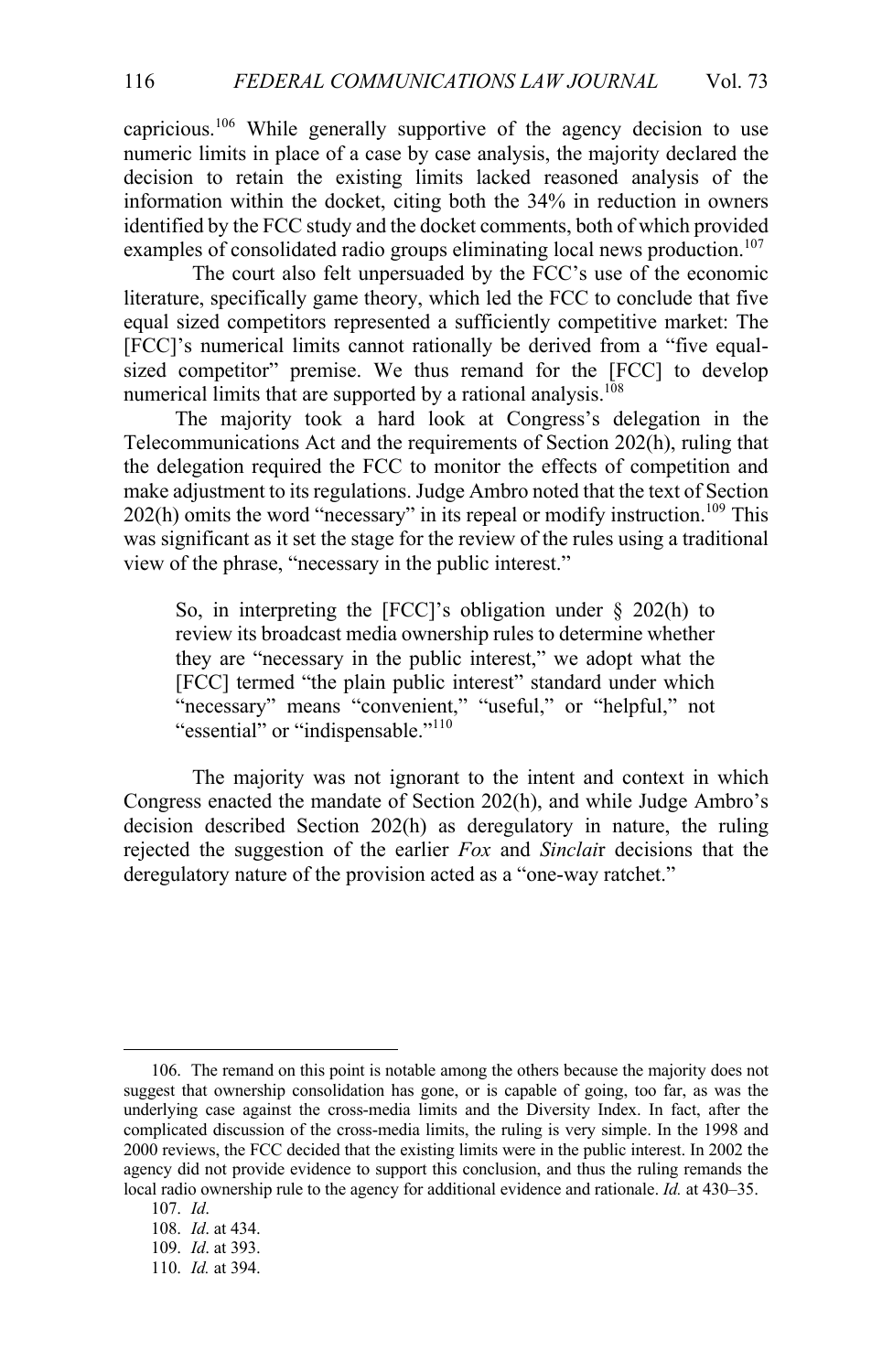We do not accept that the "repeal or modify in the public interest" instruction must therefore operate only as a one-way ratchet, i.e., the [FCC] can use the review process only to eliminate thenextant regulations. For starters, this ignores both "modify" and the requirement that the [FCC] act "in the public interest." What if the [FCC] reasonably determines that the public interest calls for a more stringent regulation? Did Congress strip it of the power to implement that determination? The obvious answer is no, and it will continue to be so absent clear congressional direction otherwise.<sup>111</sup>

The majority interpreted Section 202(h) as a requirement to periodically justify existing regulations, which absent the review provision, the FCC would not have an obligation to complete.<sup>112</sup> Additionally, when the FCC engages in the review of its rules, it must determine if rules remain useful to the public interest. Rules deemed no longer useful must be repealed or modified.<sup>113</sup> But after reviewing a rule, regardless of what the FCC determined to be the proper action, whether "retain, repeal, or modify (whether to make more or less stringent)—it must do so in the public interest and support its decision with a reasoned analysis."<sup>114</sup>

Judge Ambro then invalidated the FCC's new cross-ownership limits and Diversity Index methodology for failing hard look review.<sup>115</sup> While the ruling noted that the FCC's decision to replace cross-ownership rules with the new limits was constitutional and allowable in context of Section 202(h)'s mandate, its procedure was its ultimate flaw, as the FCC failed to demonstrate a reasoned analysis.<sup>116</sup>

Ambro's opinion also explored the FCC's empirical support for the underlying conceptual relationship between viewpoint diversity and ownership. In terms of newspaper-broadcast cross-ownership, the FCC's Order relied heavily on the Spavins Media Ownership Working Group study.<sup>117</sup> Spavin's data indicated that newspaper-owned television stations provide almost 50% more local news and public affairs programming than other stations. The FCC relied on this data, coupled with other empirical findings from a Project of Excellence in Journalism study, which stated that

<sup>111.</sup> *Id*. at 394–95.

<sup>112.</sup> *Id*. at 395 ("§ 202(h) extends this requirement to the [FCC]'s decision to retain its existing regulations. This interpretation avoids a crabbed reading of the statute under which we would have to infer, without express language, that Congress intended to curtail the [FCC]'s rulemaking authority and to contravene 'traditional administrative law principles.'").

<sup>113.</sup> *Id*.

<sup>114.</sup> *Id.* at 435.

<sup>115.</sup> *Id.* at 435; *see also* Motor Vehicle Mfr's Ass'n v. State Farm, 463 U.S. 29 (1983) (establishing the "Hard Look Doctrine" later applied by the *Sinclair* court).

<sup>116.</sup> *Id.* at 418.

<sup>117.</sup> *Id.* at 398 ("The [FCC] principally relied on the findings of its MOWG study that newspaper-owned television stations provide almost 50% more local news and public affairs programming than other stations, an average of 21.9 hours per week.") (citing Thomas C. Spavins et al., *The Measurement of Local Television News and Public Affairs Programs* 3 (FCC Media Bureau Staff Research Paper 2002-7) (2002)).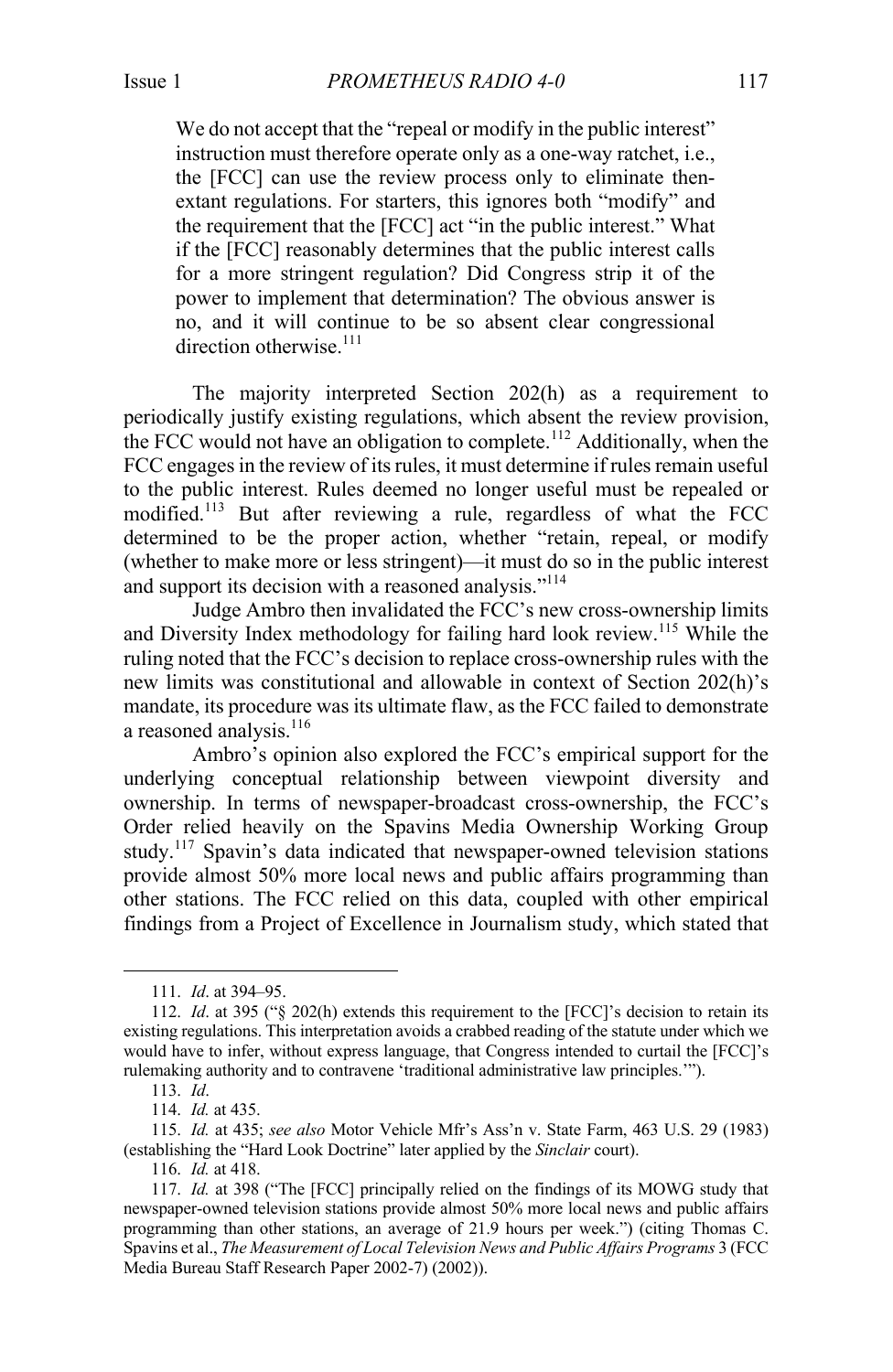newspaper-owned stations "were more likely to do stories focusing on important community issues and to provide a wide mix of opinions, and they were less likely to do celebrity and human-interest features."<sup>118</sup>

After this finding by Spavin, the FCC began the process of repealing the newspaper-broadcast cross-ownership ban, offering two rationales to do so. First, a blanket ban was no longer necessary to ensure diversity, a contention the FCC supported by citing the conclusion of the Pritchard MOWG study, "Commonly-owned newspapers and broadcast stations do not necessarily speak with a single, monolithic voice."<sup>119</sup> The FCC's second rationale was that other media sources at the local level, including cable and the Internet, made up for the loss of viewpoints when newspapers and broadcasts became commonly owned.<sup>120</sup>

The majority was entirely skeptical of the FCC's rationale, citing the external criticism of the Pritchard MOWG study methodology, including the narrow scope of the data and lack of control group, but given the inconclusive evidence in the docket about viewpoint diversity's relation to ownership, the majority ruled that FCC acted reasonably when concluding it lacked evidence of a uniform bias to justify upholding the provision implementing the ban on newspaper-broadcast cross-ownership.<sup>121</sup>

Likewise, the *Prometheus I* court upheld the FCC's finding that cable and Internet news sources could supplement the diversity of viewpoints available in local markets, a conclusion drawn from the Waldfogel 2002 MOWG study on media substitutability.<sup>122</sup> Despite this, the majority ruled that the agency had not provided a reasonable rationale for its decision, stating that the FCC's evidence demonstrated that Internet and cable counted as sources for local news, but they did not replace or outrank newspapers or broadcast stations for local content. Basically, the Third Circuit believed that cable and Internet sources can count as local news, but not to the extent of replacing legacy media.

122. Although the majority questioned the weight assigned to these Internet contributions to diversity by the Diversity Index. *Prometheus I*, 373 F.3d at 408.

<sup>118.</sup> *Id.*

<sup>119.</sup> *Id.* at 399.

<sup>120.</sup> *Id.* at 400.

<sup>121.</sup> The initial finding by the FCC could be described as evidentiary slight-of-hand. Relying on the discredited Pritchard 2002 MOWG Study, the FCC used the findings of the study to cast doubt on the uniformity of viewpoint by a single owner. Then by applying the evidence standard of Section 202(h), the agency said that because of the confusion over the validity of Pritchard's data, it lacked evidence to uphold the ban on newspaper broadcast crossownership. In simpler terms, the FCC relied on questionable data in order to fail to provide evidence necessary to uphold a regulation it wanted to repeal, but lacked evidence to justify repeal, so that the rule could be repealed. *See generally* David Pritchard, *Viewpoint Diversity in Cross-Owned Newspapers and Television Stations: A Study of News Coverage of the 2000 Presidential Campaign* (FCC Media Ownership Working Grp.) (2002).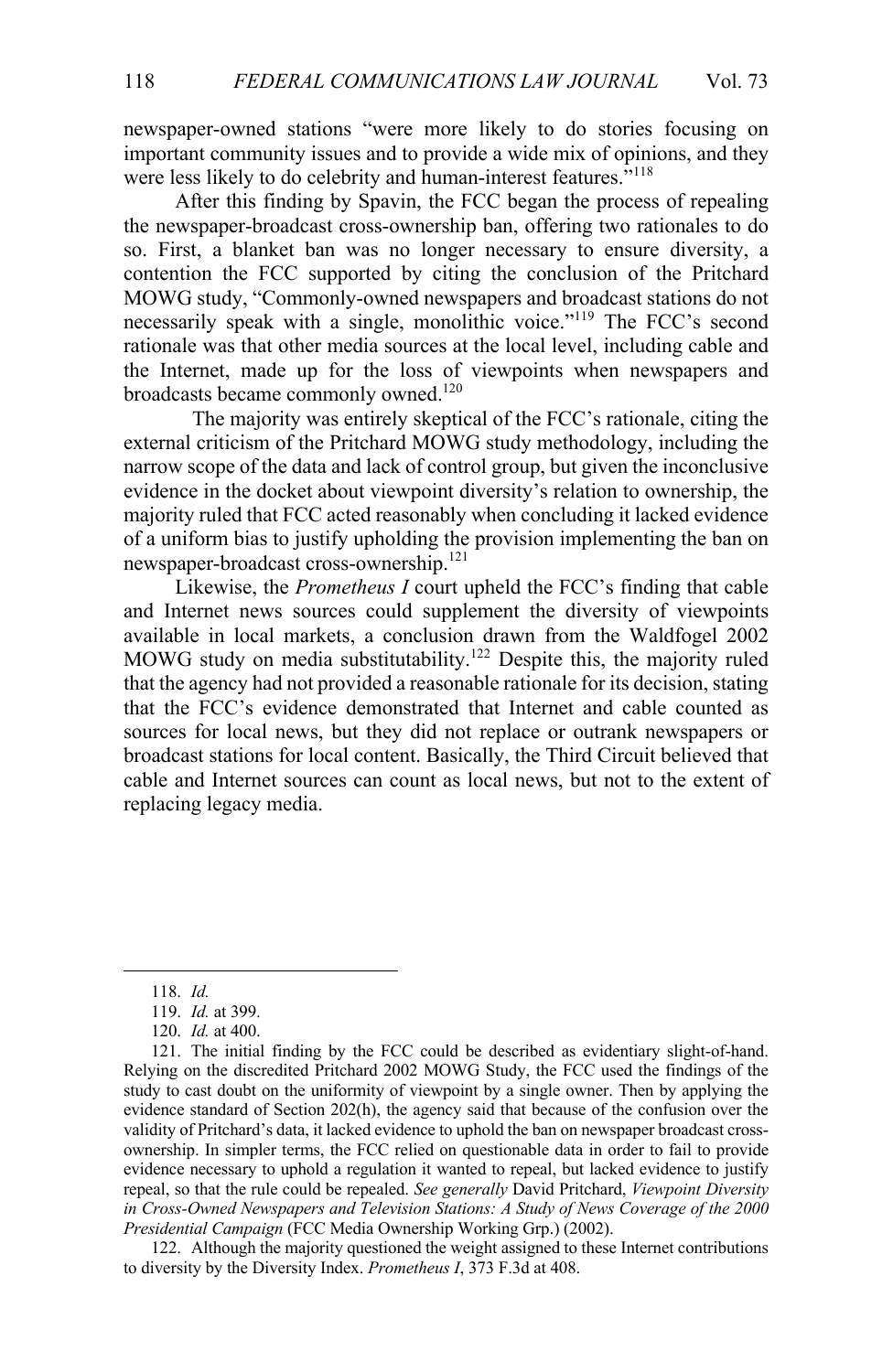The [FCC]'s finding that a blanket prohibition on newspaper/broadcast cross-ownership is no longer in the public interest does not compel the conclusion that no regulation is necessary . . . As described above, the [FCC] found evidence to undermine the premise that ownership always influences viewpoint, but it did not find the opposite to be true. And while the [FCC] found that other media sources contributed to viewpoint diversity in local markets, it could not have found that the Internet and cable were complete substitutes for the viewpoints provided by newspapers and broadcast stations.<sup>123</sup>

The Third Circuit was also extremely skeptical of the FCC's new approach to regulating media ownership using the Diversity Index. The court concluded that the FCC gave the Internet too much weight in the Diversity Index. <sup>124</sup> Judge Ambro's opinion also suggested that the FCC's assumption of equal market shares was inconsistent with the intended approach of the Diversity Index.<sup>125</sup> This inconsistency generated a set of unrealistic assumptions about the relative contributions of media outlets to viewpoint diversity within local markets. The assigning of equal shares within a media form did not "jibe" with the FCC's decision to assign relative weights to each type of media, which in turn, created a problematic rationale for the use of the HHI formula at the heart of the Diversity Index.<sup>126</sup> The purpose of the Diversity Index was to facilitate a measurement of the actual loss of diversity caused by additional consolidation, a process designed to assess the changes to a market based on the "diversity importance" of the merging parties.

Judge Ambro's decision also demonstrated the *Prometheus I* court's skepticism of the FCC's assignment of equal shares to media outlets that did not carry local news, stating that the result generated "an almost certainly . . . understated view of concentration."<sup>127</sup> Finally the majority criticized the FCC's commitment to making "the most conservative assumption possible" when estimating the effect of a merger on the availability of viewpoint diversity.<sup>128</sup>

The court supported the FCC's decision to discount cable's contribution to viewpoint diversity, but ruled that the same rationale which applied to cable should also apply to the Internet, stating the "decision to count the Internet as a source of viewpoint diversity, while discounting cable, was not rational.<sup>129</sup> The FCC properly excluded cable because of serious

- 124. *Id*.
- 125. *Id*.
- 126. *Id*. at 408.
- 127. *Id*.
- 128. *Id*.
- 129. *Id*. at 405.

<sup>123.</sup> *Id.* at 400.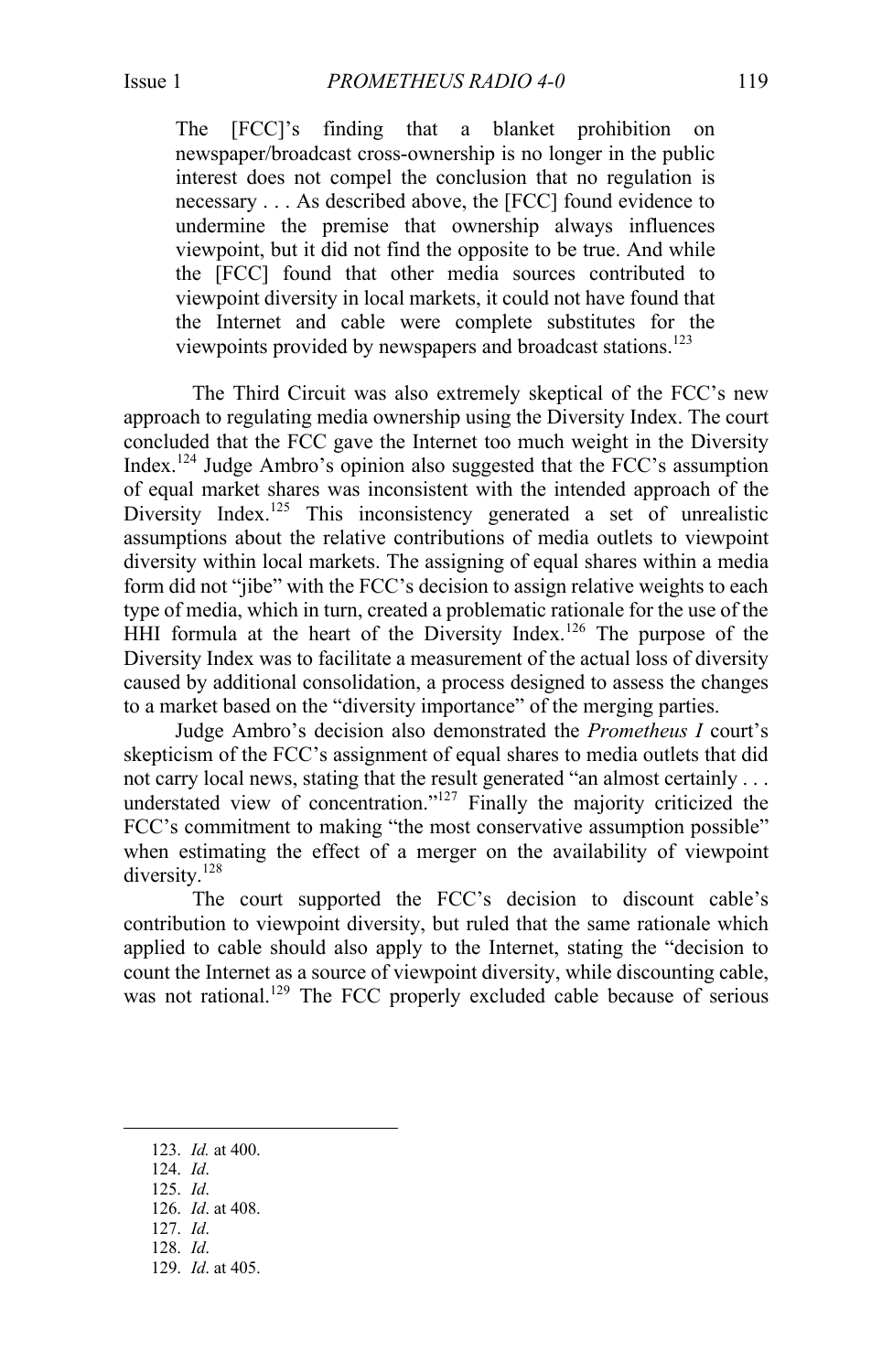doubts as to the extent that cable provided independent local news—the FCC's recognized indicator of viewpoint diversity in local markets."<sup>130</sup>

Local news production, which the FCC functionally applied as a quantitative assessment of its localism objective, factored heavily into the majority questioning the weight assigned to the Internet. While the FCC used data from MOWG study, specifically the finding that 18.8% of the survey respondents listed the Internet as a source of local news, the survey design did not generate data indicating which websites users visited for news.131 As such, the majority was skeptical that sites producing local news were not websites tied to existing media outlets.

There is a critical distinction between websites that are independent sources of local news and websites of local newspapers and broadcast stations that merely republish the information already being reported by the newspaper or broadcast station counterpart. The latter do not present an "independent" viewpoint and thus should not be considered as contributing diversity to local markets.<sup>132</sup>

On the local and independent production point, the majority slammed the FCC's decision, stating the record lacked basic evidence to support the agency's premise of independent news websites producing local news.<sup>133</sup> Additionally, the websites the FCC highlighted as potential local news contributors provided news national in scope.

The [FCC] does not cite, nor does the record contain, persuasive evidence that there is a significant presence of independent local news sites on the Internet. According to the record, most sources of local news on the Internet are the websites for newspapers and broadcast television stations . . . (62% of Internet users get local news from newspaper websites, 39% visit television station websites). And the examples the [FCC] does cite—the Drudge Report and Salon.com—have a national, not local, news focus.<sup>134</sup>

The majority's view of the Diversity Index also criticized the FCC's inclusion of the important contributions of the Internet as a local news source at the time. In the  $2003$  Order,<sup>135</sup> the FCC purported that the Internet was a "virtual universe of information sources."<sup>136</sup> This "universe" of diversity was

<sup>130.</sup> *Id.* at 405 (citing 2002 Biennial Review, *supra* note 12, para. 394) ("News and public affairs programming is the clearest example of programming that can provide viewpoint diversity . . . . [and] the appropriate geographic market for viewpoint diversity is local.").

<sup>131.</sup> Nielsen Media Research, *Consumer Survey on Media Usage* 1 (FCC Media Ownership Work Grp., Research Paper 2002-8) (2002).

<sup>132.</sup> *Prometheus I*, 373 F.3d at 405–06.

<sup>133.</sup> *Id*. at 406.

<sup>134.</sup> *Id*.

<sup>135.</sup> *Id.*

<sup>136.</sup> *Id*.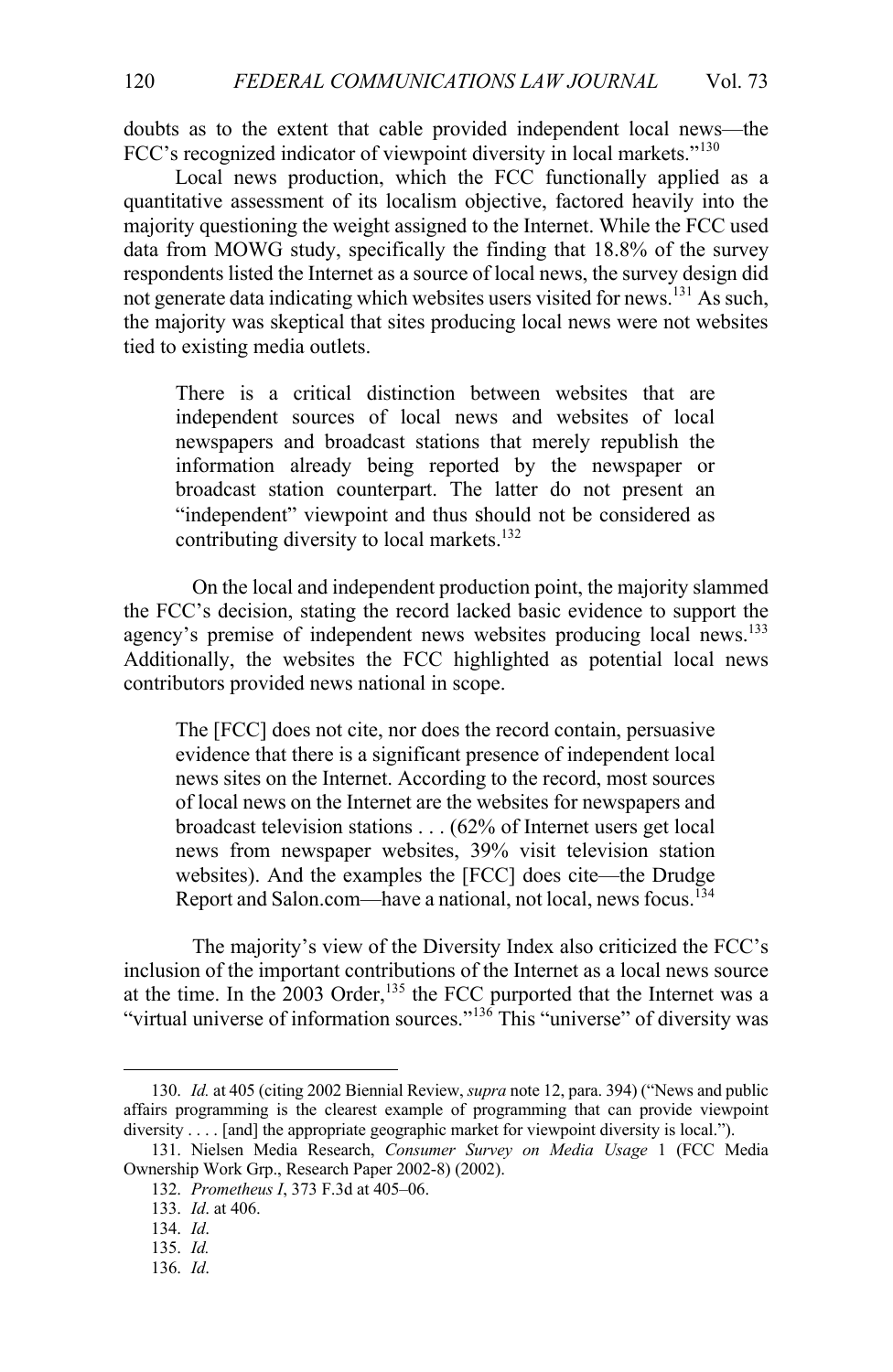the FCC's rationale for its decision to include the Internet in its local diversity measurements, with the FCC arguing that the immense diversity of the Internet should automatically qualify the web as a source of viewpoint diversity.<sup>137</sup> The majority disagreed, stating, "[T]o accept this rationale we would have to distort the [FCC]'s own premise that local news is an indicator of viewpoint diversity."138 In fact, the majority found that the FCC's evidence undermined the very argument the FCC put forward.

The [FCC] attempts to justify different treatment for cable and the Internet by suggesting that local cable news channels are only available in select markets, while the Internet is available everywhere. Not only is this distinction demonstrably false (as even the [FCC] acknowledged that almost 30% of Americans do not have Internet access), it is irrelevant. That the Internet is more available than local cable news channels does not mean that it is providing independent local news. On remand the [FCC] must either exclude the Internet from the media selected for inclusion in the Diversity Index or provide a better explanation for why it is included in light of the exclusion of cable.<sup>139</sup>

On other points, the majority also criticized the FCC's lack of evidence, such as its suggestion that stations will increase the amount of news they provide upon merger, a contention entirely unsupported by data in the record.<sup>140</sup> Notably, the majority showed skepticism for the FCC's reluctance to assess actual media content and evaluate media usage as empirical measurements of viewpoint diversity. In the process of discounting even the constitutional and data collection problems the FCC used to justify this decision, the majority pointed right at the data cited by the agency to support its change to the Diversity Index. In MOWG 8, the FCC had ability to collect actual usage data by media type, where it avoided making a content distinguishing judgement by asking a survey question about where people went for local news.<sup>141</sup> Likewise critical of the data collection issue, the majority opinion suggests that not only are the FCC's objections to the collection of this type of data "vague and unexplained; there is no suggestion that obtaining actual-use data for outlets within a media type would be prohibitively more onerous than obtaining the same data for the media types themselves."<sup>142</sup> These shortcomings on the development of empirical evidence resulted in a remand of the relevant sections of the order to the FCC.

<sup>137.</sup> *Id.*

<sup>138.</sup> *Id*. at 406.

<sup>139.</sup> *Id*. at 407.

<sup>140.</sup> *Id*. at 409 ("The [FCC] needs to undergird its predictive judgment that stations can freely change the level of their news content with some evidence for that judgment to survive arbitrary and capricious review.").

<sup>141.</sup> *Id*.

<sup>142.</sup> *Id*.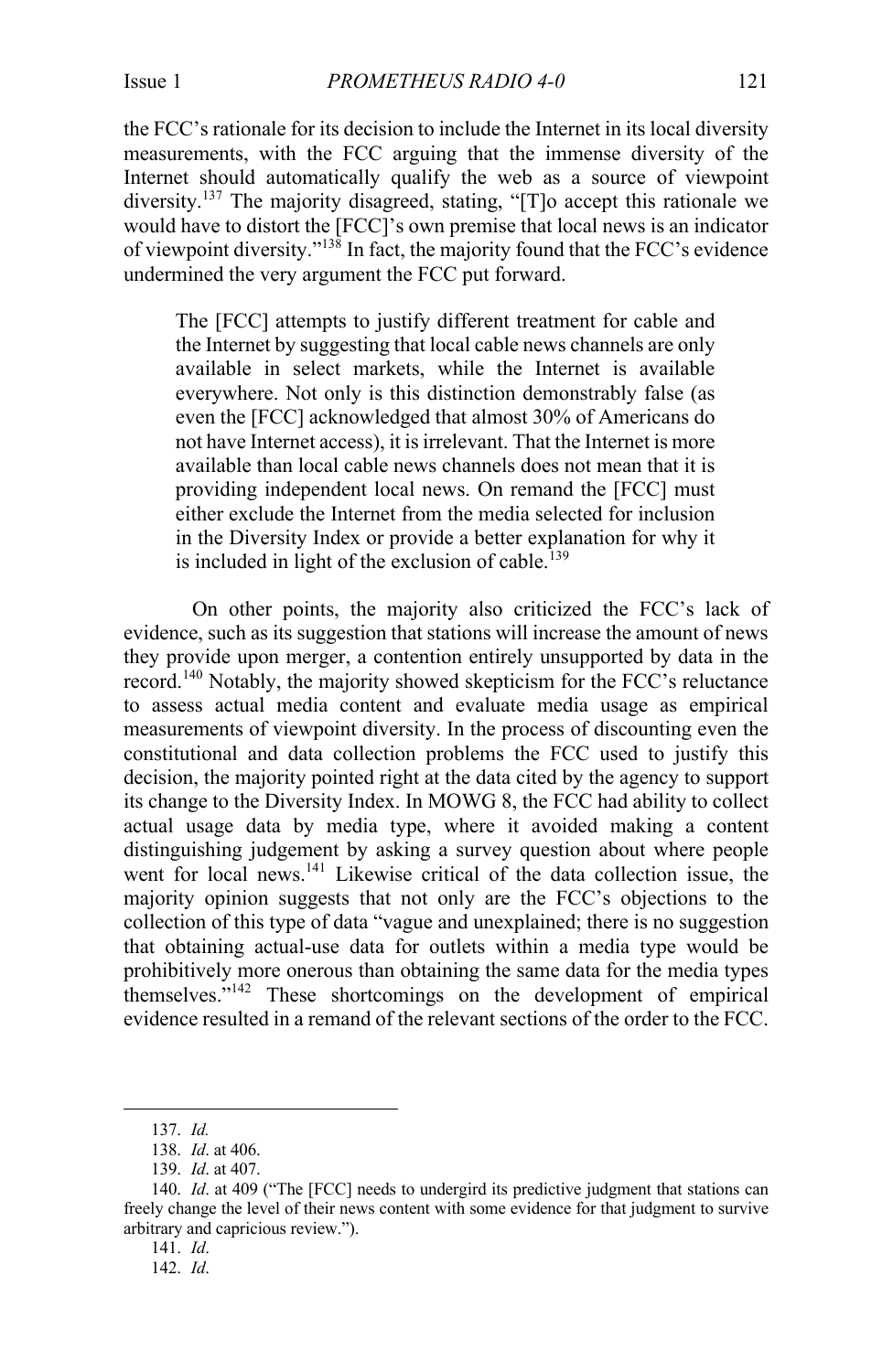Because the [FCC]'s reasons for eschewing actual-use data in assigning market shares to outlets within a media type and assuming equal market shares are unrealistic and inconsistent with the [FCC]'s overall approach to the Diversity Index and its proffered rationale, we remand for the [FCC]'s additional consideration of this aspect of the Order.<sup>143</sup>

Judge Scirica dissented from the majority's opinion in *Prometheus I*, primarily over the traditional administrative law premise that the court should provide the FCC more deference on implementation of the Diversity Index and proposed changes to the rules.<sup>144</sup> Despite this argument, the majority was quite deferential, stating that the agency was "entitled to deference in deciding where to draw the line between acceptable and unacceptable increases in markets' Diversity Index scores."<sup>145</sup> The majority's stated problem was agency consistency.146 The FCC's proposal for cross-ownership limits, by their design, allowed combinations where the increases for Diversity Index scores were higher than scores for some prohibited combinations.<sup>147</sup> As before, the FCC's action on cross-media limits was "without doubt" arbitrary and capricious.<sup>148</sup>

The majority also addressed the FCC's procedural approach during the 2002 Biennial Review, arguing that remand of the FCC's cross-ownership limits was an appropriate method to resolve lingering issues about public notification of the changes. While the FCC provided notice of a new ownership assessment metric, it did not notify the public of the Diversity Index itself.<sup>149</sup> The FCC countered, claiming that it formulated the Diversity Index in response to comments, so it had no reason to seek additional comment on the Diversity Index.<sup>150</sup> The majority found this argument unpersuasive, even suggesting the FCC had acted with prejudice, by noting

<sup>143.</sup> *Id*.

<sup>144.</sup> *Id*. at 435 (Scirica, C.J., dissenting in part, concurring in part).

<sup>145.</sup> *Id*. at 410.

<sup>146.</sup> *See id*. at 411.

<sup>147.</sup> *Id.* ("Consider the mid-sized markets (four to eight stations), where the [FCC] found that a combination of a newspaper, a television station, and half the radio stations allowed under the local radio rule would increase the average Diversity Index scores in those markets by 408 (four stations), 393 (five), 340 (six), 247 (seven), and 314 (eight) points respectively. These permitted increases seem to belong on the other side of the [FCC]'s line. They are considerably higher than the Diversity Index score increases resulting from other combinations that the [FCC] permitted, such as the newspaper and television combination, 242 (four stations), 223 (five), 200 (six), 121 (seven), and 152 (eight). They are even higher than those resulting from the combination of a newspaper and television duopoly—376 (five stations), 357 (six), 242 (seven), and 308 (eight)—which the [FCC] did not permit.").

<sup>148.</sup> *Id.* ("The [FCC]'s failure to provide any explanation for this glaring inconsistency is without doubt arbitrary and capricious, and so provides further basis for remand of the Cross-Media Limits.").

<sup>149.</sup> *Id.* at 411–12 (referencing requirements pursuant to the Administrative Procedures Act (APA) §553(b)(3)); *See generally* Administrative Procedures Act, 5 U.S.C. § 553(b)(3)  $(1946)$ .

<sup>150.</sup> *Id*. at 412, n.42 (rejecting the FCC's argument that the Diversity Index was "simply an analytical tool" for measuring diversity).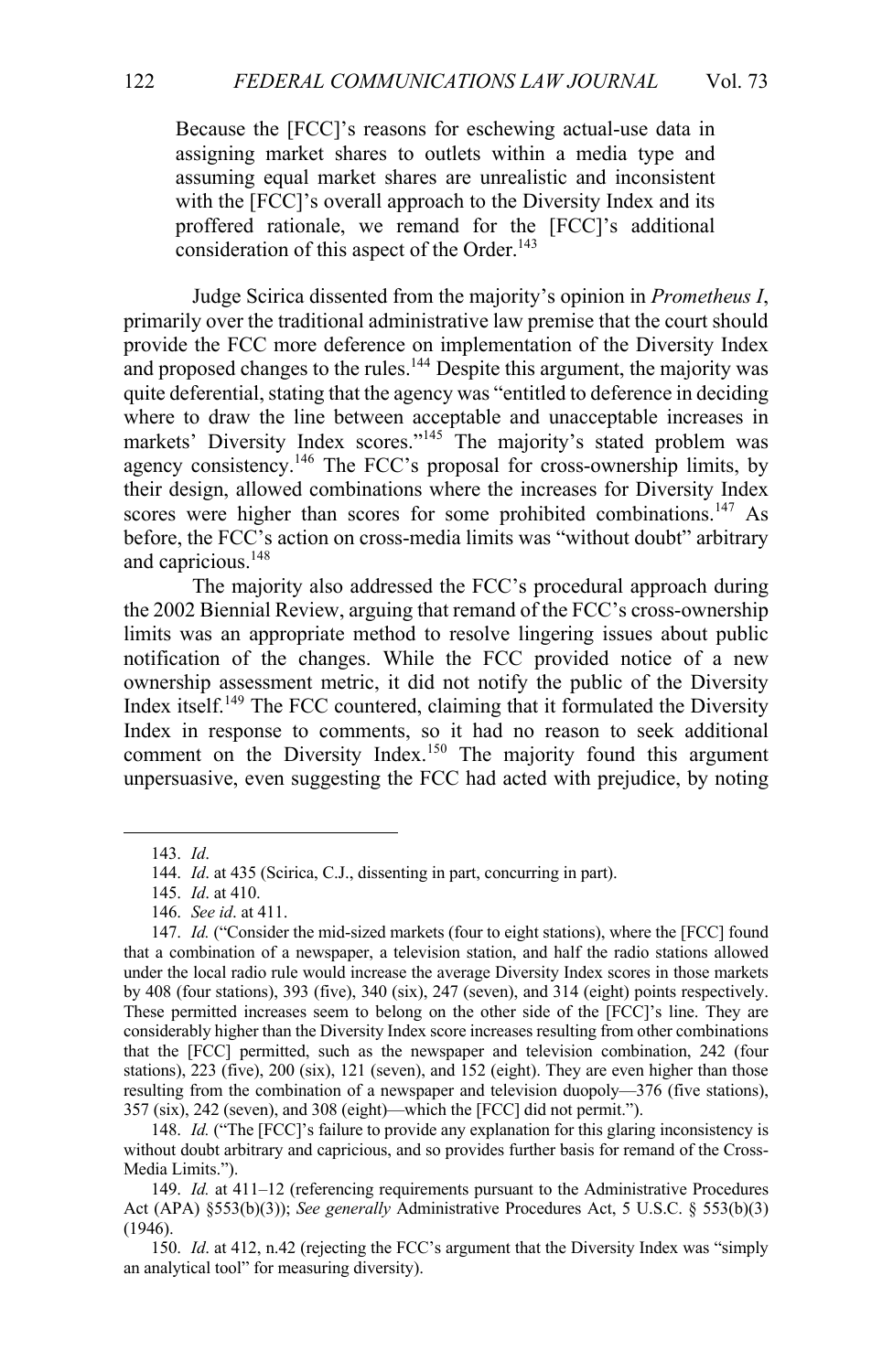that if the agency sought comment on the Diversity Index, some of its methodological flaws might have been discovered ahead of time.

As the Diversity Index's numerous flaws make apparent, the [FCC]'s decision to withhold it from public scrutiny was not without prejudice. As the [FCC] reconsiders its Cross-Media Limits on remand, it is advisable that any new "metric" for measuring diversity and competition in a market be made subject to public notice and comment before it is incorporated into a final  $rule.151}$ 

*Prometheus I* also had a secondary effect. In January 2004, Congress inserted itself into the process during the Third Circuit's stay of the media ownership rule changes, passing an amendment to Section 202(c) of the Telecommunications Act which raised the national television ownership (audience) cap to  $39\%$ .<sup>152</sup> Congress also made two other changes. First, Congress replaced the FCC's biennial review obligation under Section 202(h) with mandatory quadrennial reviews. Second, Congress "insulated" the national television ownership limit's 39% audience cap from review under Section  $202(h)$ .<sup>153</sup>

## VII. ROUND TWO BEGINS – THE 2006 QUADRENNIAL REVIEW

After the Third Circuit issued its remand in 2004, the FCC took minimal action on media ownership policy beyond adjudicating merger actions. A new FCC chairman, Kevin Martin, took charge in March 2005, and the agency set aside media ownership issues pending the first quadrennial review scheduled for  $2006$ <sup>154</sup>

After more than two years of inaction, on June 21, 2006, the FCC began its first quadrennial review under the amended Section 202(h) of the Telecommunications Act.<sup>155</sup> At the beginning of the 2006 Quadrennial Review, the FCC suggested it designed the proceeding to respond to procedural issues from the *Prometheus I* remand, and it took early steps to resolve the matters, including public access to proceedings, during this review.156 To this end, the FCC scheduled a series of six public hearings and

156. *See id.*

<sup>151.</sup> *Id*.

<sup>152.</sup> Consolidated Appropriations Act of 2004, Pub. L. No. 108-199, 118 Stat 3.

<sup>153.</sup> *Id*.

<sup>154.</sup> *Biography of Kevin J. Martin*, FCC, https://www.fcc.gov/biography-kevin-j-martin [https://perma.cc/VB7X-FEQK] (last visited Feb. 21, 2020). *See also* Press Statement, Kevin Martin, Chairman, Fed. Commc'ns Commission, (Dec. 18, 2007), https://transition.fcc.gov/kjm121807-ownership.pdf.

<sup>155.</sup> 2006 Quadrennial Regulatory Review – Review of the Commission's Broadcast Ownership Rules and Other Rules Adopted Pursuant to Section 202 of the Telecommunications Act of 1996, 21 FCC Rcd. 8834, paras. 1, 7–8, n.10 (2006) [hereinafter *2006 Further Notice of Proposed Rulemaking*].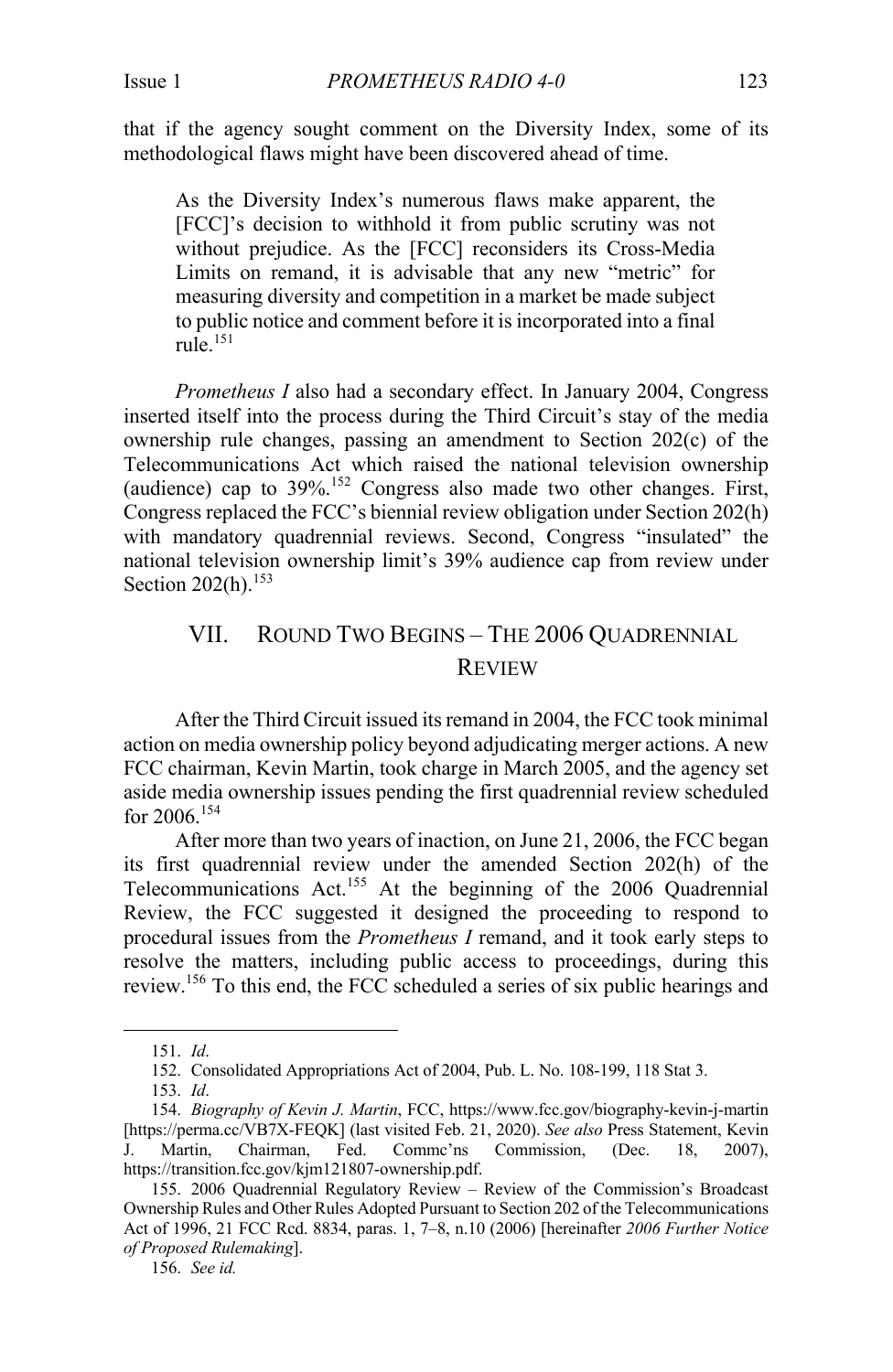extended the comment period on the initial 2006 Quadrennial Review NPRM to 120 days.<sup>157</sup> The FCC also announced that it would make available up to \$200,000 in funding to develop a series of new evidentiary studies exploring how people obtained news and information, competition within types of media and across media platforms, marketplace changes since the 2002 Biennial Review, localism, minority participation and independent and diverse programming in today's media environment, and the impact of ownership on production of children's and family-friendly programming.<sup>158</sup> To limit concerns about the transparency of the process, the FCC also provided access to information about the proceeding and a range of empirical studies on a special website.<sup>159</sup>

Unfortunately, the agency did not publicly release all the information weighing on its decision making. A Senate hearing unearthed an unreleased FCC report from 2003 that empirically demonstrated local ownership of television stations added significant content to local television news broadcasts.<sup>160</sup> Shortly after this study released, news reports also surfaced that then-FCC Chairman Michael Powell ordered all copies of the draft study destroyed—Chairman Powell denied (and continues to deny) those allegations. 161

Five days later, a second unreleased FCC study became public.<sup>162</sup> The study, titled "Review of the Radio Industry," criticized the FCC's implementation of media ownership policy, perhaps even more fiercely than the television localism study.<sup>163</sup> After examining the effects of consolidation on the radio industry between 1996 and March 2003, the report reached five major conclusions, all of which would have caused problems for the FCC if its 2002 Biennial Review docket included the empirical data. First, despite a nearly 6% increase in the number of radio stations overall, the number of owners decreased by 35% thanks almost entirely to mergers between existing owners.<sup>164</sup> Second, the largest group owner in 1996 had fewer than 65 radio

<sup>157.</sup> The topic of public hearings was of specific importance to the FCC Commissioners, with Chairman Martin and Commissioners Copps, Adelstein, Tate, and McDowell all stating that increased surveying of the general public was pertinent to FCC regulation going forward. 2006 Quadrennial Regulatory Review, *supra* note 13, at 8859–8860, 8861–63, 8865–66, 8868– 69.

<sup>158.</sup> *Id.* at 8859.

<sup>159.</sup> *Id.*; *but see id.* at 8863 for a rejoinder by Commissioner Copps, stating that the transparency of process agreed upon in the 2006 Quadrennial Review was inadequate, "I am deeply disappointed that this Notice does not contain a specific, up-front commitment to share proposed media concentration rules with the American people in advance of a final vote."

<sup>160.</sup> *Do Local Owners Deliver More Localism? Some Evidence from Local Broadcast News*, FCC 1-2 (2004), http://hraunfoss.fcc.gov/edocs\_public/attachmatch/DOC-267448A1.pdf [https://perma.cc/WQR9-CURG].

<sup>161.</sup> David Folkenflik, *FCC Study of TV Ownership Comes to Light*, NPR: MEDIA (Sept. 15, 2006), https://www.npr.org/templates/story/story.php?storyId=6082952 [https://perma.cc/CY6J-BUQP].

<sup>162.</sup> *See id.*; *see also Review of the Radio Industry*, (FCC Media Bureau Staff Research Paper Series), https://docs.fcc.gov/public/attachments/DOC-267479A1.pdf (last visited Aug. 28, 2020) [hereinafter The Media Bureau Staff Research Paper Series].

<sup>163.</sup> *The Media Bureau Staff Research Paper Series*, *supra* note 162. 164. *Id.* at 2.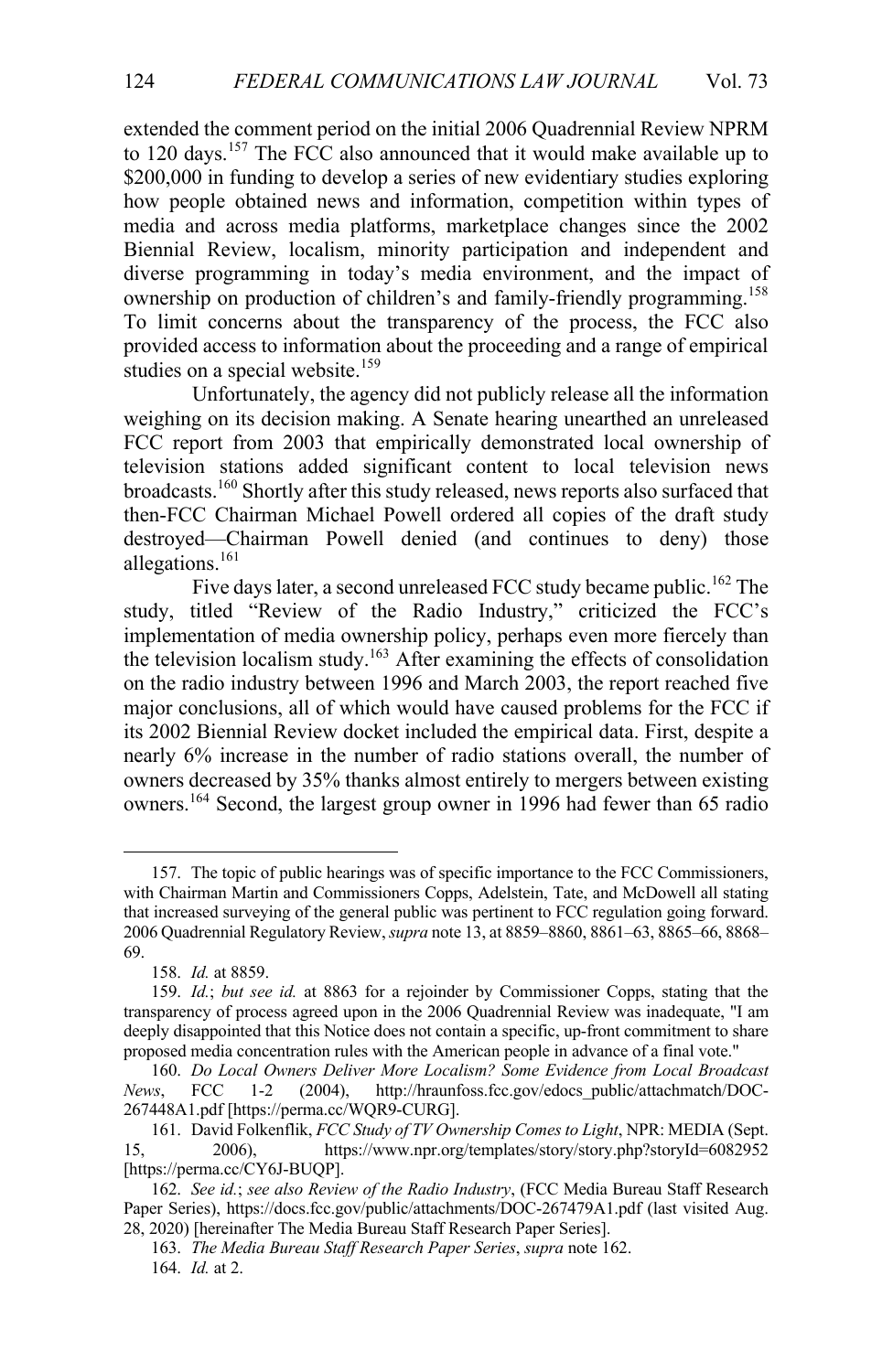stations, which meant that the consolidation of ownership was even more significant than the  $35\%$  overall reduction in owners suggested.<sup>165</sup> In just seven years, the top two companies, Clear Channel Communications and Cumulus Broadcasting, acquired more than 1,200 and just over 250 stations respectively.<sup>166</sup> Third, at the local level, the report marked a downward trend in the number of owners in Arbitron markets.<sup>167</sup> Fourth, in terms of advertising competition, the data demonstrated that the top firm in each market controlled on average 46% of advertising revenues and that the top two firms controlled on average 76% of advertising revenues. <sup>168</sup> The report concluded that this concentrated control at least partially caused an 87% increase in advertising rates even as station ratings fell. <sup>169</sup> Finally, in terms of consolidation's effect on format diversity, the study suggested that while the numbers of formats remained largely steady overall, there was actually a slight reduction in the number of formats offered in the larger markets.<sup>170</sup>

Facing the requirements of the Third Circuit's remand and revelations from the uncovering of lost evidence, when the FCC acted to conclude its 2006 Quadrennial Review in late 2007, its proposals were best described as modest. The FCC proposed revising only one ownership rule, allowing a newspaper to own one television station or one radio station—a partial repeal of the 1975 prohibition on newspaper-broadcast cross-ownership, but only in the top 20 media markets. 171

Meanwhile, in a parallel rulemaking proceeding, the FCC also released a new minority ownership policy.<sup>172</sup> Using established Small Business Administration (SBA) financial standards, the policy created a class of license applicants called "eligible entities."<sup>173</sup>

The eligible entity policy represented a significant change from previous FCC minority ownership initiatives that provided direct enhancements and incentives to minorities.<sup>174</sup> In fact, the eligible entity proposal was not a direct minority ownership policy, but a broader and comprehensive policy for diversity, which the agency proposed could eventually include women and minorities as eligible entities.<sup>175</sup> To become an "eligible entity," an applicant had to meet SBA standards as defined by

172. Promoting Diversification of Ownership in the Broadcasting Services, *Report and Order and Third Further Notice of Proposed Rule Making*, 23 FCC Rcd. 5922 (2008) [hereinafter *2008 Order*].

173. *Id.* at paras. 6–7.

175. *See id.* at para. 4.

<sup>165.</sup> *Id.* at 2–3. 166. *Id.* at 3.

<sup>167.</sup> *Id.* at 3–4.

<sup>168.</sup> *Id.*

<sup>169.</sup> *Id.* at 19.

<sup>170.</sup> *Id.* at 6–7.

<sup>171.</sup> *Chairman Kevin J. Martin Proposes Revision to the Newspaper/Broadcast Cross-Ownership Rule*, FCC 2 (2007), http://hraunfoss.fcc.gov/edocs\_public/attachmatch/DOC-278113A1.pdf [https://perma.cc/3PEX-582T]; *see also* 2006 Quadrennial Regulatory Review – Review of the Commission's Broadcast Ownership Rules and other Rules Adopted Pursuant to Section 202 of the Telecommunications Act of 1996, *Report and Order on Reconsideration*, 23 FCC Rcd. 2010, para. 13 (2007).

<sup>174.</sup> *See id.*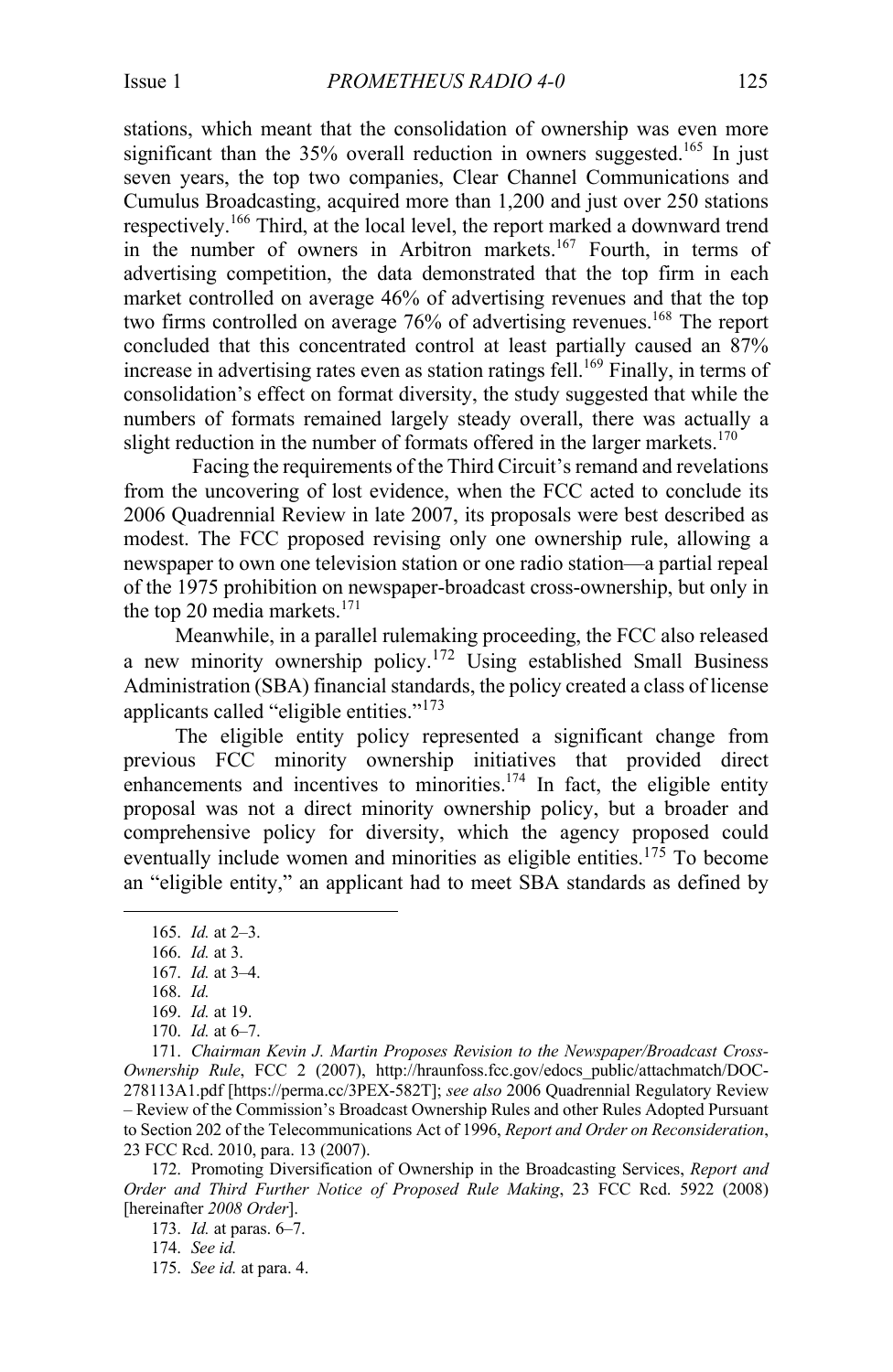total annual sales of an organization or its parent company.<sup>176</sup> For radio, the qualifying limit was \$6.5 million, and for television, the limit was \$13 million.<sup>177</sup> In addition, an eligible entity had to hold:

30 percent or more of the stock/partnership shares and more than 50 percent voting power of the corporation or partnership that will hold the broadcast license; or  $(2)$  15 percent or more of the stock/partnership shares and more than 50 percent voting power of the corporation or partnership that will hold the broadcast licenses, provided that no other person or entity owns or controls more than 25 percent of the outstanding stock or partnership interests; or (3) more than 50 percent of the voting power of the corporation if the corporation that holds the broadcast licenses is a publicly traded company.<sup>178</sup>

A legal battle over jurisdiction delayed judicial review of the Order resulting from the 2006 Quadrennial Review. Although the Third Circuit claimed jurisdiction over the FCC's response to the remand issued in *Prometheus I*, both the FCC and members of the deregulatory petitioners attempted to move judicial review to the D.C. Circuit. The petitions failed, the Third Circuits consolidated the cases, and oral arguments occurred in front of the panel on February 11, 2011.

#### VIII. LOSS NUMBER TWO – *PROMETHEUS II*

Returning to the Third Circuit resulted in another significant legal setback for the FCC. Judge Ambro issued another remand, this time of the FCC's 2007 decisions on media ownership, citing the agency's continuing series of procedural and evidence problems.<sup>179</sup> The panel also incorporated the FCC's eligible entry proposal into the review along with the largely unresolved remand from *Prometheus*  $I^{180}$  Suggesting that the agency had "in

<sup>176.</sup> *Id.* at para. 6.

<sup>177.</sup> *Id.* at para. 6.

<sup>178.</sup> *2008 Order*, *supra* note 172, para. 6.

<sup>179.</sup> "[T]he [FCC] failed to meet the notice and comment requirements of the Administrative Procedure Act. We also remand those provisions of the Diversity Order that rely on the revenue-based 'eligible entity' definition, and the FCC's decision to defer consideration of other proposed definitions (such as for a socially and economically disadvantaged business, so that it may adequately justify or modify its approach to advancing broadcast ownership by minorities and women." *Prometheus II*, 652 F.3d at 437.

<sup>180.</sup> The Third Circuit overturned the FCC's 2003 Order in *Prometheus I*. *See Prometheus I*, 373 F.3d at 435.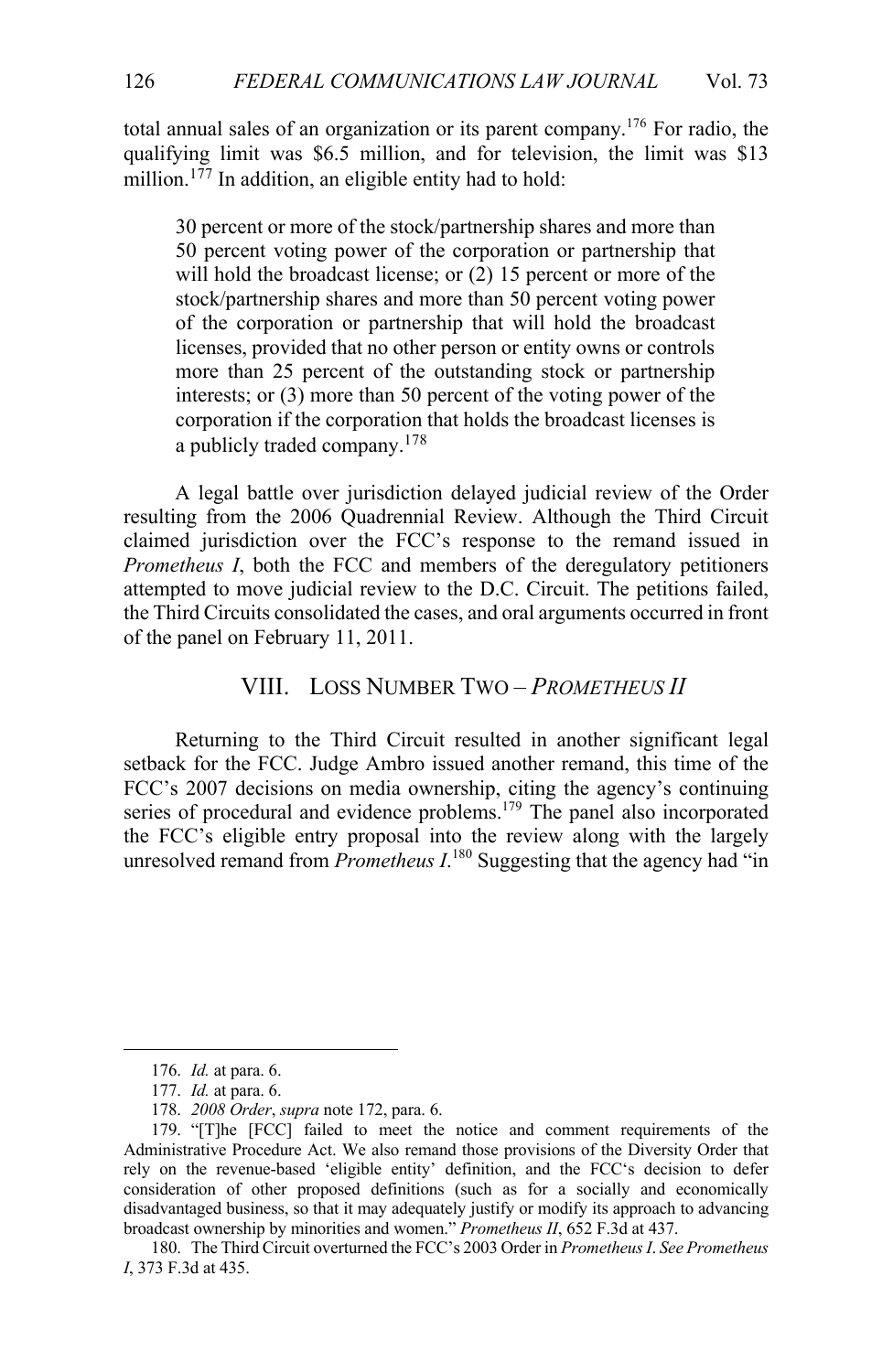large part punted" on the minority ownership issue, $181$  the second decision on remand mandated that the FCC address minority ownership before the completion of the then in-progress 2010 Quadrennial Review.

The eligible entity definition adopted in the Diversity Order lacks a sufficient analytical connection to the primary issue that Order intended to address. The [FCC] has offered no data attempting to show a connection between the definition chosen and the goal of the measures adopted—increasing ownership of minorities and women. As such, the eligible entity definition adopted is arbitrary and capricious, and we remand those portions of the Diversity Order that rely on it. We conclude once more that the FCC did not provide a sufficiently reasoned basis for deferring consideration of the proposed SDB definitions and remand for it to do so before it completes its 2010 Quadrennial Review.<sup>182</sup>

The ruling also signaled that the FCC strained the majority's patience on procedural matters and with its continuing failure to develop a rational media ownership policy decision. The panel provided the FCC with the administrative law version of the "there's no crying in baseball" speech and instructed the agency to resolve lingering evidence problems.

Stating that the task is difficult in light of *Adarand* does not constitute considering proposals using an SDB definition. The FCC's own failure to collect or analyze data, and lay other necessary groundwork, may help to explain, but does not excuse, its failure to consider the proposals presented over many years. If the [FCC] requires more and better data to complete the necessary *Adarand* studies, it must get the data and conduct upto-date studies, as it began to do in 2000 before largely abandoning the endeavor. $183$ 

Despite this blow, the Third Circuit agreed with the agency on a few points in the 2008 Order.<sup>184</sup> Rejecting an argument proposed by CBS and Clear Channel that media ownership rules were unconstitutional attempts by the FCC to regulate content,<sup>185</sup> the majority also agreed with the FCC and

<sup>181.</sup> "Despite our prior remand requiring the [FCC] to consider the effect of its rules on minority and female ownership, and anticipating a workable SDB definition well before this rulemaking was completed, the [FCC] has in large part punted yet again on this important issue. While the measures adopted that take a strong stance against discrimination are no doubt positive, the [FCC] has not shown that they will enhance significantly minority and female ownership, which was a stated goal of this rulemaking proceeding. This is troubling, as the [FCC] relied on the Diversity Order to justify side-stepping, for the most part, that goal in its 2008 Order." *Prometheus II*, 652 F.3d at 471–72.

<sup>182.</sup> *Id*.

<sup>183.</sup> *Id.* at 484, n.42.

<sup>184.</sup> *Id.* at 458.

<sup>185.</sup> *Id.* at 465.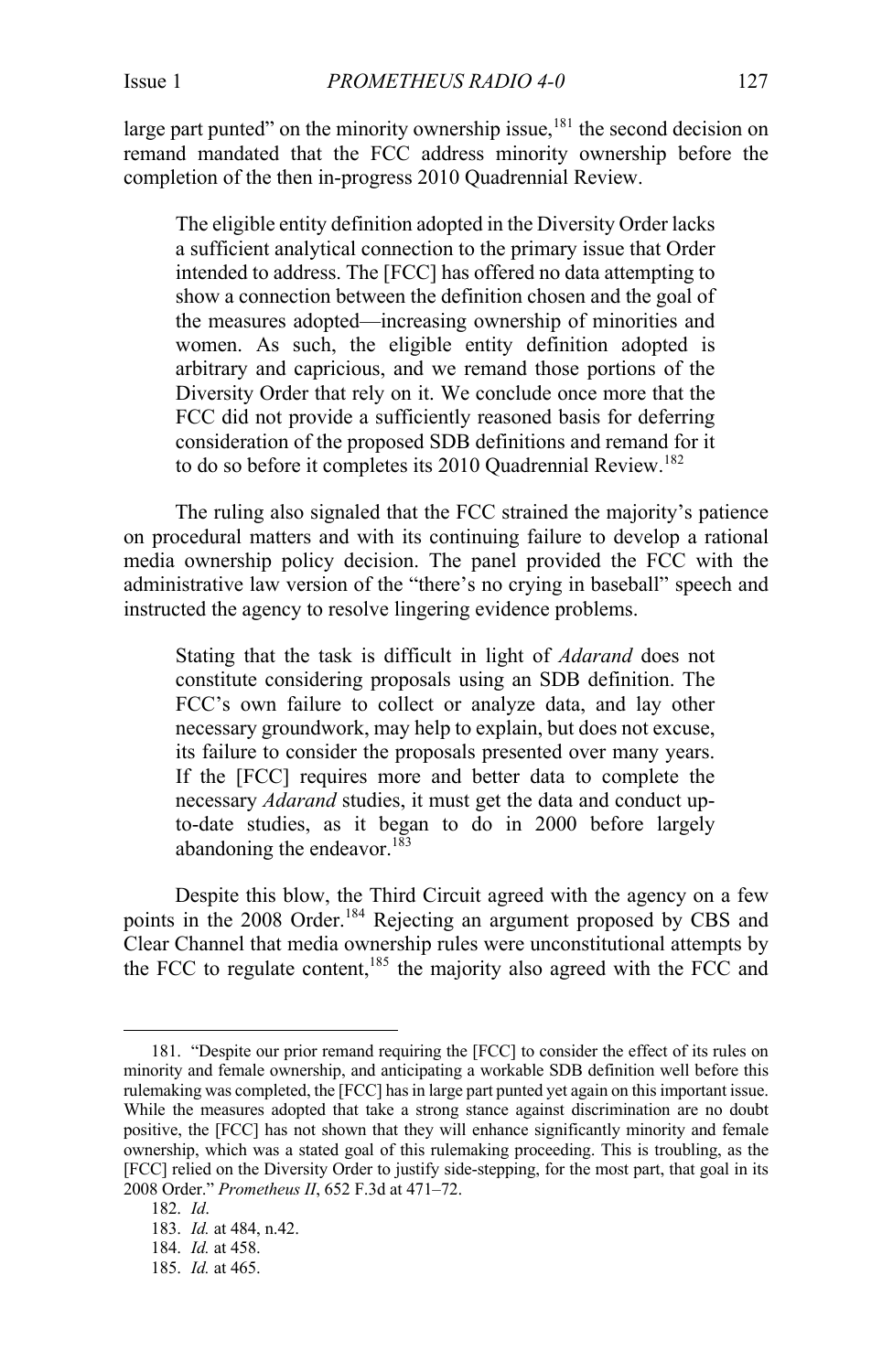reaffirmed the belief that the media ownership rules served a substantial government interest in promoting diversity.

We agree with the FCC that the rules do not violate the First Amendment because they are rationally related to substantial government interests in promoting competition and protecting viewpoint diversity. In NCCB, the Court said that limiting common ownership was a reasonable means of promoting these interests. Therefore, as we did in *Prometheus I*, we hold that the [FCC's] continued regulation of the common ownership of newspapers and broadcasters does not violate the First Amendment rights of either.<sup>186</sup>

Despite the FCC's relatively modest approach taken on media ownership in 2006 Quadrennial Review, the Third Circuit found that the FCC's rationale, ultimate policy decision, and lack of evidence to support its decisions, demonstrated that the FCC failed to create an adequate method of addressing diversity ownership.<sup>187</sup>

# IX. SINKING MORALE – THE 2010 AND 2014 QUADRENNIAL REVIEWS

Following its second loss in court and facing another remand that now applied to a majority of its media ownership policies, the FCC nominally continued the ongoing 2010 Quadrennial Review required under Section 202(h). <sup>188</sup> After *Prometheus II*, the FCC's 2010 Quadrennial Review bogged down and became an extended process before expanding to incorporate the Third Circuit's latest remand on minority ownership policy. As time passed, the FCC demonstrated minimal public commitment to conducting the review process or proposing new minority ownership policies.<sup>189</sup> Ultimately, the agency ran out the four-year clock on the 2010 Quadrennial Review without releasing another decision.<sup>190</sup> As time to complete the proceeding expired, the

<sup>186.</sup> *Id.* at 464-65; Citing Nat'l Citizens Comm. for Broad. v. FCC, 436 U.S. 775, 797 (1978) in which J. Marshall stated that diversity and its effects are elusive concepts, and held that the FCC was entitled to rely on the judgment that commonly held station-newspaper combinations would be unlikely to provide "true diversity."

<sup>187.</sup> *Id.* at 469 (citing Commissioner Copps' part concurrence part dissent, commenting that, "We should have started by getting an accurate count of minority and female ownership the one that the Congressional Research Service and the Government Accountability Office both just found that we didn't have. . . . [W]e don't even know how many minority and female owners there are. . . ." *2008 Order*, *supra* note 172, at 5983).

<sup>188.</sup> 2014 Quadrennial Regulatory Review - Review of the Commission's Broadcast Ownership Rules and Other Rules Adopted Pursuant of Section 202 of the Telecommunications Act of 1996, *Further Notice of Proposed Rulemaking and Report and Order*, 29 FCC Rcd. 4371, para. 1 (2014) [hereinafter 2014 Quadrennial Review NPRM].

<sup>189.</sup> *Prometheus II*, 652 F.3d at 465.

<sup>190.</sup> See 2014 Quadrennial Review NPRM, *supra* note 188, para. 74 & nn. 185–86 in which the FCC explains it disagreed with the Third Circuit's holdings that the agency's rulemaking procedures and outcomes on media ownership were insufficient.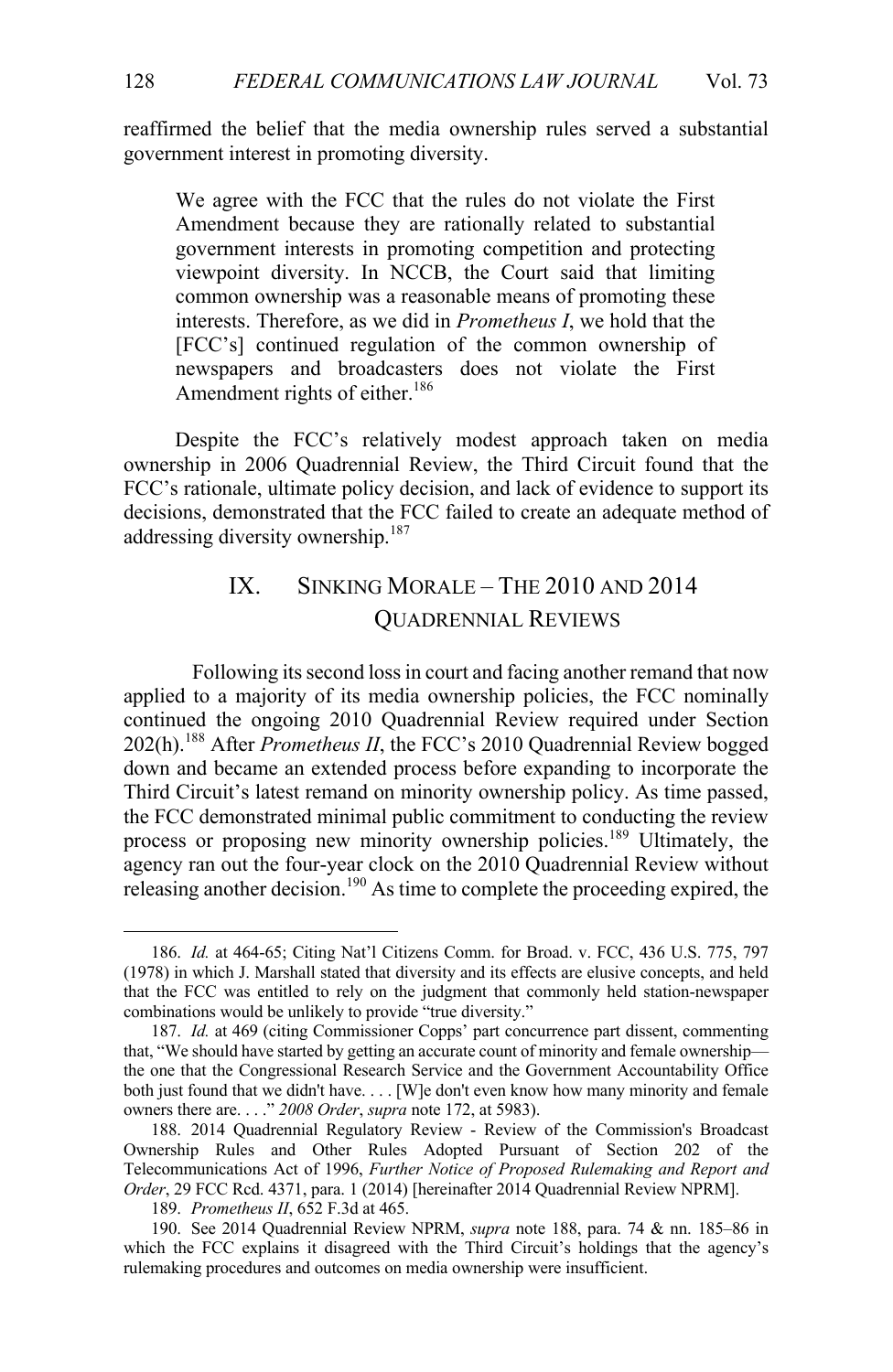agency continued the 2010 Quadrennial Review as well as a formal response to the remands issued by the Third Circuit in 2004 and 2011 by extending the ongoing process into the launch of the 2014 Quadrennial Review.

Launch of the 2014 Quadrennial Review proceeding further highlighted the FCC's limited actions on media ownership policy.<sup>191</sup> In the following year, the agency failed to release a new proposal and released no new empirical research evaluating the outcomes of media ownership policy. Following the extended period of inaction by the agency, the deregulatory petitioners, the citizen petitioners, and the FCC returned to the Third Circuit in April 2016. $192$ 

#### X. YET ANOTHER LOSS – *PROMETHEUS III*

During a hostile oral argument, the judges on the panel pressed the FCC for a straight answer as to when the agency would conclude the open proceedings and take some type of formal action.<sup>193</sup> Although the FCC was reluctant to commit to a timeline for final agency action, agency lawyers informed the court that a draft of new rules would be circulated among FCC commissioners before the end of June 2016. 194

In response, the Third Circuit panel in *Prometheus III* mandated agency action to conclude the open 2010 and 2014 proceedings and deliver a new proposal for a functional minority ownership policy before the end of the calendar year.<sup>195</sup> The court argued that the FCC's delay "keeps five broadcast ownership rules in limbo."196 As an example, the court stated that the 1975 ban on local cross-ownership of daily newspapers and broadcast stations remained in effect even though the FCC had determined more than a decade earlier that the ban was no longer in the public interest.<sup>197</sup> This delay also resulted in "significant expense to parties that would be able, under some of the less restrictive options being considered by the [FCC], to engage in profitable combinations."<sup>198</sup> The court also observed that the FCC's delay "hamper[ed] judicial review because there is no final agency action to challenge."<sup>199</sup>

The FCC's ongoing failure to develop—and support with empirical evidence—a policy plan to increase ownership of stations by women and minorities tested the Third Circuit's patience.

- 198. *Id.* at 51–52.
- 199. *Id*. at 52.

<sup>191.</sup> 2014 Quadrennial Review NPRM, *supra* note 188, at paras. 1, 3.

<sup>192.</sup> *Prometheus III*, 824 F.3d at 37.

<sup>193.</sup> *See id*. at 51.

<sup>194.</sup> *See id.* at 53–54.

<sup>195.</sup> See *id*. at 52.

<sup>196.</sup> *Id*. at 51.

<sup>197.</sup> *See id.*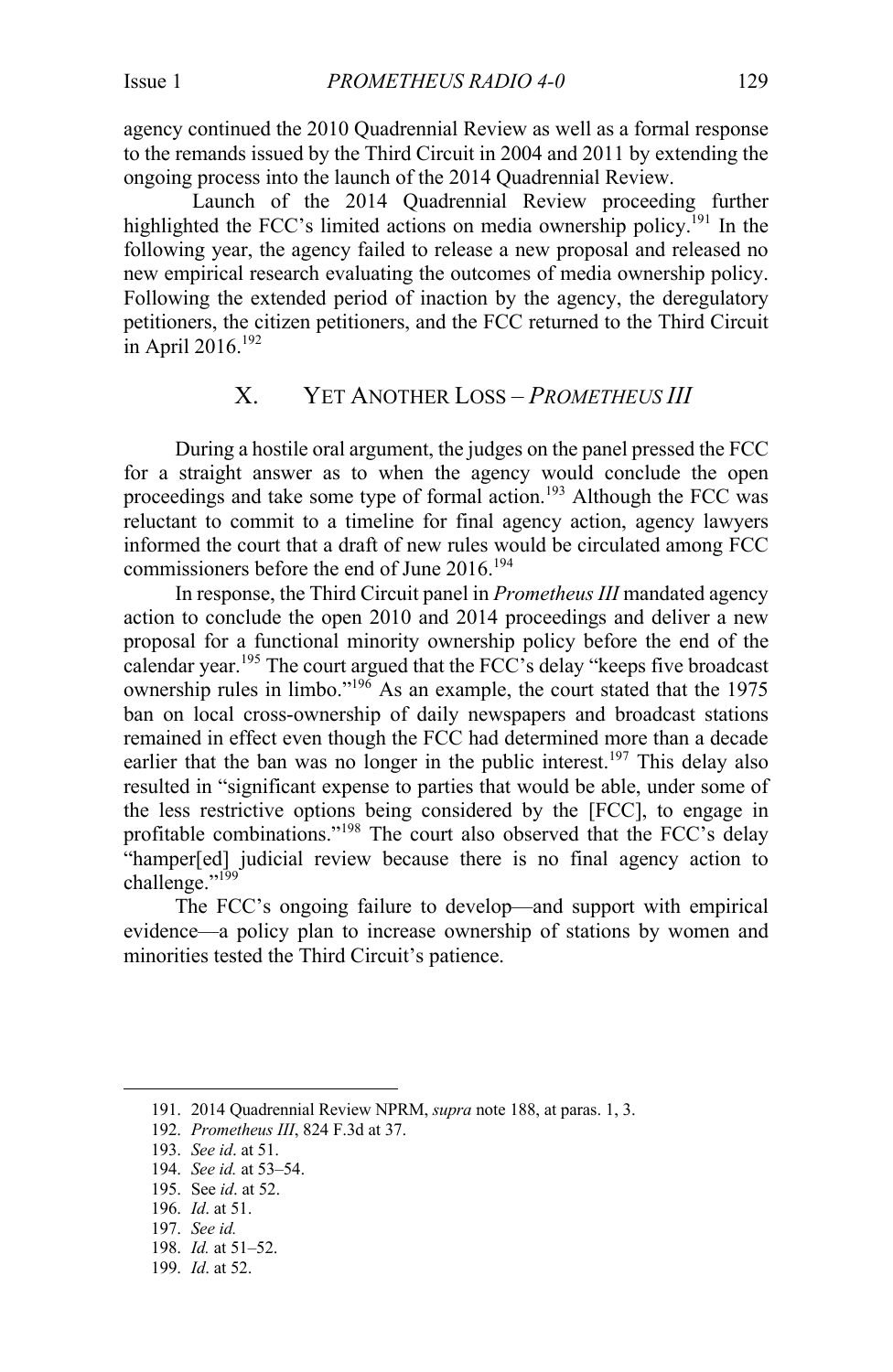The FCC presents two arguments for why we should not order relief. Both fail. The first is that it is not yet in violation of *Prometheus II* because we instructed it to address the eligible entity definition during the 2010 Quadrennial Review, which is still ongoing. This contention improperly attempts to use one delay (the Quadrennial Review) to excuse another (the eligible entity definition). By this logic, the [FCC] could delay another decade or more without running afoul of our remand. Simply put, it cannot evade our remand merely by keeping the 2010 review open indefinitely.200

Judge Ambro's opinion in *Prometheus III* reiterated the point from *Prometheus II* that the FCC's inability to resolve the impasse over media ownership policy might eventually lead the court to declare the entire structural regulation approach arbitrary and capricious.

Equally troubling is that nearly a decade has passed since the [FCC] last completed a review of its broadcast ownership rules. . . . Several broadcast owners have petitioned us to wipe all the rules off the books in response to this delay—creating, in effect, complete deregulation in the industry. This is the administrative law equivalent of burning down the house to roast the pig, and we decline to order it. However, we note that this remedy, while extreme, might be justified in the future if the [FCC] does not act quickly to carry out its legislative mandate.<sup>201</sup>

After cataloguing what it saw as the shortcomings in the FCC's most recent actions, the Third Circuit seemed resigned to continue with more litigation over the FCC's broadcast ownership rules. The last paragraph of the opinion noted:

This is our third go-round with the [FCC]'s broadcast ownership rules and diversity initiatives. Rarely does a trilogy benefit from a sequel. To that end, we are hopeful that our decision here brings this saga to its conclusion. However, we are also mindful of the likelihood of further litigation. $202$ 

#### XI. THE FCC GIVES IT ANOTHER GO

In response, in August 2016, the FCC released an Order that concluded the open 2010 and 2014 Quadrennial Reviews while serving as a response to the *Prometheus I* and *Prometheus II* remands. Although the FCC recognized that high speed Internet and other technological innovations unregulated by the FCC have changed how many Americans consume media, it stressed that

<sup>200.</sup> *Id.* at 49.

<sup>201.</sup> *Id*. at 37.

<sup>202.</sup> *Id.* at 60.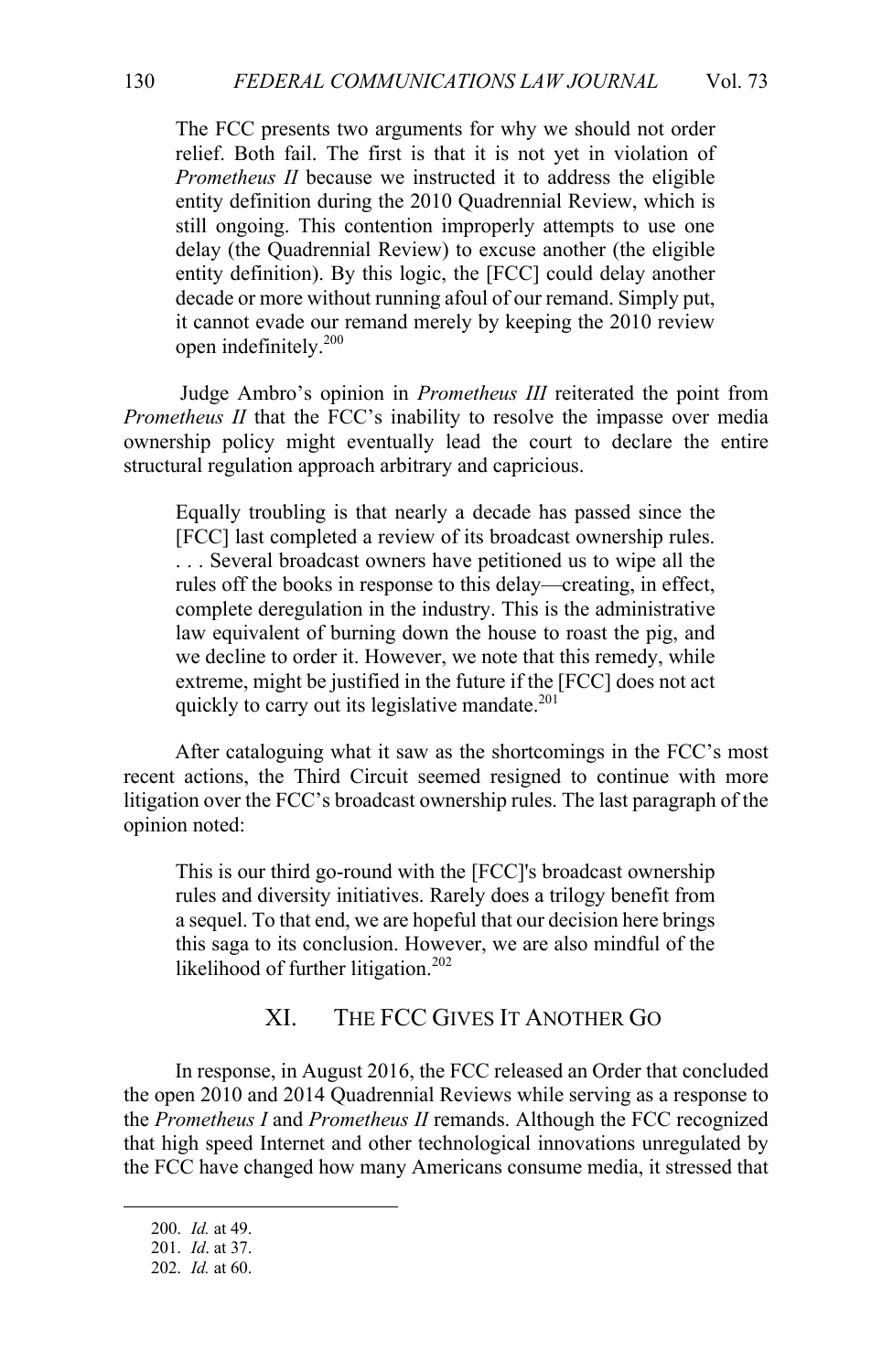localism—and the newspapers, television stations, and radio stations that provide local content—remain indispensable. Specifically, the FCC stated:

Traditional media outlets . . . are still of vital importance to their local communities and essential to achieving the [FCC's] goals of competition, localism, and viewpoint diversity. This is particularly true with respect to local news and public interest programming, with traditional media outlets continuing to serve as the primary sources on which consumers rely. $2^{03}$ 

Most notably, after six years of inaction, the FCC decided to maintain existing media ownership rules and also offered a full recycle of the eligible entity minority ownership program that the Third Circuit ruled on in *Prometheus*  $II^{204}$  "[T]he public interest is best served by retaining our existing rules, with some minor modifications."<sup>205</sup>

[W]e find that retaining the existing rule nevertheless promotes opportunities for diverse ownership in local radio ownership. The competition-based rule indirectly advances our diversity goal by helping to ensure the presence of independently owned broadcast radio stations in the local market, thereby increasing the likelihood of a variety of viewpoints and preserving ownership opportunities for new entrants.<sup>206</sup>

Significantly, the FCC's decision to make no changes to existing rules brought the agency into conflict with the mandates of Section 202(h), as the agency lacked any direct evidence to sustain the existing rules.<sup>207</sup> Instead, the FCC relied only on competition as a proxy indicator to justify the rules, saying that the other two key elements of media ownership policy, localism and viewpoint diversity, no longer mattered in assessing the state of the media environment.

<sup>203.</sup> 2014 Quadrennial Review NPRM, *supra* note 191, para. 1.

<sup>204.</sup> *Id.* at para. 4.

<sup>205.</sup> Comments Invited on Section 214 Application(S) to Discontinue Domestic Non-Dominant Carrier Telecommunications Services, *Public Notice*, 31 FCC Rcd 9864, para. 3  $(2016)$ .

<sup>206.</sup> *Id.* at para. 125.

<sup>207.</sup> *See id.*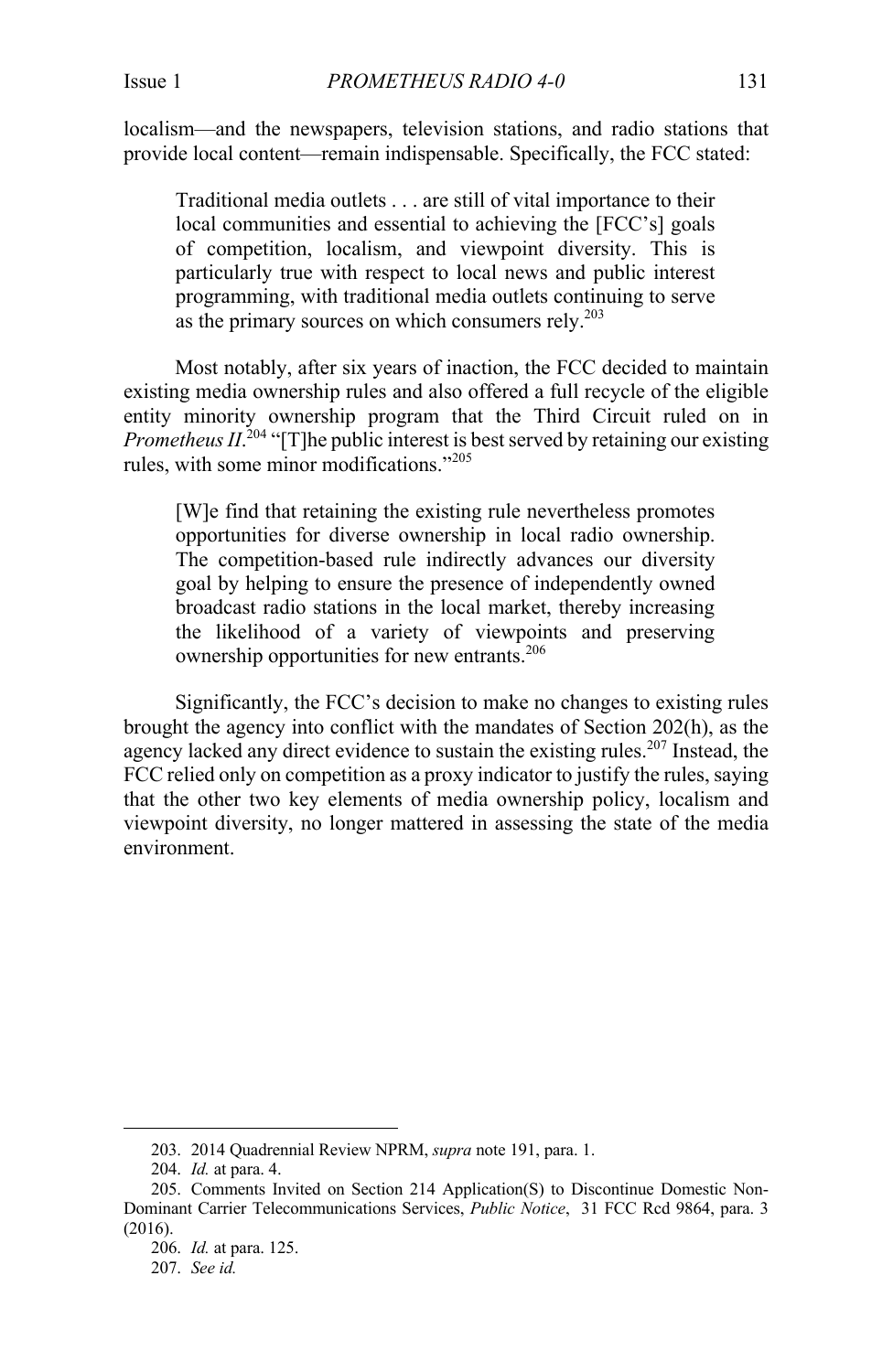In the *Order*, the [FCC] finds that the current Local Radio Ownership Rule remains necessary in the public interest and should be retained with a limited modification. The [FCC] finds that the rule is necessary to promote competition. The radio ownership limits also promote viewpoint diversity by ensuring a sufficient number of independent radio voices and by preserving a market structure that facilitates and encourages new entry into the local media market. Similarly, [the FCC] find[s] that a competitive local radio market helps to promote localism, as a competitive marketplace will lead to the selection of programming that is responsive to the needs and interests of the local community. However, the Order does not rely on viewpoint diversity or localism as a justification for retaining the rule. The [FCC] finds also that the Local Radio Ownership Rule is consistent with the goal of promoting minority and female ownership of broadcast radio stations. The [FCC] ultimately concludes that these benefits outweigh any burdens that may result from the decision to retain the rule without modification.<sup>208</sup>

Likewise, in the face of a clear direction by the court in the remand in *Prometheus II* in 2011 and the decision in *Prometheus III* in 2016 to develop a functional minority ownership policy, the FCC chose to essentially recycle the eligible entity program proposed in 2007. Even with significant empirical evidence available that supported the conclusion that ownership by minorities or women expands the diversity of available content, the FCC chose to try again with a policy that the Third Circuit already deemed unworkable.

[W]e disagree with arguments that the *Prometheus II* decision requires that we adopt a race- or gender-conscious eligible entity standard in this quadrennial review proceeding or that we continue this proceeding until the [FCC] has completed whatever studies or analyses that will enable it to take race- or genderconscious action in the future consistent with current standards of constitutional law.209

The FCC's action, or lack thereof, risked antagonizing the court. In *Prometheus II,* the Third Circuit clearly ordered the FCC to address the standards and develop a policy for minority ownership:

<sup>208.</sup> *Id.* at para. 8.

<sup>209.</sup> *Id.* at para. 313.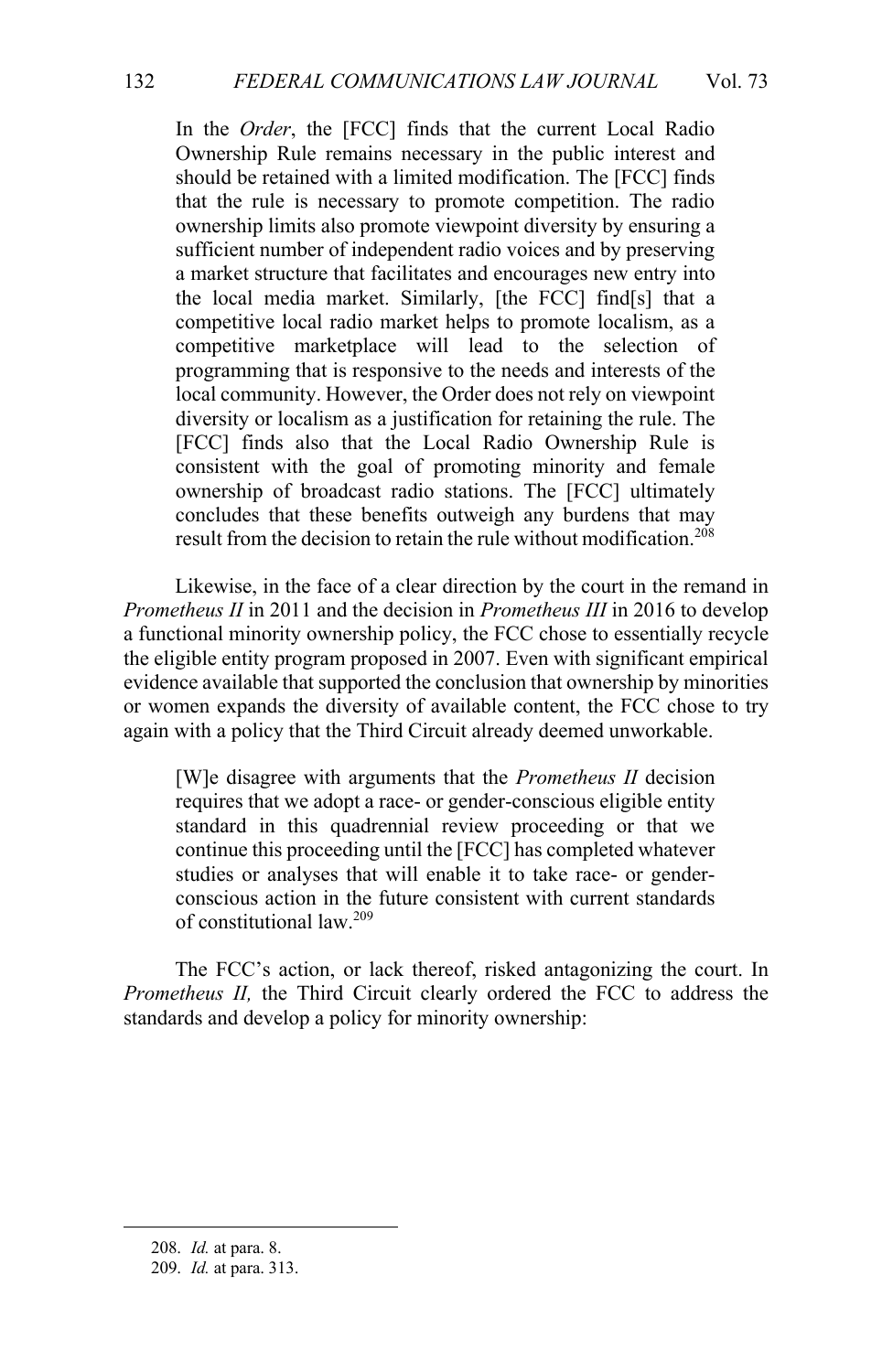Issue 1 *PROMETHEUS RADIO 4-0* 133

The eligible entity definition adopted in the Diversity Order lacks a sufficient analytical connection to the primary issue that Order intended to address. The [FCC] has offered no data attempting to show a connection between the definition chosen and the goal of the measures adopted—increasing ownership of minorities and women. As such, the eligible entity definition adopted is arbitrary and capricious, and we remand those portions of the Diversity Order that rely on it. We conclude once more that the FCC did not provide a sufficiently reasoned basis for deferring consideration of the proposed SDB definitions and remand for it to do so before it completes its  $2010$  Quadrennial Review.<sup>210</sup>

But instead of following the Third Circuit's command, the FCC argued that the available data did not support changing media ownership rules, choosing instead to selectively interpret and apply the available data.

In addition, we do not believe that Media Ownership Study 7, which considers the relationship between ownership structure and the provision of radio programming targeted to African American and Hispanic audiences, supports the contention that tightening the local radio ownership limits would promote minority and female ownership. While the data suggest that there is a positive relationship between minority ownership of radio stations and the total amount of minority-targeted radio programming available in a market, the potential impact of tightening the ownership limits on minority ownership was not part of the study design, nor something that can be reasonably inferred from the data. $211$ 

Legal challenges for non-action quickly followed the FCC's decision, but in November 2017, before those challenges reached oral argument, FCC leadership changed as a result of the 2016 presidential election. Now under new leadership of Chairman Ajit Pai, an appointee of President Donald Trump,<sup>212</sup> the FCC released a new media ownership policy as an Order on Reconsideration of the August 2016 Order.<sup>213</sup> The Order on Reconsideration included an elimination of the newspaper-broadcast cross-ownership rule<sup>214</sup> and the radio-television cross-ownership rule.<sup>215</sup> It also eliminated the eight-

<sup>210.</sup> *Prometheus II*, 652 F.3d at 471.

<sup>211.</sup> 2014 Quadrennial Review NPRM, *supra* note 188, para. 127.

<sup>212.</sup> 2014 Quadrennial Regulatory Review – Review of the Commission's Broadcast Ownership Rules and Other Rules Adopted Pursuant to Section 202 of the Telecommunications Act of 1996, *Order on Reconsideration and Notice of Proposed Rulemaking*, 32 FCC Rcd. 9802, 9888 (2017) [hereinafter *2014 Quadrennial Review Reconsideration Order*] (statement of Chairman Ajit Pai).

<sup>213.</sup> *Id.* at para. 1.

<sup>214.</sup> *See id.* at para. 2; *see also id.* at para. 15 (stating that the FCC no longer believed that the newspaper-broadcast cross-ownership rule promoted "viewpoint diversity, localism, or competition" and therefore, "does not serve the public interest").

<sup>215.</sup> *Id*.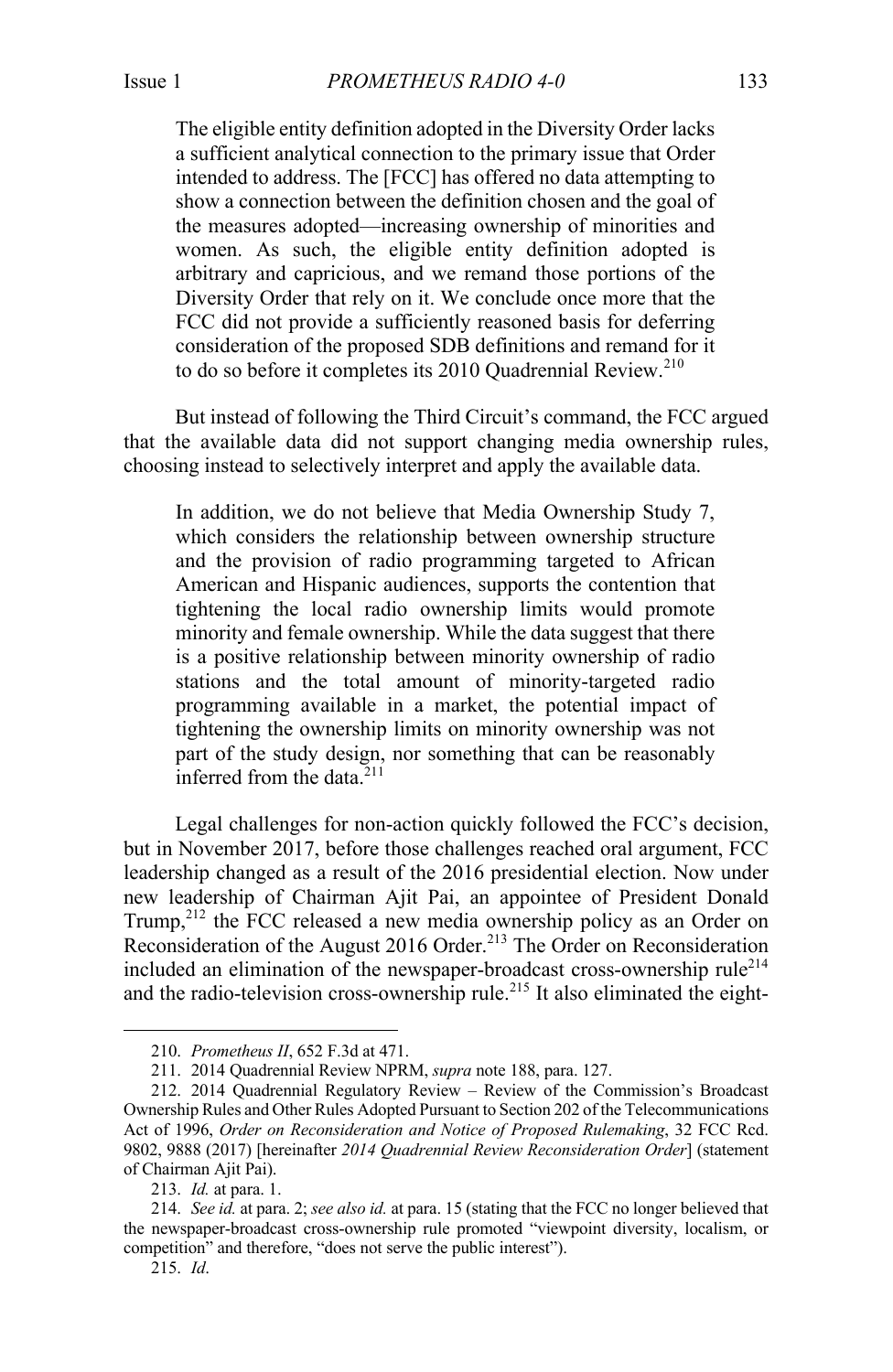voices test in the local television ownership rule, replacing it with a case-bycase adjudication of mergers that ran afoul of the top four station prohibition.216 The changes also included an elimination of the attribution rule for television Joint Service Agreements (JSAs).217 Unlike the Second Report and Order from August 2016, the Order on Reconsideration neither included a revision to the local radio ownership rule nor directly addressed the Third Circuit's mandate to develop a viable minority ownership policy.<sup>218</sup>

While consolidated cases challenging the original 2016 Order and 2017 Order on Reconsideration pended in *Prometheus IV*, the FCC released its initial proposal for a new minority ownership policy, called the "incubator program"<sup>219</sup> as part of a concentrated effort to break the legal impasse over media ownership policy.<sup>220</sup> The incubator proposal paved avenues for additional ownership consolidation, including opportunities to exceed the local limits set by Congress in the Telecommunications Act for companies willing to incubate a startup through assistance and foster new entrant broadcasters.<sup>221</sup> Under the incubator program, existing operators will provide financial, operational, and technical guidance to new or diverse entities.<sup>222</sup> The Order implementing the new incubator program released in August 2018 just ahead of the Third Circuit's order to respond to the challenges to the 2016 and 2017 decisions.<sup>223</sup> The incubator program focused on developing new ownership entities in broadcast radio.<sup>224</sup> The FCC argued that radio required fewer staff, less technical experience, and a far smaller financial commitment than broadcast television.<sup>225</sup>

221. *2014 Quadrennial Review Reconsideration Order*, *supra* note 212, at para. 127.

<sup>216.</sup> *See id.* at para. 66; *see also id*. para. 76 (elaborating on other reasons for the elimination of the eight-voices test).

<sup>217.</sup> *See id*. at 9846, para. 96; *see also id.* at 9849, paras. 102–3 (in which the FCC further discusses its reasoning in eliminating the attribution rule for television JSAs).

<sup>218.</sup> *See id.* at para. 7, in which the FCC notes the existence of the *Prometheus Radio Project* line of cases, but does not mention the majority's remand on a functional minority ownership rule. Instead the FCC merely notes that the case involves, "Various diversity-related decisions, certain media ownership rules and the decision not to attribute SSAs."

<sup>219</sup>*. Id.* at para. 126.

<sup>220.</sup> *Id.* at para.127; *see also* Rules and Policies to Promote New Entry and Ownership Diversity in the Broadcasting Services, *Report and Order*, 33 FCC Rcd. 7911, para. 1 (2018) [hereinafter *2018 Incubator Policy*] (in which the FCC describes the Incubator Program as method to foster new and diverse voices into the broadcast industry).

<sup>222.</sup> *See id.*

<sup>223.</sup> *See Prometheus IV*, 939 F.3d 567 (3d Cir. 2019).

<sup>224.</sup> *2018 Incubator Policy*, *supra* note 20, at para. 6.

<sup>225.</sup> *Id*. at para. 7.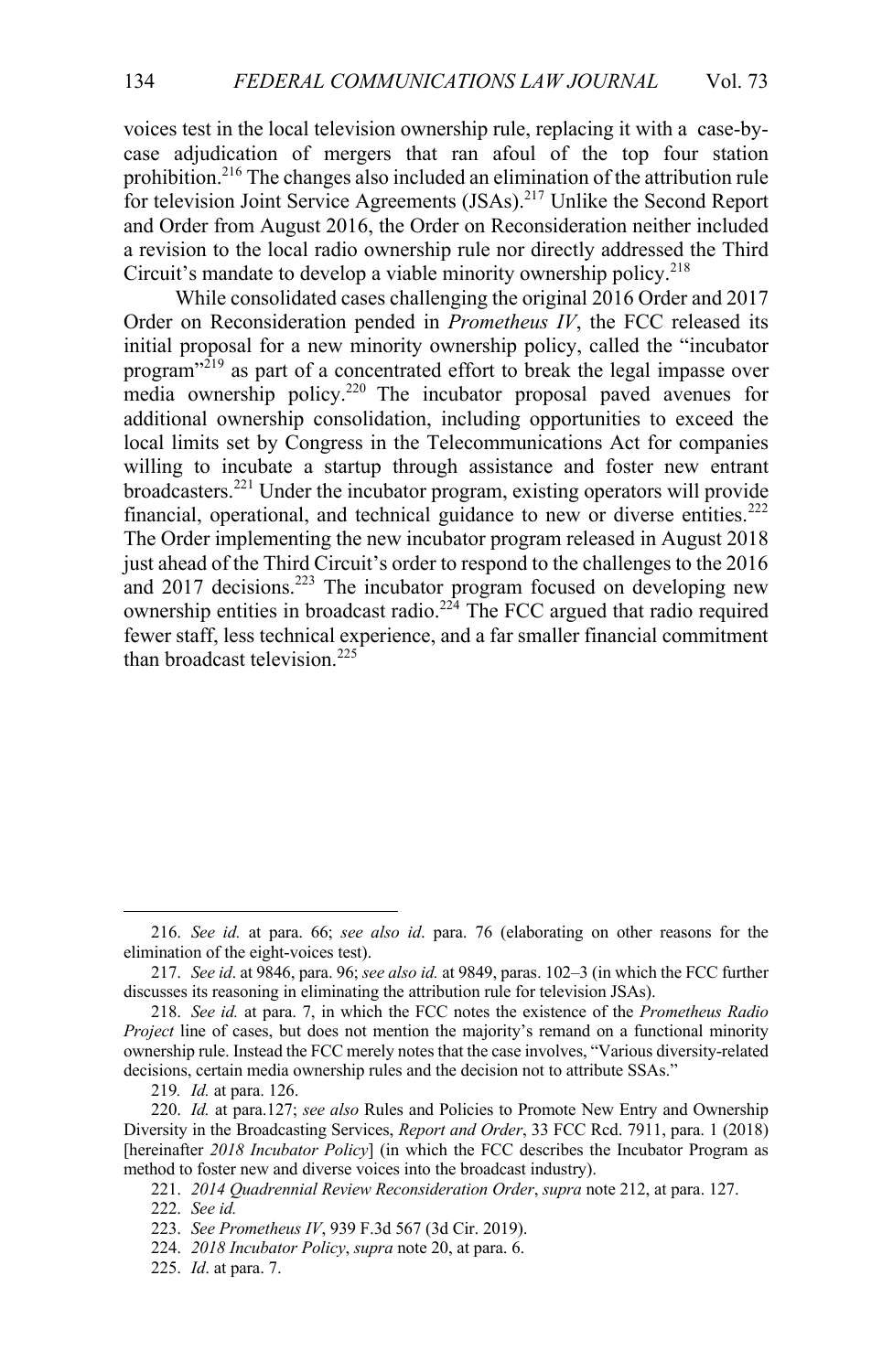The program we implement today will apply in the radio market, as radio has traditionally been the more accessible entry point for new entrants and small businesses seeking to enter the broadcasting industry, and a waiver of the local radio rules provides an appropriate reward for incubation. Owning and operating a radio station requires a lower capital investment and less technical expertise than owning and operating a television station, and it also requires less overhead to operate. In addition, we believe that the [FCC]'s existing ownership limitations on local radio markets provide a sufficient incentive for incumbent broadcasters to participate in an incubator program with the promise of obtaining a waiver to acquire an additional station in  $a$  market.<sup>226</sup>

To be eligible for the incubator program, a startup entity must meet two criteria. The first prong of eligibility ties to an update of the FCC's entrant bidding credit standard.<sup>227</sup> To meet this new standard, the incubating entity must not have owned or have an attributable interest in more than three full service AM or FM radio stations and may not have any attributable interest in any broadcast television stations. The second requirement for the new initiative was that an incubated entity must meet the criteria established for the Eligible Entity designation proposed by the FCC in 2007. <sup>228</sup> This is the previously used designation remanded in *Prometheus II* and *Prometheus III*. Despite these remands, the FCC chose to use the designation yet again, this time for incubated entities. $229$ 

# XII. HERE WE GO AGAIN: THE FOURTH, MOST RECENT, BUT PERHAPS NOT FINAL LOSS – *PROMETHEUS IV*

The consolidated challenges to the 2016, 2017, and 2018 Orders on media ownership returned to the Third Circuit for oral arguments in June 2019. As before, the panel appeared skeptical of the FCC's decision making to the point that one of the attorneys representing a group of the deregulatory petitioners used her available time to argue for limiting the scope of a potential remand. $230$ 

On September 23, 2019, in the fourth and final 2-1 decision written by Judge Ambro, the Third Circuit handed down the fourth *Prometheus Radio Project* decision which, in practical terms, undermined the FCC's decision

<sup>226.</sup> *Id.*

<sup>227.</sup> *Id.* at para. 19; *2008 Order*, *supra* note 172, at 5925.

<sup>228.</sup> *Id.*

<sup>229.</sup> *2018 Incubator Policy*, *supra* note 20, at para. 19.

<sup>230.</sup> Oral Argument at 16:45, 37:19, 1:05:25, Prometheus Radio Project v. FCC (*Prometheus IV*), 939 F.3d 576, 589 (3d Cir. 2018) http://www2.ca3.uscourts.gov/oralargument/audio/15-

<sup>3863</sup>HowardStirkHoldigsLLCetalvFederalCommunicationCommissionetal.mp3.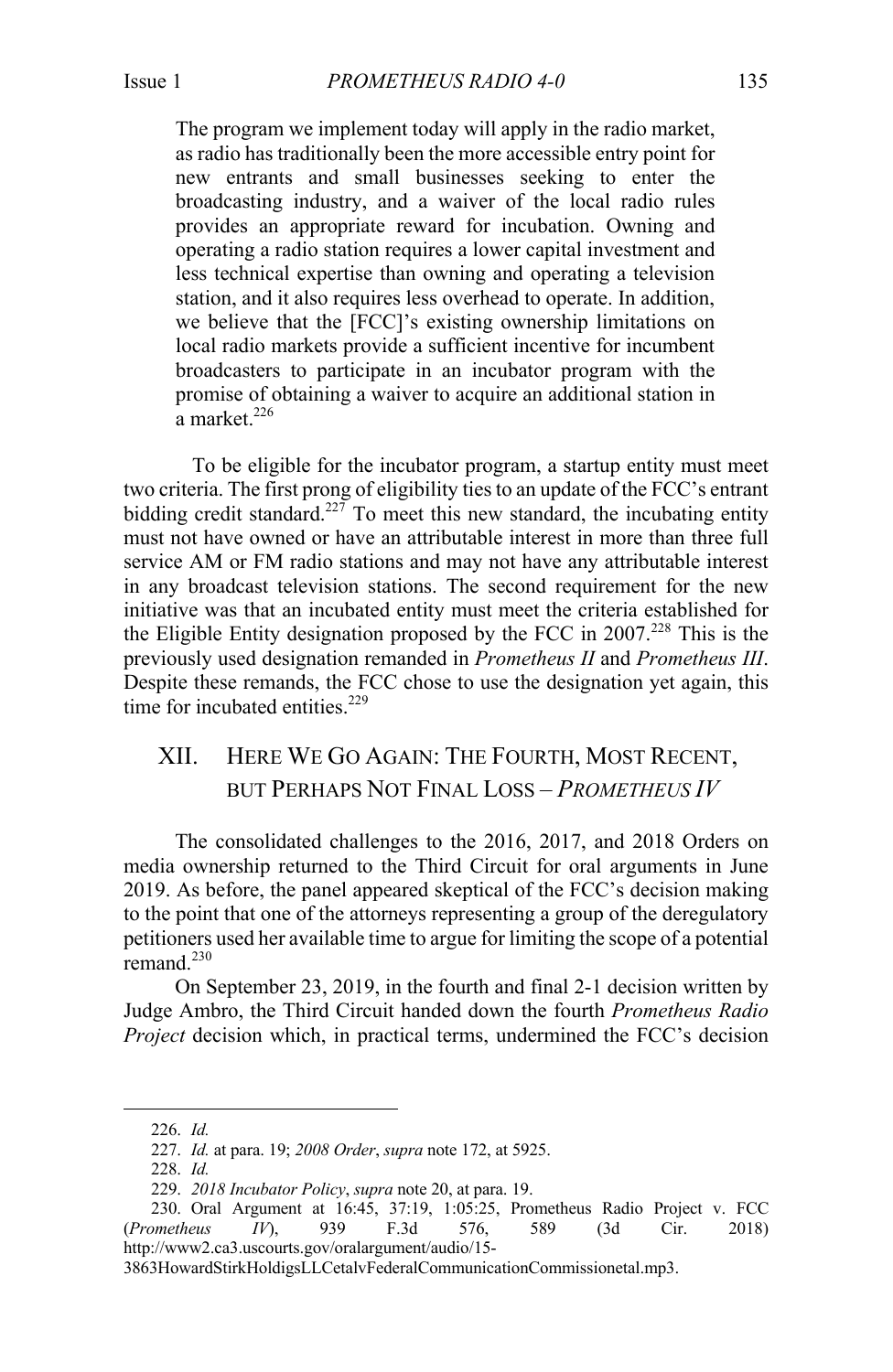making from 2011 to 2019.<sup>231</sup> The scope of the panel's review included the 2016 Report and Order, the 2017 Order on Reconsideration, and the 2018 incubator program.

Here we are again. After our last encounter with the periodic review by the [FCC] of its broadcast ownership rules and diversity initiatives, the [FCC] has taken a series of actions that, cumulatively, have substantially changed its approach to regulation of broadcast media ownership. First, it issued an order that retained almost all of its existing rules in their current form, effectively abandoning its long-running efforts to change those rules going back to the first round of this litigation. Then it changed course, granting petitions for rehearing and repealing or otherwise scaling back most of those same rules. It also created a new "incubator" program designed to help new entrants into the broadcast industry. The  $[FCC]$ , in short, has been busy.<sup>232</sup>

While the Third Circuit suggested the agency had been busy in comparison to the years of inaction during the 2010 and 2014 Quadrennial Reviews, the panel ruled that yet again the FCC failed to resolve the two core issues it botched in the prior cases: providing empirical evidence to support a rational policy decision and proposing a policy that would increase ownership by women and minorities.

We do ... agree with the last group of petitioners, who argue that the [FCC] did not adequately consider the effect its sweeping rule changes will have on ownership of broadcast media by women and racial minorities. Although it did ostensibly comply with our prior requirement to consider this issue on remand, its analysis is so insubstantial that we cannot say it provides a reliable foundation for the [FCC's] conclusions. Accordingly, we vacate and remand the bulk of its actions in this area over the last three years.<sup>233</sup>

The FCC showed no embarrassment to admit that the failure to respond to the court's earlier mandates was intentional. The panel suggested that FCC did not even attempt to argue that it followed the Third Circuit's instructions.234 Judge Ambro's decision matched the tone of oral argument,

<sup>231.</sup> *Prometheus IV*, 939 F.3d at 589 ("We do conclude… that the [FCC] has not shown yet that it adequately considered the effect its actions since *Prometheus III* will have on diversity in broadcast media ownership. We therefore vacate and remand the Reconsideration and Incubator Orders in their entirety, as well as the "eligible entity" definition from the 2016 Report & Order").

<sup>232.</sup> *Id*. at 572–73.

<sup>233.</sup> *Id.* at 573.

<sup>234.</sup> *Id.* at 585 ("Problems abound with the FCC's analysis. Most glaring is that, although we instructed it to consider the effect of any rule changes on female as well as minority ownership, the [FCC] cited no evidence whatsoever regarding gender diversity. It does not contest this.").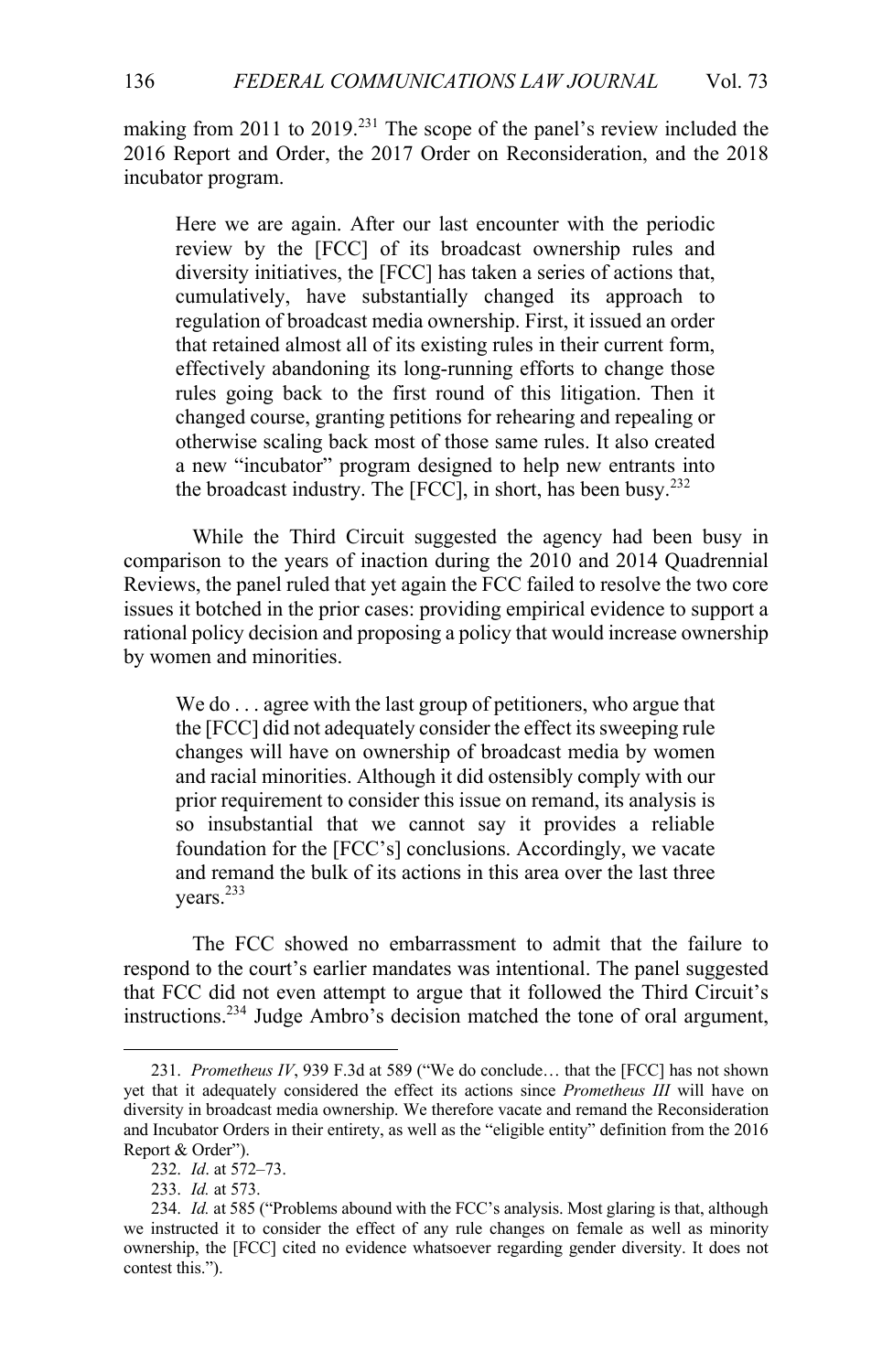pointing out that by any rational analysis the FCC's effort to support its choices was inadequate and could not even pass a more deferential review.

The only 'consideration' the FCC gave to the question of how its rules would affect female ownership was the conclusion there would be no effect. That was not sufficient, and this alone is enough to justify remand. . . . Even just focusing on the evidence with regard to ownership by racial minorities, however, the FCC's analysis is so insubstantial that it would receive a failing grade in any introductory statistics class.<sup>235</sup>

Judge Ambro's decision proposed the need for the FCC to recognize that the outcomes of ownership policy are not natural effects, but rather the results of choices made by the agency. Recognizing this will likely not be the last review of media ownership policy, Judge Ambro states that in future reviews, the FCC will have to show its work and even determine whether other choices or approaches might be better.

And even if we only look at the total number of minority-owned stations, the FCC did not actually make any estimate of the effect of deregulation in the 1990s. Instead it noted only that, whatever this effect was, deregulation was not enough to prevent an overall increase during the following decade. The [FCC] made no attempt to assess the counterfactual scenario: how many minority-owned stations there would have been in 2009 had there been no deregulation.<sup>236</sup>

In the judgement, the Third Circuit vacated and remanded the 2017 Reconsideration Order and the incubator program to the FCC and vacated and remanded the definition of "eligible entities" in the 2016 Report and Order.<sup>237</sup> The Third Circuit, yet again, retained jurisdiction over the remanded issues and all other petitions for review.<sup>238</sup>

<sup>235.</sup> *Id.* at 585–86.

<sup>236.</sup> *Id.* at 586.

<sup>237.</sup> *Id.* at 587–88.

<sup>238.</sup> *Id.* ("Accordingly, we vacate the Reconsideration Order and the Incubator Order in their entirety, as well as the 'eligible entity' definition from the 2016 Report & Order. On remand the [FCC] must ascertain on record evidence the likely effect of any rule changes it proposes and whatever 'eligible entity' definition it adopts on ownership by women and minorities, whether through new empirical research or an in-depth theoretical analysis. If it finds that a proposed rule change would likely have an adverse effect on ownership diversity but nonetheless believes that rule in the public interest all things considered, it must say so and explain its reasoning. If it finds that its proposed definition for eligible entities will not meaningfully advance ownership diversity, it must explain why it could not adopt an alternate definition that would do so. Once again we do not prejudge the outcome of any of this, but the [FCC] must provide a substantial basis and justification for its actions whatever it ultimately decides.").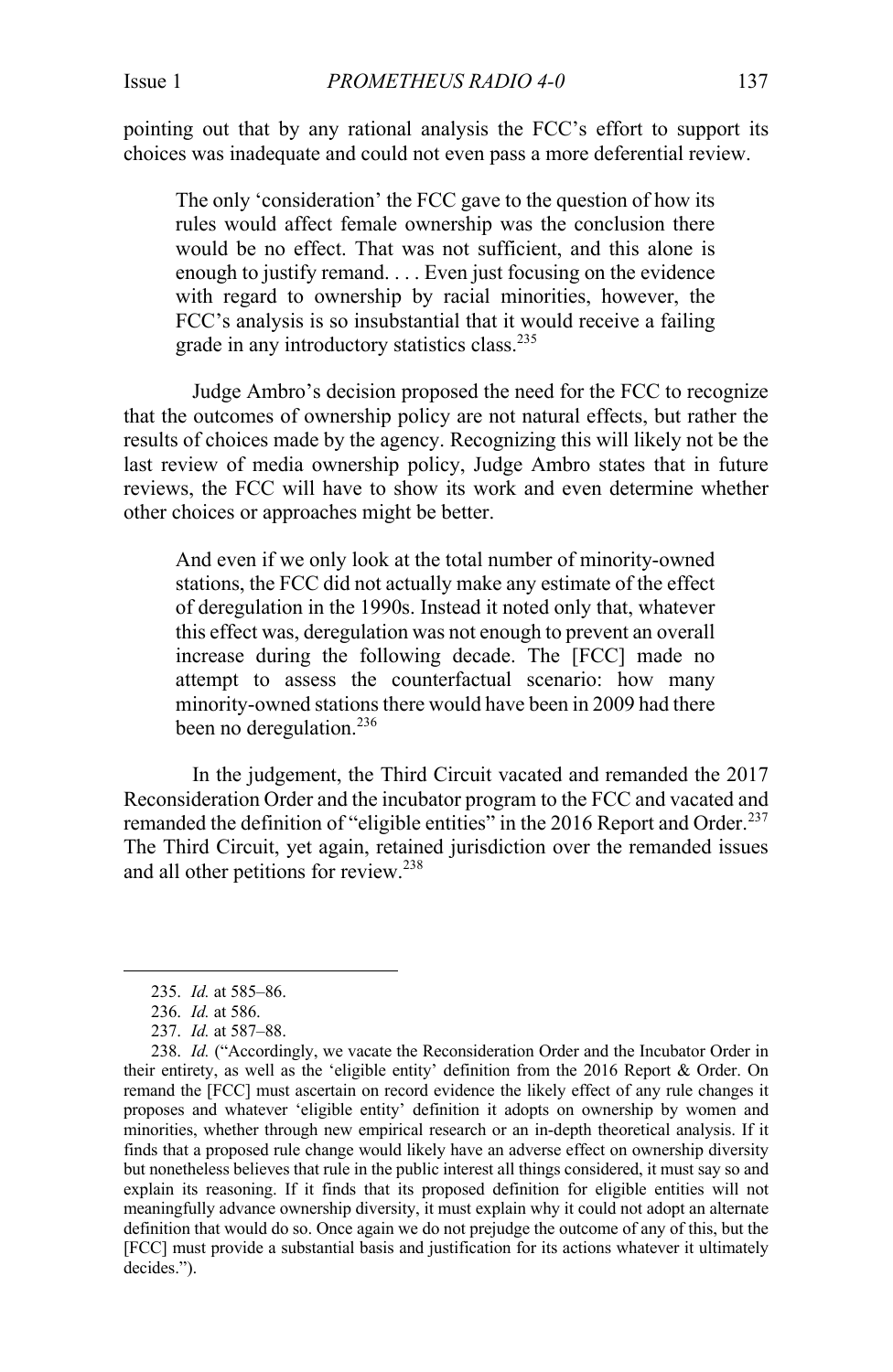#### XIII. HERE WE ARE AGAIN, AGAIN – WHERE WE ARE

The day after the decision released, the FCC also released an Order approving a merger of TV stations under one of the ownership deregulations vacated in *Prometheus IV*. <sup>239</sup> Then the FCC and the National Association of Broadcasters (NAB) each requested a rehearing and en banc review on November 7, 2019. The FCC's filing argued that the Third Circuit had for fifteen years functionally replaced the FCC's authority on media ownership policy.

Through its several remands, the panel has effectively replaced the [FCC]'s broad-ranging public interest analysis (which is focused by statute on competition but historically has included considerations of localism and diversity) with a narrow inquiry into the effect of the FCC's rules on female and minority ownership.240

As it had done in oral argument in June 2019, the FCC conflated the standards for evidence between the Administrative Procedure Act and Section 202(h) of the Telecommunications Act, stating that there was no standard requiring the agency to produce evidence of the type the panel demands on remand.<sup>241</sup> Further, the FCC claimed that the evidence on minority ownership that the Third Circuit demanded was impossible to produce, and as such, the panel had set the agency up to fail.

Faced with daunting instructions on remand—to collect decadesold data that may not exist, to conduct analyses that are not defined, and to consider unspecified alternatives, all to satisfy legal standards that are unmoored from the 1996 Act or the APA—the [FCC] has been set up for failure.<sup>242</sup>

Less than two weeks later, on November 20, 2019, Judge Ambro authored a decision denying a review by the full panel. The full panel review sought by the FCC and the NAB would not occur.

<sup>239.</sup> *Consent to Assign Certain Licenses from Red River Broadcast Co., LLC to Gray Television Licensee, LCC*, *Memorandum Opinion and Order*, 34 FCC Rcd. 8590 (2019).

<sup>240.</sup> Petition of Federal Communications Commission and United States of America for Rehearing en banc at 7-8, Prometheus Radio Project v. FCC, 939 F.3d 567 (3d Cir. 2019) (en banc) (No. 17-1107, 17-1108, 17-1109, 17-1110, 17-1111, 18-1092, 18-1669, 18-1670, 18- 1671, 18-2943,18-3335).

<sup>241.</sup> *Id.* at 2.

<sup>242.</sup> *Id.* at 3.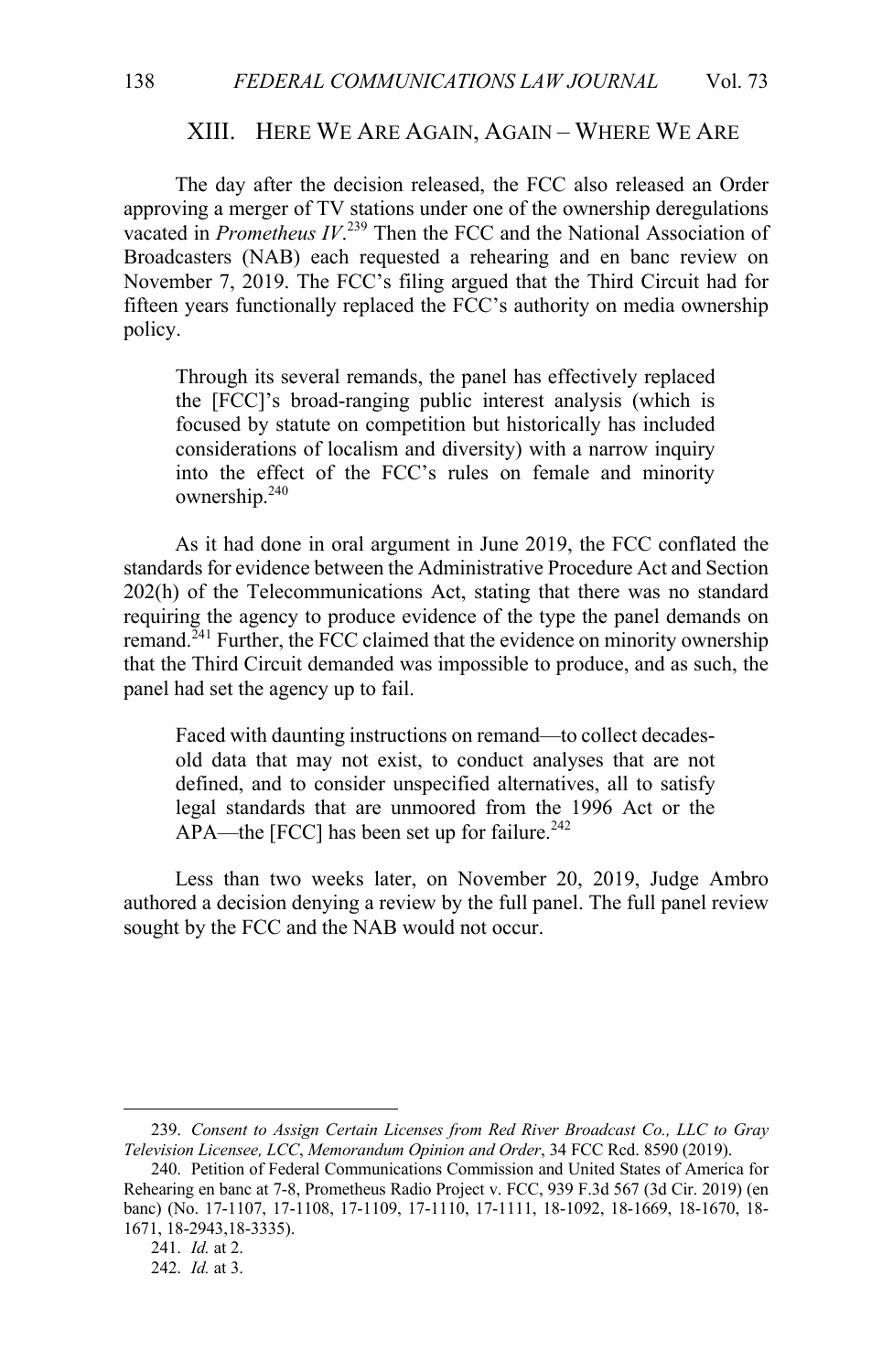The petitions for rehearing filed by Respondents and Intervenors in support of Respondents in the above-entitled cases having been submitted to the judges who participated in the decision of this Court and to all the other available circuit judges of the circuit in regular active service, and no judge who concurred in the decision having asked for rehearing and a majority of the judges of the circuit in regular service not having voted for rehearing*,* the petitions for rehearing by the panel and the Court *en banc* are denied.<sup>243</sup>

On November 29, 2019, the panel issued a mandate formally implementing the remand. On December 20, 2019, the FCC's Media Bureau responded to the mandate with an order which concluded the 2014 Quadrennial Review, the 2010 Quadrennial Review, and the incubator program.<sup>244</sup> The Media Bureau's Order reimplemented the long-standing newspaper-broadcast cross-ownership ban, radio-television cross-ownership rule, local television ownership rule, local radio ownership rule, and television JSA attribution rules.<sup>245</sup> The FCC marked the  $2017$  Order on Reconsideration and the incubator program as repealed.<sup>246</sup> Finally, the 2016 Order's reinstatement of the eligible entity designation was also repealed in line with the Third Circuit's remand in *Prometheus IV*. <sup>247</sup> In summary, the FCC has once again returned media ownership policy to the status quo embraced by the agency in the August 2016 Second Report and Order, functionally leaving most media ownership rules where they have been since the decision in *Prometheus I* in 2004, and arguably since the implementation of the Telecommunications Act.

#### XIV. A NEW, OLD APPROACH

At the center of the FCC's struggle is the continuing reliance on a largely unsupported conceptual relationship between ownership and diversity. While the FCC certainly has employed economic mechanisms to promote competition, the agency has used ownership as a proxy for the policy

<sup>243.</sup> Prometheus Radio Project v. FCC, 939 F.3d 567 (3d Cir. 2019), *reh'g en banc denied*  (3d Cir. Nov. 20 2019).

<sup>244.</sup> 2014 Quadrennial Regulatory Review – Review of the Commission's Broadcast Ownership Rules and Other Rules Adopted Pursuant to 1996; 2010 Quadrennial Regulatory Review – Review of the Commission's Broadcast Ownership Rules and Other Rules Adopted Pursuant to Section 202 of the Telecommunications Act of 1996; Promoting Diversification of Ownership In the Broadcasting Services; Rules and Policies Concerning Attribution of Joint Sales Agreements in Local Television Markets; Rules and Policies to Promote New Entry and Ownership Diversity in the Broadcasting Services, *Order*, 34 FCC Rcd. 12360, paras. 1–3 (2019).

<sup>245.</sup> *See id.*

<sup>246.</sup> *See id.*

<sup>247.</sup> *Id.*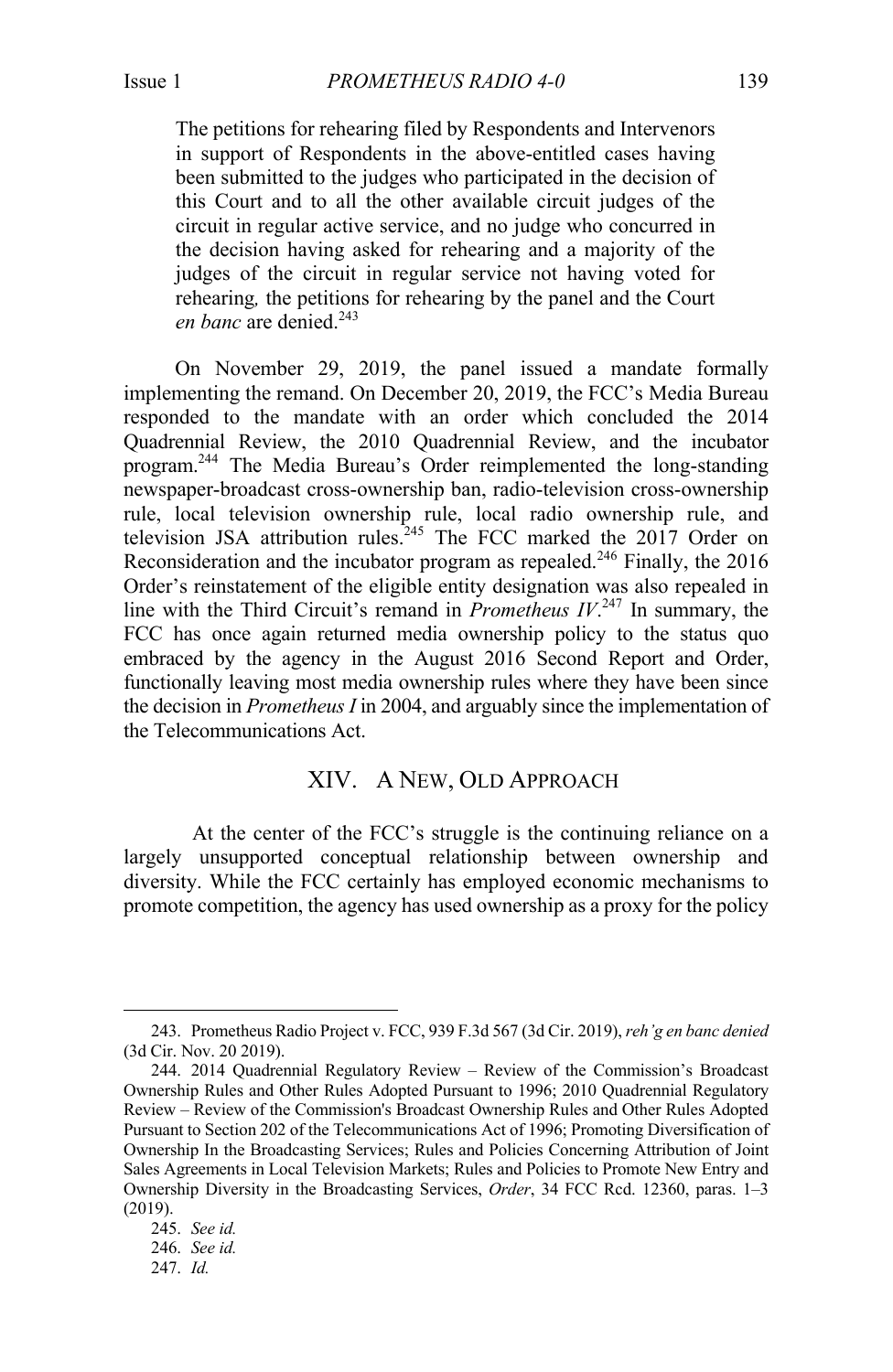goal of diversity.248 This approach to policy implementation is problematic and has been a significant obstacle to rational policy design since the passage of the local newspaper-broadcast cross-ownership ban in 1975.

Notably, there is limited empirical data that supports the idea that either internal or external competition is increasing content diversity among the larger ownership structures the agency pursues. Even in proposing the minority ownership proposals, including the 2007 eligible entity definition and the 2018 incubator program, the FCC attempted to shoehorn in some additional ownership diversity without any consideration for what the agency is actually tasked with, namely creating content diversity. Data repeatedly supports the idea that smaller ownership structures, especially those that include stations owned by women or minorities, are the most likely to provide diverse content.<sup>249</sup> While this is a technical point of this discussion, it is an important one.

As Congress removed the FCC's decision-making role as the expert agency, the FCC responded by quickly implementing the new ownership limits mandated by the Telecommunications  $Act^{250}$  This decision by the FCC started a chain of problems for the agency that lingers today, since the agency started the media ownership review process with a limited understanding of the current media environment, but despite this limited understanding, allowed six years and the 1998 and 2000 Biennial Reviews to pass without critically assessing the outcomes of its policies.251 By the time the agency took stock of the changes to the media environment during the 2002 Biennial Review, the FCC could not support the changes it implemented, going so far as to hide empirical evidence about those changes and forcing the agency to develop the Diversity Index in hopes that the index would allow further changes.<sup>252</sup> Unfortunately for the FCC, by the time it proposed the Diversity Index, citizens had seen the outcomes of media ownership policy and sought judicial review. Once media ownership policy reached the Third Circuit, the game was over for the FCC, and the agency has been losing ever since.

<sup>248.</sup> FCC v. Nat'l Citizens Comm. for Broad*.*, 436 U.S. 775, 794–95 (1978) (stating that, '"the [FCC] has long given 'primary significance' to 'diversification of control of the media of mass communications,' and has denied licenses to newspaper owners on the basis of this policy… so as to promote diversification of the mass media as a whole"').

<sup>249.</sup> *See* Carolyn M. Byerly, *Gender*-*and*-*Race*-*Conscious Research Toward Egalitarian Broadcast Ownership Regulation*, FED. COMM. CMM'N, (Jan. 27, 2010), https://transition.fcc.gov/ownership/workshop-012710/byerly.pdf [https://perma.cc/2DYChttps://transition.fcc.gov/ownership/workshop-012710/byerly.pdf XB5B](stating that previous findings of empirical studies indicate that diverse ownership of broadcasting stations leads to audiences which feel the material better fits their community's interests and needs); *see also* Sandra Fulton, *We Still Need Diversity and Minority Ownership in our Media*, ACLU, (Jan. 19, 2012, 2:05 PM), https://www.aclu.org/blog/freespeech/internet-speech/we-still-need-diversity-and-minority-ownership-our-media

<sup>[</sup>https://perma.cc/A94N-X8ZW] for an extension of the arguments past not only minority communities made in the above cited remarks, but also concerning women. *See generally*  Christopher Terry, *Localism as a Solution to Market Failure: Helping the FCC Comply with the Telecommunications Act*, 71 FED. COMM. L.J. 328, 328–29 (2019).

<sup>250.</sup> *Id*. at para. 1.

<sup>251.</sup> *1998 Biennial Review*, *supra* note 10, at. 1–13.

<sup>252.</sup> *See generally* 2002 Biennial Review, *supra* note 12, at paras. 391–400.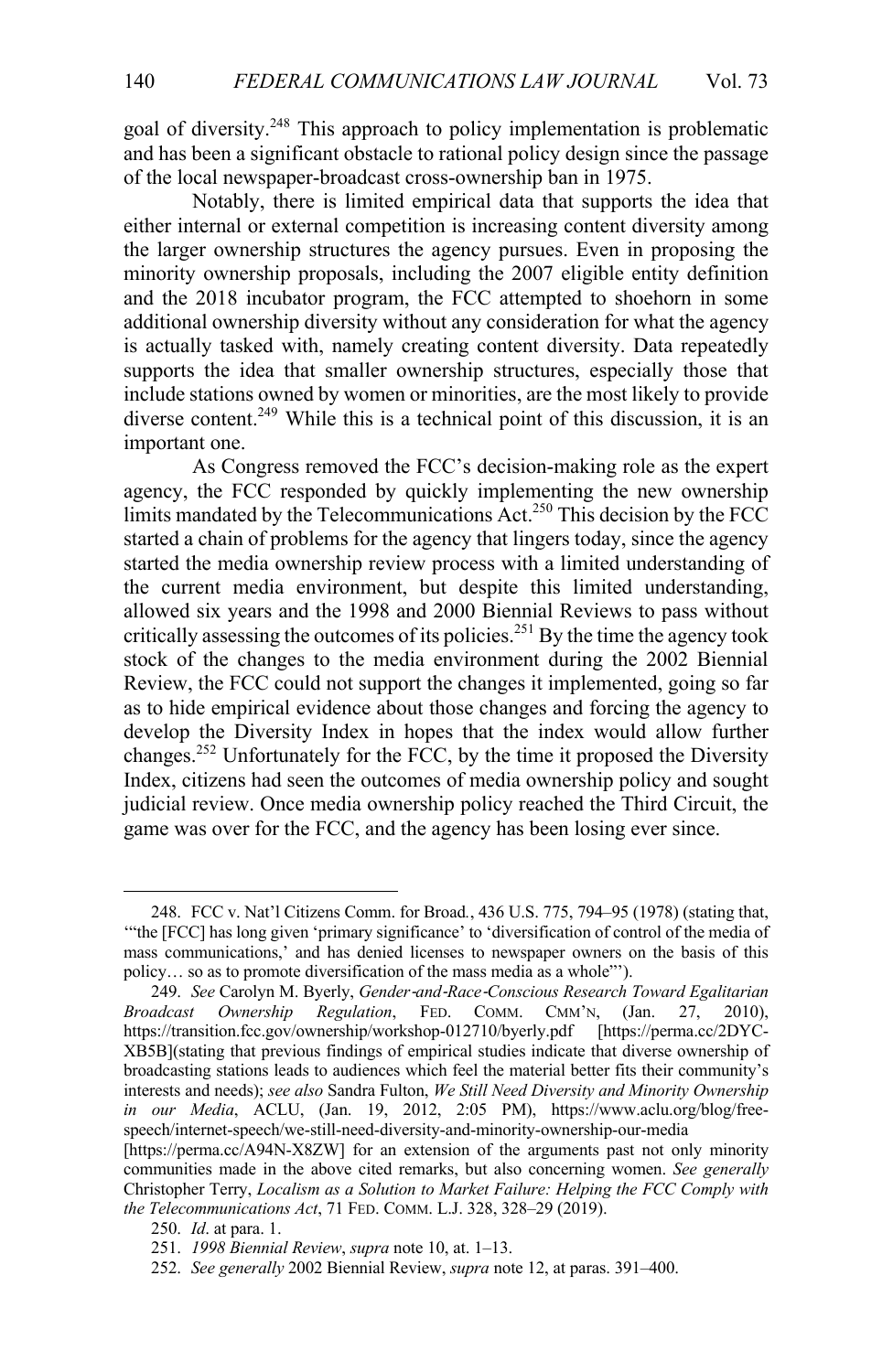Following the decision in *Prometheus IV*, the FCC finds itself with media ownership regulation largely as it has existed since the Telecommunications Act. Although the FCC made minor tweaks to the rules since 1996, the reality is that the regulations in place were the ones adjusted by Congress, at least in the case of the national television ownership rule. This impasse, largely the result of the FCC's unwillingness to develop empirical evidence of the outcomes of media ownership policy, should be resolved as the agency concludes the 2018 Quadrennial Review.<sup>253</sup>

The evidence created by an honest policy evaluation of media ownership policy since 1996 is likely to cast two decades of the FCC's actions in a bad light. That reality cannot be avoided, and the four losses in court to the Prometheus Radio Project have already laid bare the agency's shortcomings. The policy, as implemented, has significant conceptual problems, and absent a new delegation from Congress, the FCC will need to adopt major changes in its approach to implementing media ownership policy to break the impasse. The Third Circuit panel is clear that a functional policy promoting ownership by women and minorities is a requirement for breaking the deadlock, $254$  yet the FCC remains reluctant to test perceived equal protection clause issues from the Supreme Court's *Adarand* precedent with a policy proposal that directly promotes ownership by women and minorities.

The FCC actively chooses to make the situation more complicated than it already is. The FCC's 2017 data on minority ownership suggest the need for radical changes.<sup>255</sup> Both women and minorities are drastically underrepresented in terms of media control. Women are 51% of our population, but only held a majority of the voting interests in 73 of 1,368 full power commercial television stations (5.3%); 19 of 330 Class A television stations  $(5.8\%)$ ; 76 of 1,025 low power television stations  $(7.4\%)$ ; 316 of 3,407 commercial AM radio stations (9.3%); and 390 of 5,399 commercial FM radio stations (7.2%).<sup>256</sup> Beyond gender, breakdowns along racial and ethnic lines demonstrate low levels of control and media ownership. Racial minorities collectively or individually held a majority of the voting interests in only 26 of 1,368 full power commercial television stations (1.9%); 8 of 330 Class A television stations (2.4%); 21 of 1,025 low power television stations (2.0%); 202 of 3,407 commercial AM radio stations (5.9%); and 159 of 5,399 commercial FM radio stations (2.9%), for a miniscule total of 416 of 11,529  $(3.6\%)$  of all commercial broadcast stations.<sup>257</sup>

Trivial control and ownership of media properties by women and minorities result from the FCC's implementation of the ownership limits contained in the Telecommunications Act as well as the repeated failure of the agency to develop a functional minority ownership policy that can

<sup>253.</sup> See *Prometheus IV*, 939 F.3d at 574, in which J. Ambro, speaking for the majority, stated, "Thrice before we have passed on the [FCC's] performance of its duties under § 202(h), or the lack thereof."

<sup>254.</sup> *See id.* at 587.

<sup>255.</sup> *See* FCC, No. DA 20-161, FOURTH REPORT ON OWNERSHIP OF BROAD. STATIONS*,* (2020).

<sup>256</sup>*. See id.* at 4-5.

<sup>257.</sup> *See id.* at 5.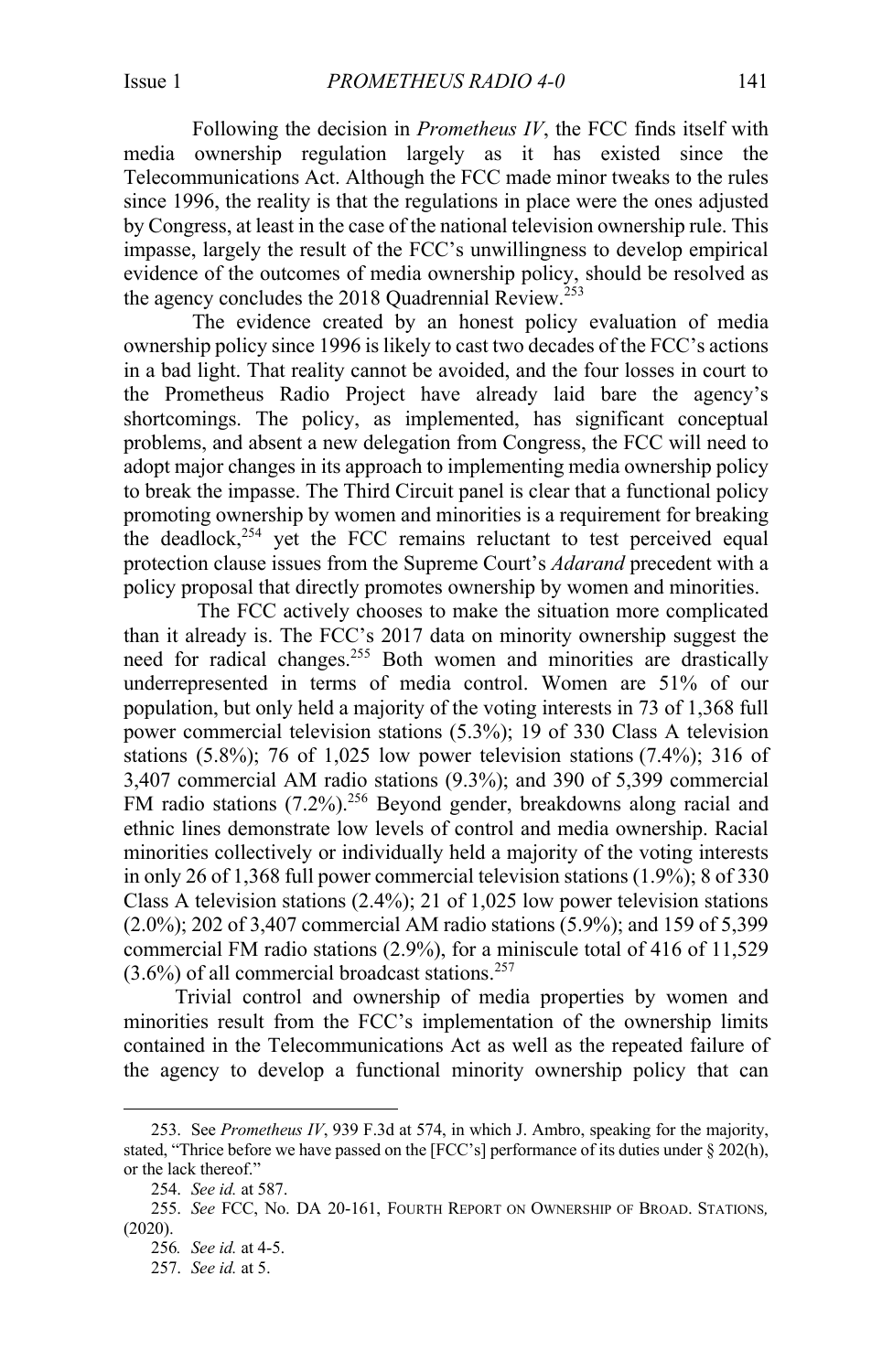withstand judicial review. Problematically, empirical evidence seems to suggest that smaller media organizations in the control of minority owners are more likely to create content that directly targets minorities.<sup>258</sup> By allowing the media ownership environment to degrade, the FCC is choosing to limit the political participation of these groups, one of which represents more than half of the U.S. population. Developing a minority ownership policy that directly targets the strict scrutiny standard applied to race and gender based decisionmaking by the *Adarand* precedent may be challenging, but the FCC has decided it is easier to keep losing in court than to even try.<sup>259</sup>

In *Prometheus I*, Judge Ambro's decision suggested to the FCC a way forward on media ownership policy by focusing on broadcast regulation, rather than trying to account for and accommodate other forms of media the agency lacks jurisdiction to regulate.<sup>260</sup> If one applies this logic to the issue of minority ownership, then there is likely a straightforward path for the FCC to follow that is also largely supported by Supreme Court precedent. Broadcasting is an anomaly in judicial review of state action, in that the spectrum scarcity doctrine justifies a lower standard of review.<sup>261</sup> In *NBC v. United States*, the Supreme Court said the FCC was more than a traffic officer and that it had an obligation to determine the nature of the traffic on the airwaves.262 Likewise, in *Red Lion v. FCC*, the Court said unanimously that the FCC did not infringe the First Amendment by keeping open the airwaves through regulation and that the rights of the listeners were paramount.<sup>263</sup>

Following this policy design to its logical conclusion is a straightforward exercise. Develop and implement a minority ownership policy that puts broadcast stations in the hands of locally based owners who themselves are women and minorities. When faced with the *Adarand* dilemma, rely on the precedent that broadcasting, because of spectrum scarcity, is not subject to scrutiny that dictates a content neutral approach in

263. *Red Lion Broad.*, 395 U.S. at 375 (holding that the "fairness doctrine" as applied to the RTNDA "enhance[d] rather than abridg[ed]" First Amendment liberties).

<sup>258.</sup> Christopher Terry & Caitlin Ring Carlson, *Hatching Some Empirical Evidence: Minority Ownership Policy and the FCC's Incubator Program*, 24 COMM. L.&POL'Y 403, 407 (2019).

<sup>259.</sup> Adarand Constructors, Inc. v. Pena, 515 U.S. 200, 227 (1995). A fuller discussion of *Adarand* warrants a separate article, but for the purposes of this Article, the Supreme Court's application of strict scrutiny to race-based government decisions intended to benefit racial minorities is the primary stated explanation for why the FCC has, so far, refused to assess or develop an ownership policy that promotes control of broadcast outlets by women and minorities.

<sup>260.</sup> *Prometheus I,* 373 F.3d at 435.

<sup>261.</sup> Red Lion Broad. v. FCC, 395 U.S. 367 (1969). The decision in *Red Lion* represents a high-water mark for the idealistic role of broadcast regulation in ensuring citizen access to diverse and antagonistic viewpoints. Broadcasting represents the easiest medium for universal access to information, providing opportunities for political maximization while requiring minimal equipment or infrastructure through an established service that can effectively provide targeted content to underrepresented groups, including minorities. While there is a risk to the higher societal values embedded in *Red Lion* if those values are tested against the Strict Scrutiny standard in *Adarand*, the reality is that the FCC's own data, released in 1995, indicates the current approach to media ownership has failed. *See generally* Adarand Constructors, Inc. v. Peña, 515 U.S. 200 (1995).

<sup>262.</sup> Nat'l Broad. Co. v. U.S*.,* 319 U.S. 190, 215–16 (1943).